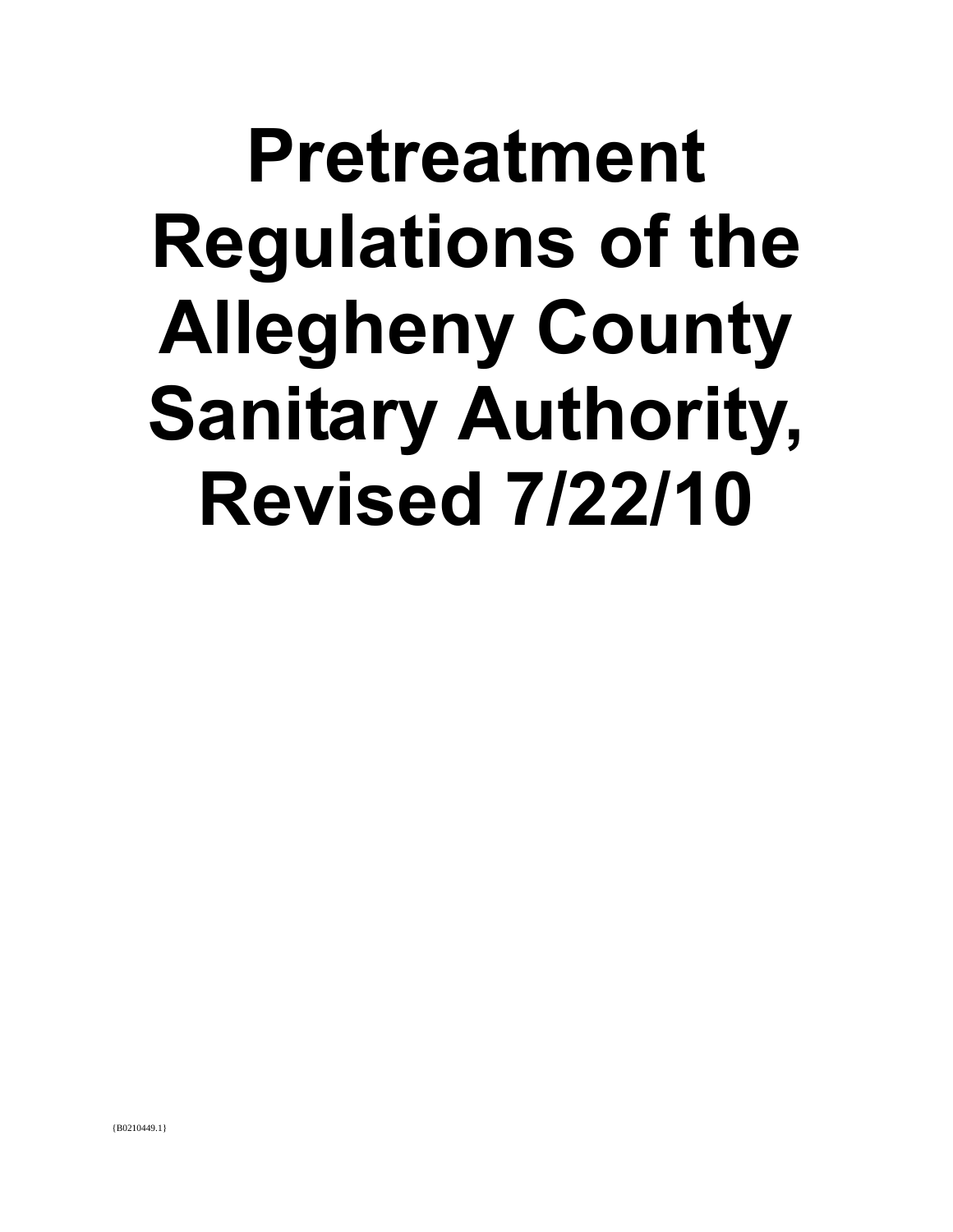# **TABLE OF CONTENTS**

| 1.1            |                                                                                |  |
|----------------|--------------------------------------------------------------------------------|--|
| 1.2            |                                                                                |  |
| 1.3            |                                                                                |  |
| 1.4            |                                                                                |  |
|                |                                                                                |  |
| 2.1            |                                                                                |  |
| 2.2            |                                                                                |  |
| 2.3            | Notice of National Categorical Pretreatment Standards and Other Requirements11 |  |
| 2.4            |                                                                                |  |
| 2.5            |                                                                                |  |
| 2.6            |                                                                                |  |
| 2.7            |                                                                                |  |
| 2.8            |                                                                                |  |
| 2.9            |                                                                                |  |
| 2.10           |                                                                                |  |
|                |                                                                                |  |
|                |                                                                                |  |
| 4.1            |                                                                                |  |
| 4.2            |                                                                                |  |
| 4.3            |                                                                                |  |
| 4.4            |                                                                                |  |
| 4.5            |                                                                                |  |
| 4.6            |                                                                                |  |
| 4.7            |                                                                                |  |
| 4.8            |                                                                                |  |
| 4.9            |                                                                                |  |
|                | SECTION 5 - MODIFICATIONS TO STANDARDS AND REQUIREMENTS34                      |  |
| 5.1            |                                                                                |  |
| 5.2            |                                                                                |  |
| 5.3            |                                                                                |  |
| 5.4            |                                                                                |  |
| 5.5            |                                                                                |  |
| 5.6            |                                                                                |  |
| 5.7            |                                                                                |  |
|                |                                                                                |  |
| 6.1            |                                                                                |  |
| 6.2            |                                                                                |  |
| ${BO210449.1}$ |                                                                                |  |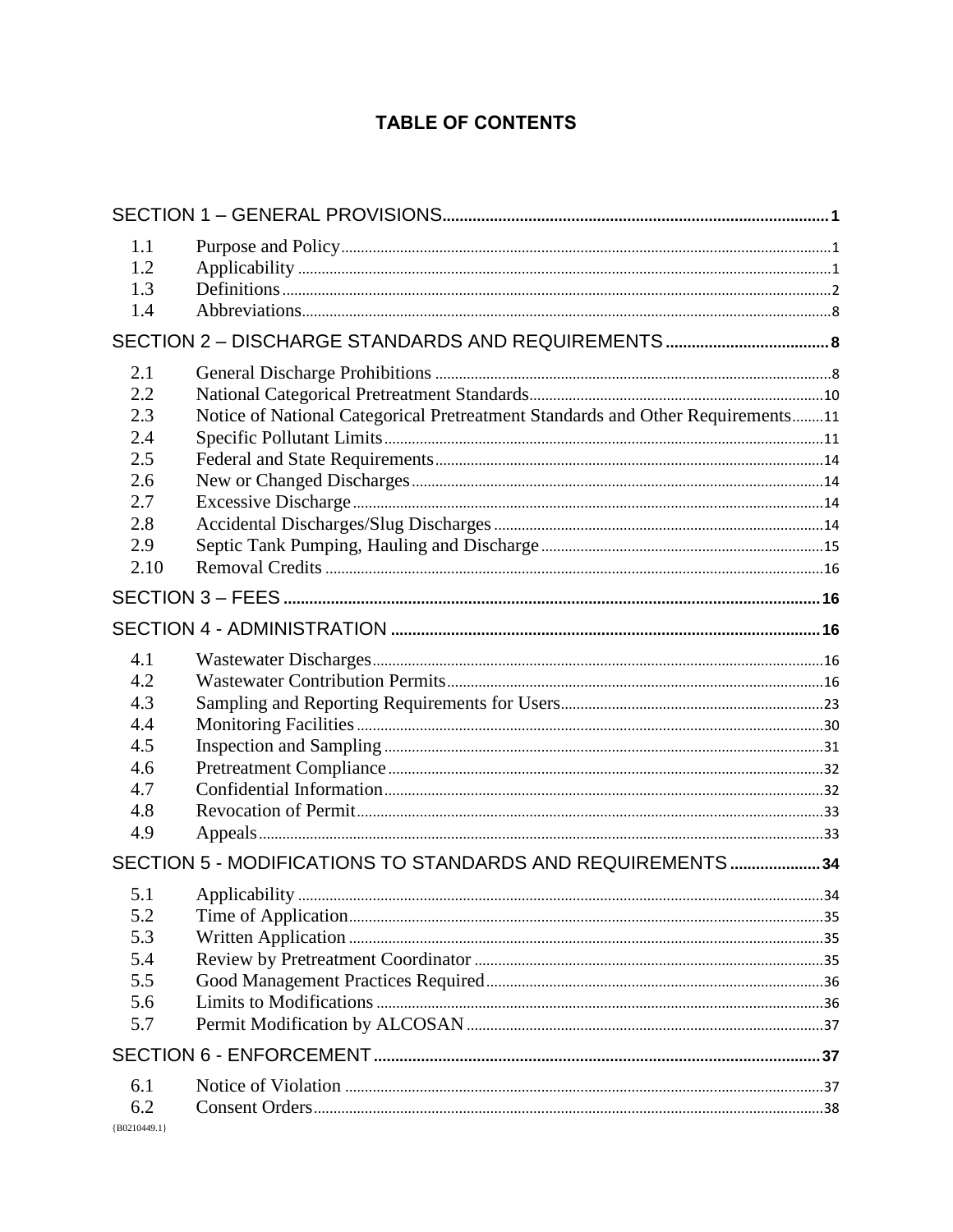| 6.3  |  |
|------|--|
| 6.4  |  |
| 6.5  |  |
| 6.6  |  |
| 6.7  |  |
| 6.8  |  |
| 6.9  |  |
| 6.10 |  |
|      |  |
|      |  |
|      |  |
|      |  |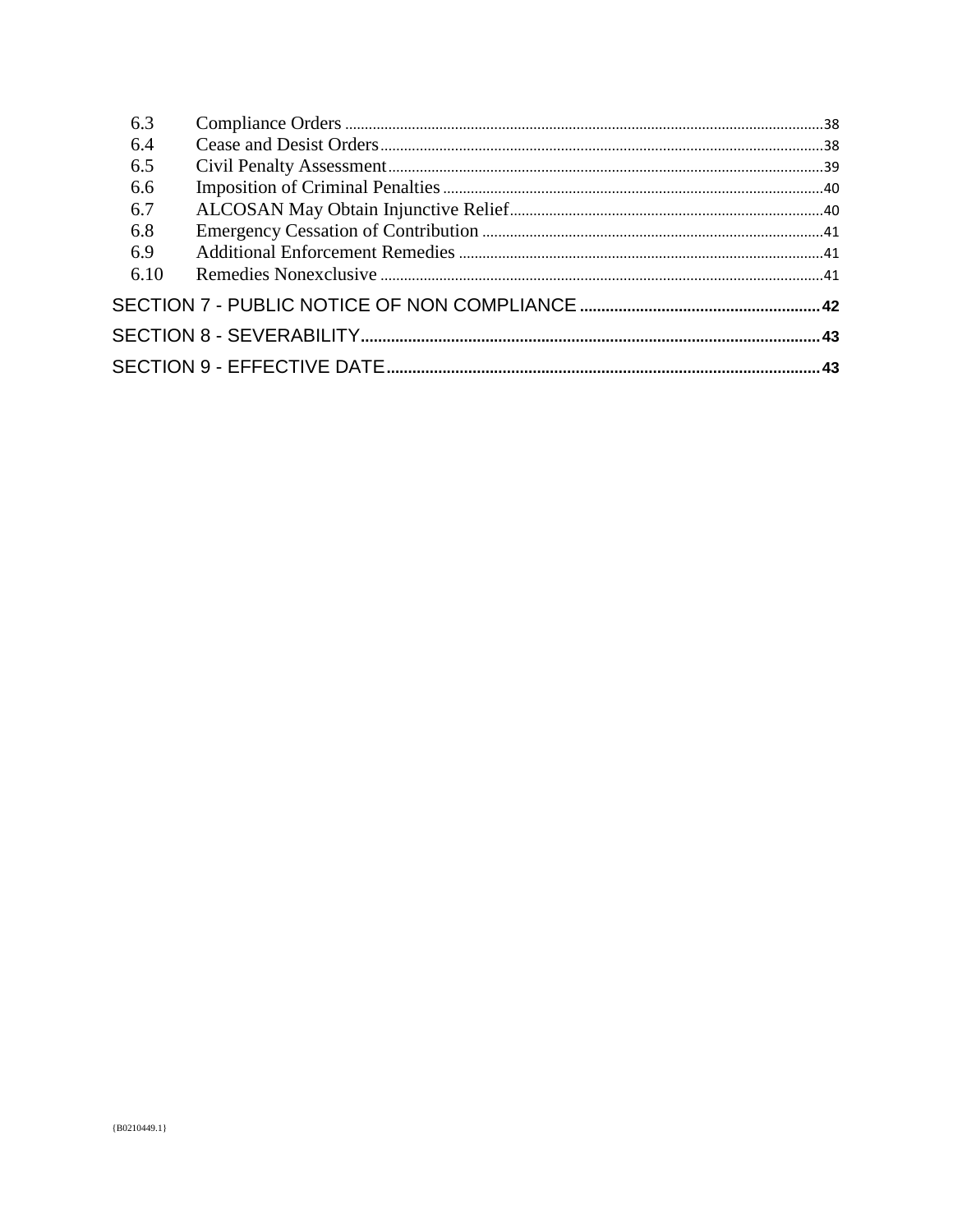# **PRETREATMENT REGULATIONS OF THE ALLEGHENY COUNTY SANITARY AUTHORITY**

#### **September 14, 1984 ● Revised September 7, 1993 ● Revised April 22, 1999**

#### **Revised July 22, 2010**

#### <span id="page-3-0"></span>**SECTION 1 – GENERAL PROVISIONS**

#### <span id="page-3-1"></span>**1.1 Purpose and Policy**

This regulation sets forth uniform requirements for direct and indirect contributors into the System of the Allegheny County Sanitary Authority (ALCOSAN) and facilitates compliance with applicable state and Federal laws and regulations.

The objectives of this regulation are:

- a) To prevent the introduction of pollutants into the ALCOSAN System which will interfere with the operation of the System or adversely affect the resulting sludge;
- b) To prevent the introduction of pollutants into the ALCOSAN System which will pass through the System, inadequately treated, into receiving waters or the atmosphere, or otherwise be incompatible with the System;
- c) To improve the opportunity to recycle and reclaim wastewater and sludges from the System; and
- d) To enable ALCOSAN to comply with its NPDES permit conditions, sludge use and disposal requirements, and any other Federal or state laws to which ALCOSAN is subject.

This regulation provides for the regulation of direct and indirect contributors to the ALCOSAN System, authorizes monitoring, compliance and enforcement activities, establishes administrative review procedures, requires User reporting and assumes that existing customers' capacity will not be preempted.

#### <span id="page-3-2"></span>**1.2 Applicability**

<span id="page-3-3"></span>The regulations contained herein shall apply to Users of the System of ALCOSAN. Except as otherwise provided herein, the Executive Director of ALCOSAN shall administer, implement and enforce the provisions of these regulations. Any powers granted to or duties imposed upon the Executive Director may be delegated by the Executed Director to a duly authorized employee.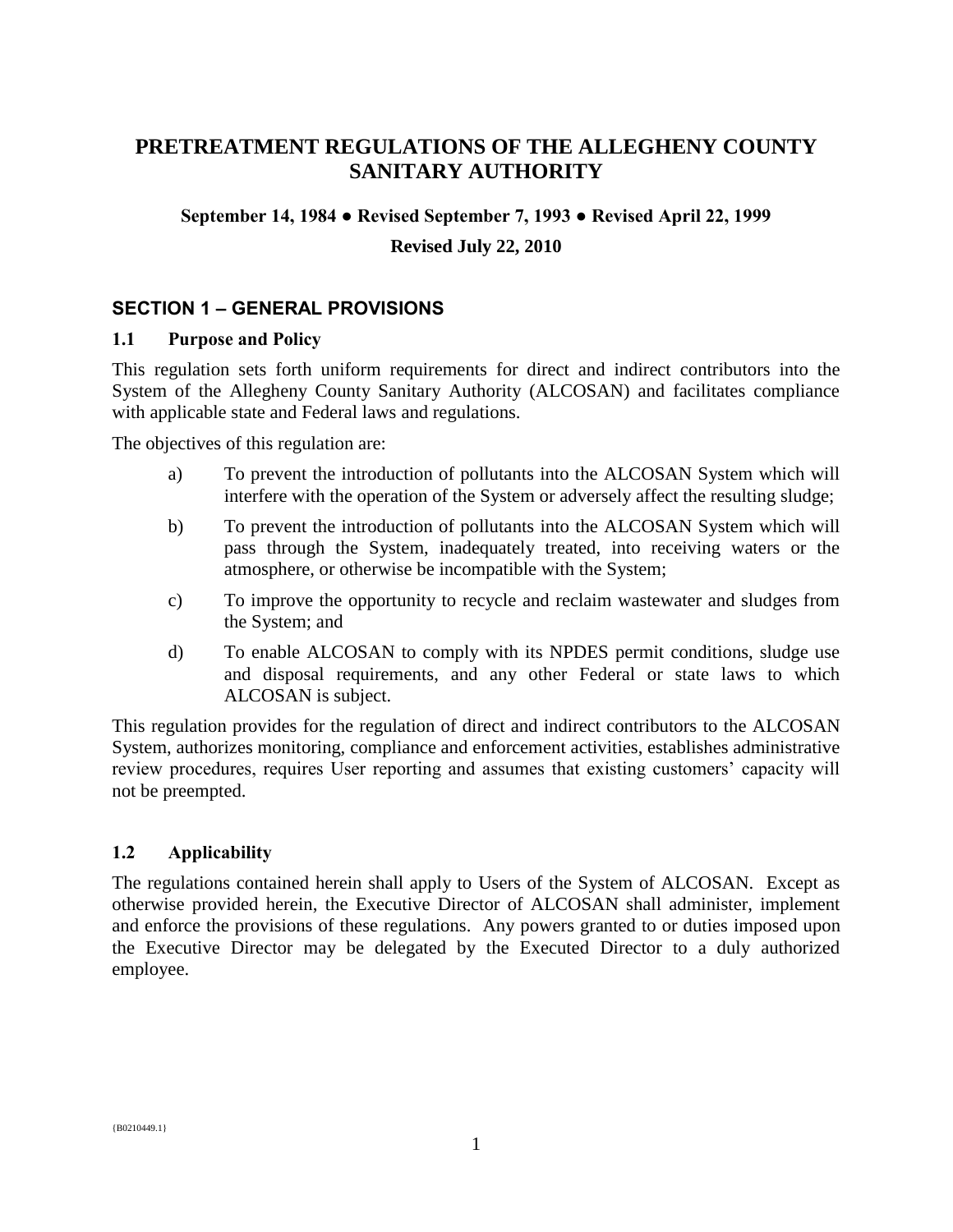#### **1.3 Definitions**

Unless the context specifically indicates otherwise, the following terms and phrases, as used in this ordinance, shall have the meanings hereinafter designated:

- 1. **The Act.** The Federal Water Pollution Control Act, also known as the Clean Water Act, as amended, 33. U.S.C. 1251, *et seq*.
- 2. **ALCOSAN.** The Allegheny County Sanitary Authority.
- 3. **Approval Authority.** The United States Environmental Protection Agency and/or the Pennsylvania Department of Environmental Protection, as applicable.
- 4. **Authorized Representative of User.** An authorized representative a User may be: (1) a Responsible Corporate Officer if the User is a corporation; (2) a general partner or proprietor if the User is a partnership or sole proprietorship, respectively; (3) a director or highest official appointed or designated to oversee the operation and performance of the activities of the governmental facility, or their designee, if the User is a Federal, state or local governmental facility; or (4) a Duly Authorized Representative of the individual designated in  $(1)$ ,  $(2)$  or  $(3)$  above.
	- a) A Responsible Corporate Officer means (i) the president, secretary, treasurer, or vice president of the corporation in charge of a principal business function, or other person who performs similar policy or decision making functions for the corporation; or (ii) the manager of one or more manufacturing, production, or operating facilities, provided, the manager is authorized to make management decisions which govern the operation of the regulated facility including having the explicit or implicit duty of making major capital investment recommendations and initiate and direct other comprehensive measures to assure long-term environmental compliance with environmental laws and regulations; can ensure that the necessary systems are established or actions taken to gather complete and accurate information for control mechanism requirements; and where authority to sign documents has been assigned or delegated to the manager in accordance with corporate procedures.
	- b) A Duly Authorized Representative is an individual authorized in writing by a Responsible Corporate Officer, general partner, or proprietor or director of a Federal, state or local governmental facility to be signatory for all required reports submitted under the User's permit. To designate a Duly Authorized Representative, the authorization must specify either an individual or position having responsibility for the overall operation of the facility from which the discharge originates such as the position of plant manager, operator of a well, or well field superintendent, or a position of equivalent responsibility, or having overall responsibility for environmental matters for the company and must be submitted in writing to ALCOSAN. The authorization designating the Duly Authorized Representative must be submitted to ALCOSAN prior to or together with any reports signed by an authorized representative. The authorization specified in (1), (2) or (3) must be submitted to ALCOSAN in writing.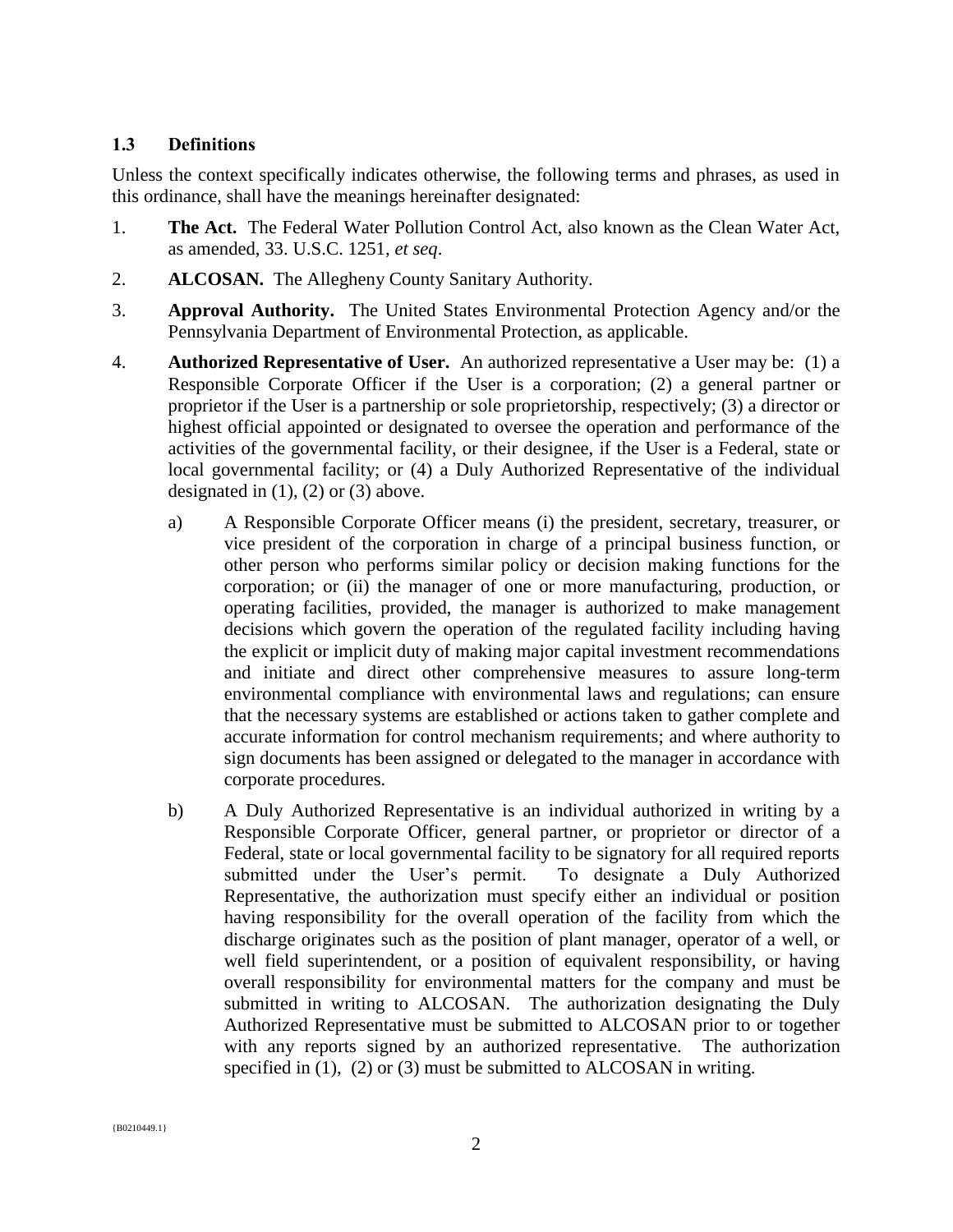5. **Best Management Practices (BMPs).** Schedules of activities, prohibitions of practices, maintenance procedures, and other management practices to implement the prohibitions listed in Section 2.1 and to reduce or prevent pollution. BMPs include treatment requirements, operating procedures, and practices to control plant site runoff, spillage or leaks, sludge or waste disposal, or drainage from raw materials storage.

6. **Biochemical Oxygen Demand (BOD).** The quantity of oxygen utilized in the biochemical oxidation of organic matter under standard laboratory procedure, five (5) days at 20 centigrade expressed in terms of weight and concentration (milligrams per liter (mg/l)).

7. **Building Sewer.** A sewer conveying wastewater from the premises of a User, a User's tenant, subtenant, assign or designee to the System.

8. **Categorical Industrial User.** An Industrial User subject to National Categorical Pretreatment Standards.

9. **Control Mechanism.** A permit, order or similar means to regulate discharges.

10. **County.** Allegheny County.

11. **Director.** The Executive Director of ALCOSAN or his/her authorized representative.

12. **Discharge.** The introduction of Pollution or Pollutants into the System.

13. **Environmental Protection Agency, or EPA.** The U.S. Environmental Protection Agency, or where appropriate, the Administrator or other duly authorized officials of said agency.

14. **Existing Source.** Any source of Discharge which is not a new source, as defined hereinafter.

15. **Holding Tank Waste.** Any waste from holding tanks such as vessels, chemical toilets, campers, trailers, septic tanks, and vacuum pump tank trucks.

16. **Industrial User.** Any person who discharges or introduces Pollutants from any nondomestic source regulated under section 307(b), (c) or (d) of the Act (33 U.S.C. 1317(b), (c) or (d)) into the POTW.

17. **Interference.** A discharge which, alone or in conjunction with a discharge or discharges from other sources, both:

- a) Inhibits or disrupts the POTW, its treatment processes or operations or its sludge processes, use or disposal; and
- b) Therefore is a cause of a violation of any requirement of the POTW's NPDES permit (including an increase in the magnitude or duration of a violation) or of the prevention of sewage sludge use or disposal by the POTW in compliance with the following statutory provisions and regulations or permits issued thereunder (or more stringent State or local regulations): Section 405 of the Clean Water Act, the Solid Waste Disposal Act (SWDA) (including Title II, more commonly referred to as the Resource Conservation and Recovery Act (RCRA) and including state regulations contained in any state sludge management plan prepared pursuant to Subtitle D of the SWDA), the Clean Air Act, and the Toxic Substances Control Act.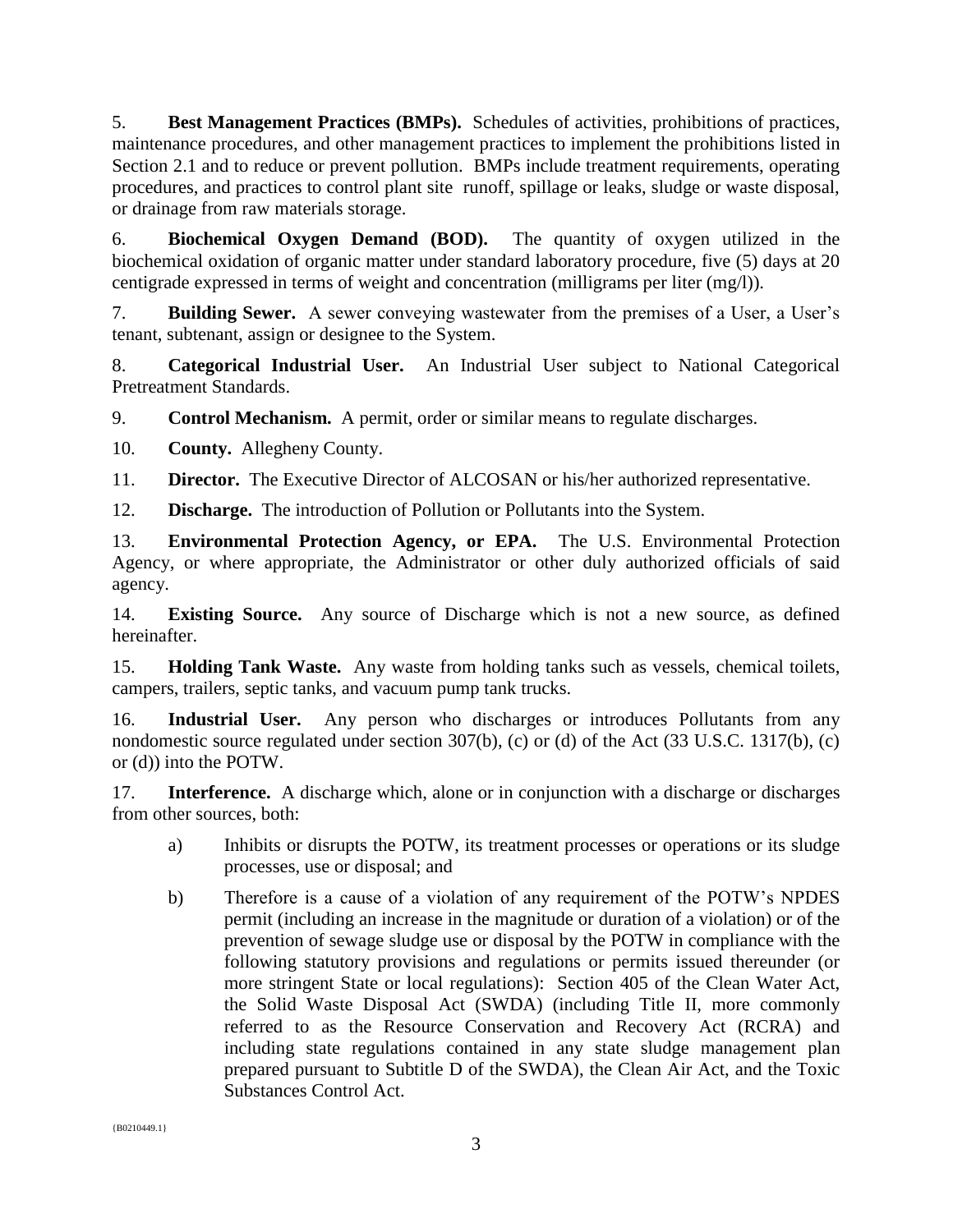18. **Maximum Daily Average.** The arithmetic average of all effluent samples for a pollutant collected during a calendar day.

19. **Medical Waste.** Isolation wastes, infectious agents, human blood and blood products, pathological wastes, sharps, body parts, contaminated bedding, surgical wastes, potentially contaminated laboratory wastes and dialysis wastes.

20. **National Categorical Pretreatment Standard or Categorical Pretreatment Standard.** Any regulation limiting discharges of pollutants by a specific category of Industrial Users, promulgated by the U.S. Environmental Protection Agency pursuant to sections 307(b) and (c) of the Act and in 40 CFR Parts 405 through 471.

21. **National Prohibited Discharge Standard or General Standard.** Any regulation developed under the authority of section 307(b) of the Act and found in 40 CFR 403.5(a) and (b).

22. **New Source.** Any building, structure, facility, or installation from which there is or may be a discharge of pollutants, the construction of which commenced after the publication of proposed pretreatment standards under section 307(c) of the Act which will be applicable to such source if such standards are thereafter promulgated in accordance with that section, provided that:

(1) (i) The building, structure, facility or installation is constructed at a site at which no other source is located; or

> (ii) The building, structure, facility or installation totally replaces the process or production equipment that causes the discharge of pollutants at an existing source; or

> (iii) The production or wastewater generating processes of the building, structure, facility or installation are substantially independent of an existing source at the same site. In determining whether these are substantially independent, factors such as the extent to which the new facility is integrated with the existing plant and the extent to which the new facility is engaged in the same general type of activity as the existing source should be considered.

- (2) Construction on a site at which an existing source is located results in a modification rather than a New Source if the construction does not create a new building, structure, facility or installation meeting the criteria of paragraphs  $(1)(ii)$  or  $(1)(iii)$  of this section, but otherwise alters, replaces, or adds to existing process or production equipment.
- (3) Construction of a new source as defined under this paragraph has commenced if the owner or operator has:

(i) Begun, or caused to begin as part of a continuous onsite construction program:

(A) Any placement, assembly, or installation of facilities or equipment; or

(B) Significant site preparation work including clearing, excavation, or removal of existing buildings, structures, or facilities which is necessary for the placement, assembly, or installation of new source facilities or equipment; or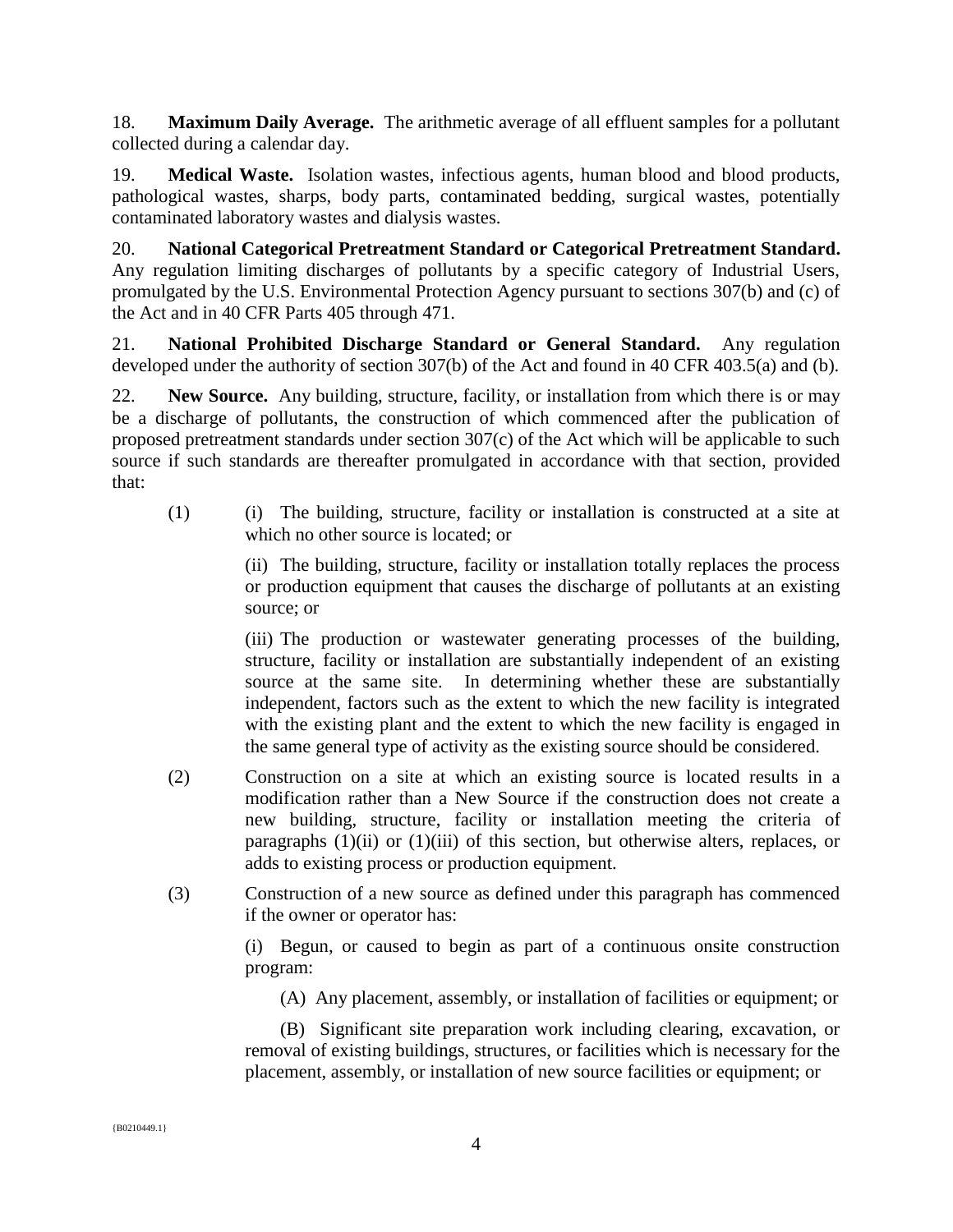(ii) Entered into a binding contractual obligation for the purchase of facilities or equipment which are intended to be used in its operation within a reasonable time. Options to purchase or contracts which can be terminated or modified without substantial loss, and contracts for feasibility, engineering, and design studies do not constitute a contractual obligation under this definition.

23. **National Pollution Discharge Elimination System or NPDES Permit.** A permit issued to a POTW pursuant to section 402 of the Act (33 U.S.C. 1342).

24. **Non-Significant Categorical Industrial User (NSCIU).** A discharger subject to Categorical Pretreatment Standards that discharges no more than 100 gallons per day of total categorical wastewater to a POTW, excluding sanitary, non-contact cooling and boiler blowdown wastewater, unless specifically included an applicable Categorical Pretreatment Standard and that meets the following conditions:

- (1) The Industrial User has consistently complied with all applicable Categorical Pretreatment Standards and Requirements;
- (2) The Industrial User annually submits the certification statement required in Section 4.3.5 together with any additional information necessary to support the certification statement; and
- (3) The Industrial User never discharges any untreated concentrated wastewater.

25. **Pass Through.** Any discharge of a pollutant which exits the POTW into the waters of the Commonwealth of Pennsylvania in quantities or concentrations which, along or in conjunction with other discharges from other sources, is a cause of a violation of any requirement of the POTW's NPDES permit (including an increase in the magnitude or duration of a violation).

26. **Person.** Any individual, partnership, copartnership, firm, company, corporation, association, joint stock company, trust, estate, governmental entity, or any other legal entity, or its legal representatives, agents or assigns. This definition includes all Federal, state and local governmental entities.

27. **pH.** The logarithm (base 10) of the reciprocal of the concentration of hydrogen ions expressed in grams per liter of solution

28. **Pollution.** The man-made or man induced alteration of the chemical, physical, biological, and radiological integrity of water.

29. **Pollutant.** Any dredged spoil, solid waste, incinerator residue, sewage, garbage, sewage sludge, munitions, chemical wastes, medical wastes, biological materials, radioactive materials, heat, wrecked or discharged equipment, rock, sand, cellar dirt or industrial, municipal, or agricultural waste discharged into water.

30. **Pretreatment.** The reduction of the amount of pollutants, the elimination of pollutants, or the alteration of the nature of pollutants, or the nature of pollutant properties in wastewater prior to or in lieu of discharging or otherwise introducing such pollutant into a POTW. The reduction or alteration can be obtained by physical, chemical or biological processes, process changes, or by other means, except as prohibited by 40 CFR 403.6(d).

{B0210449.1}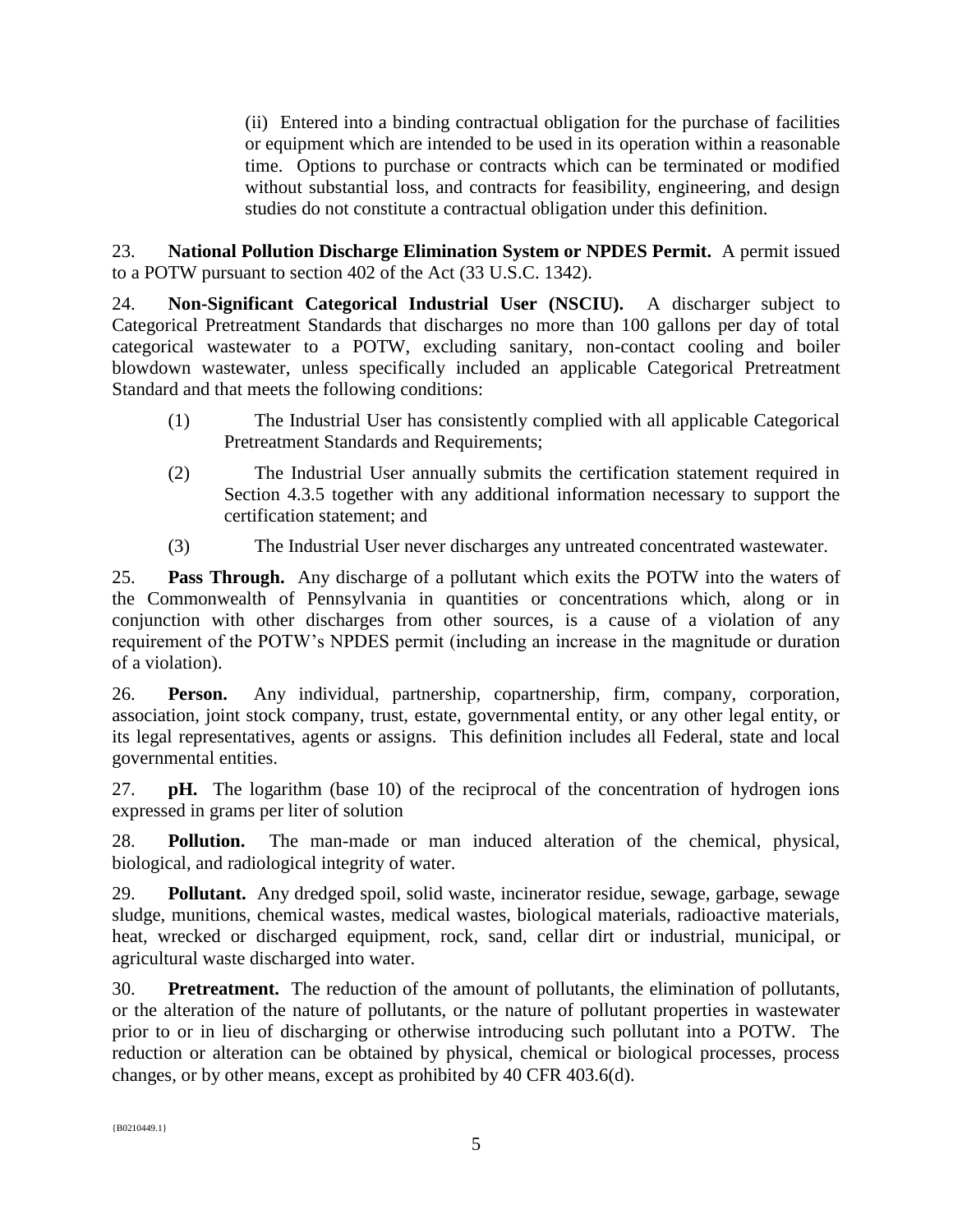31. **Pretreatment Coordinator or Coordinator.** The Manager of Industrial Wastes or other person designated by the Director whose responsibility is the implementation and enforcement of these regulations.

32. **Pretreatment Requirement.** Any substantive or procedural requirement related to pretreatment, other than a National Categorical Pretreatment Standard, imposed on an Industrial User.

33. **Pretreatment Standard.** Any regulation containing pollutant discharge limits, including local limits and those promulgated by the EPA in accordance with section 307(b) and (c) of the Act, which applies to Industrial Users. This term includes prohibited discharge limits established pursuant to 40 CFR 403.5.

34. **Publicly Owned Treatment Works or POTW.** A treatment works as defined by section 212 of the Act, which is owned in this instance by ALCOSAN. This definition includes any devices and systems used in the storage, treatment, recycling and reclamation of municipal sewage or industrial wastes of a liquid nature. It also includes sewers, pipes and other conveyances conveying wastewater to a POTW treatment plant. This definition also includes any municipality, as defined in section 502(4) of the Act, which has jurisdiction over the indirect discharge to and the discharges from such treatment works.

35. **POTW Treatment Plant.** That portion of the POTW designed to provide treatment to (including recycling and reclamation of) municipal sewage and industrial waste.

# 36. **Significant Industrial User (SIU).**

- a) Except as provided in paragraphs 36(b) and (c) of this section, the term Significant Industrial User means:
	- (1) All Industrial Users subject to National Categorical Pretreatment Standards; and
	- (2) Any other Industrial User that: discharges an average of 25,000 gallons per day or more of process wastewater to the POTW (excluding sanitary, noncontact cooling and boiler blowdown wastewater) or discharges an average of 100,000 gallons per day or more of combined process and nonprocess wastewater to the POTW; contributes a process wastestream which makes up five percent or more of the average dry weather hydraulic or organic capacity of the POTW treatment plant; or is designated as such by the Director on the basis that the Industrial User has a reasonable potential for affecting the POTW's operation or for violating any pretreatment standard or requirement.
- b) Upon a finding that an Industrial User meeting the criteria in paragraph 36(a)(2) has no reasonable potential for adversely affecting the POTW's operation or for violating any pretreatment standard or requirement, the Director may at any time, on his own initiative or in response to a petition received from an Industrial User, and in accordance with 40 CFR 403.8(f)(6), determine that such an Industrial User should not be considered a Significant Industrial User.
- c) The Director has the discretion to determine that an Industrial User subject to Categorical Pretreatment Standards is a Non-Significant Categorical Industrial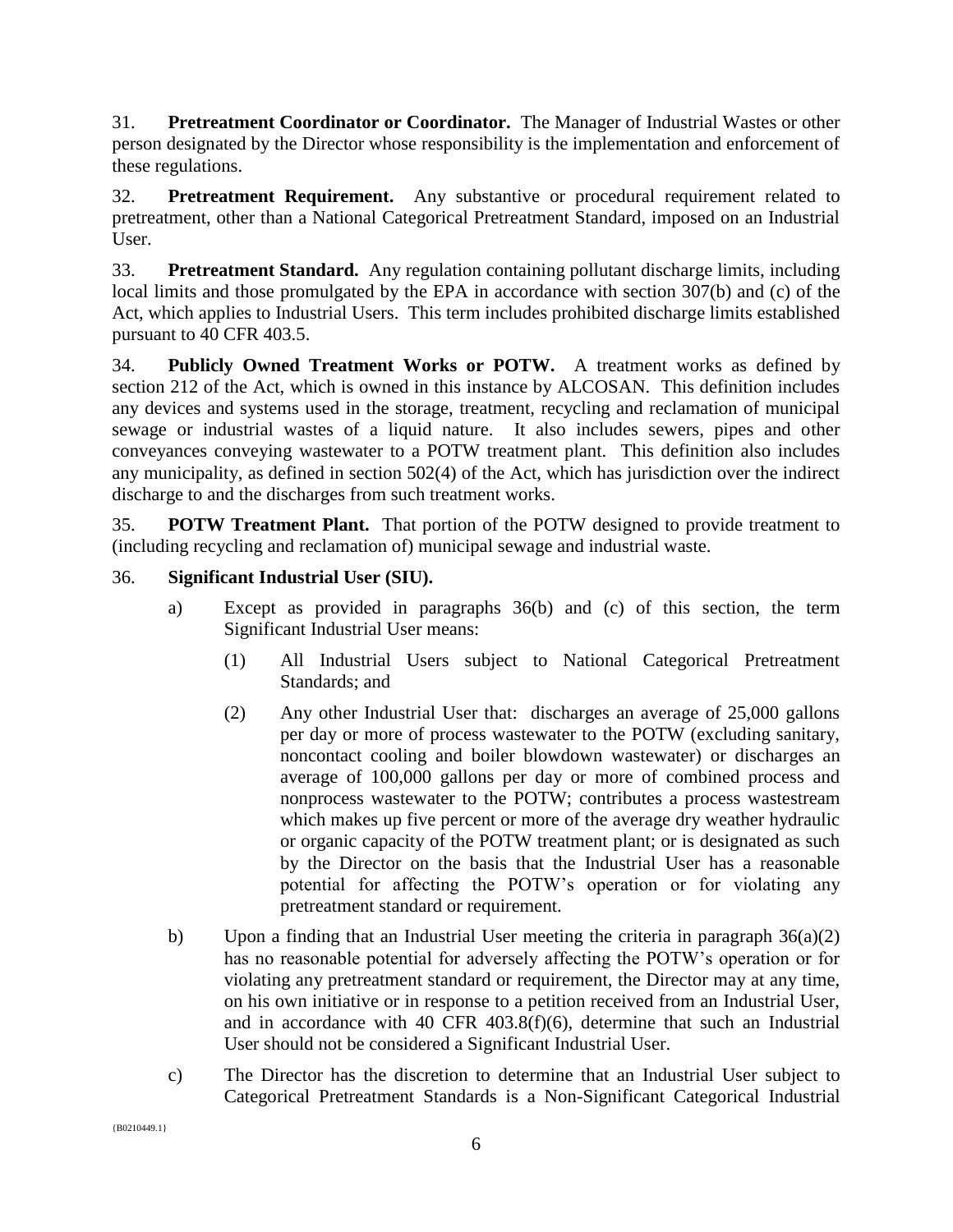User (NSCIU) rather than a Significant Industrial User on a finding that the Industrial User never discharges more than 100 gallons per day (gpd) of total categorical wastewater (excluding sanitary, non-contact cooling and boiler blowdown wastewater, unless specifically included in the Pretreatment Standard) and the following conditions are met:

- (1) The Industrial User, prior to the Director's finding, has consistently complied with all applicable Categorical Pretreatment Standards and Requirements;
- (2) The Industrial User annually submits the certification statement required in Section 4.3.5 together with any additional information necessary to support the certification statement; and
- (3) The Industrial User never discharges any untreated concentrated wastewater.

37. **Slug Load or Slug Discharge.** Any discharge at a flow rate or concentration, which could cause a violation of the prohibited discharge standards in Section 2.1 of this regulation. A Slug Discharge is any Discharge of a non routine, episodic nature, including but not limited to an accidental spill or a non-customary batch Discharge, which has a reasonable potential to cause Interference or Pass Through, or in any other way violate the POTW's regulations, local limits or permit conditions.

38. **State.** The Commonwealth of Pennsylvania.

39. **Standard Industrial Classification (SIC).** A classification pursuant to the Standard Industrial Classification Manual issued by the Executive Office of the President, U.S. Office of Management and Budget, 1972.

40. **Storm Water.** Any flow occurring during or following any form of natural precipitation and resulting therefrom.

41. **Suspended Solids.** The total matter that is suspended in water, wastewater or other liquids, and which is removable by laboratory filtering.

42. **System.** The sewage wastewater and stormwater collection and treatment facilities owned, operated and/or maintained by ALCOSAN, including, but not limited to, the POTW Treatment Plant and the associated collection lines, pump stations and monitoring locations.

43. **Toxic Pollutant.** Any Pollutant or combination of Pollutants listed as toxic in regulations promulgated by the EPA pursuant to section 307(a) of the Act.

44. **Total Allowable Industrial Loading (TAIL).** The mass, expressed in pounds per day (lb/day), of any pollutant which may be allocated to all Industrial Users for discharge to the POTW.

45. **User.** Any Person who contributes, causes or permits the contribution of wastewater, directly or indirectly, into the facilities of ALCOSAN.

46. **Wastewater.** The liquid- and water-carried industrial or domestic wastes from dwellings, commercial buildings, industrial and manufacturing facilities, and institutions, together with any ground water, surface water, and storm water that may be present, whether treated or untreated, which is contributed directly or indirectly into the facilities of ALCOSAN.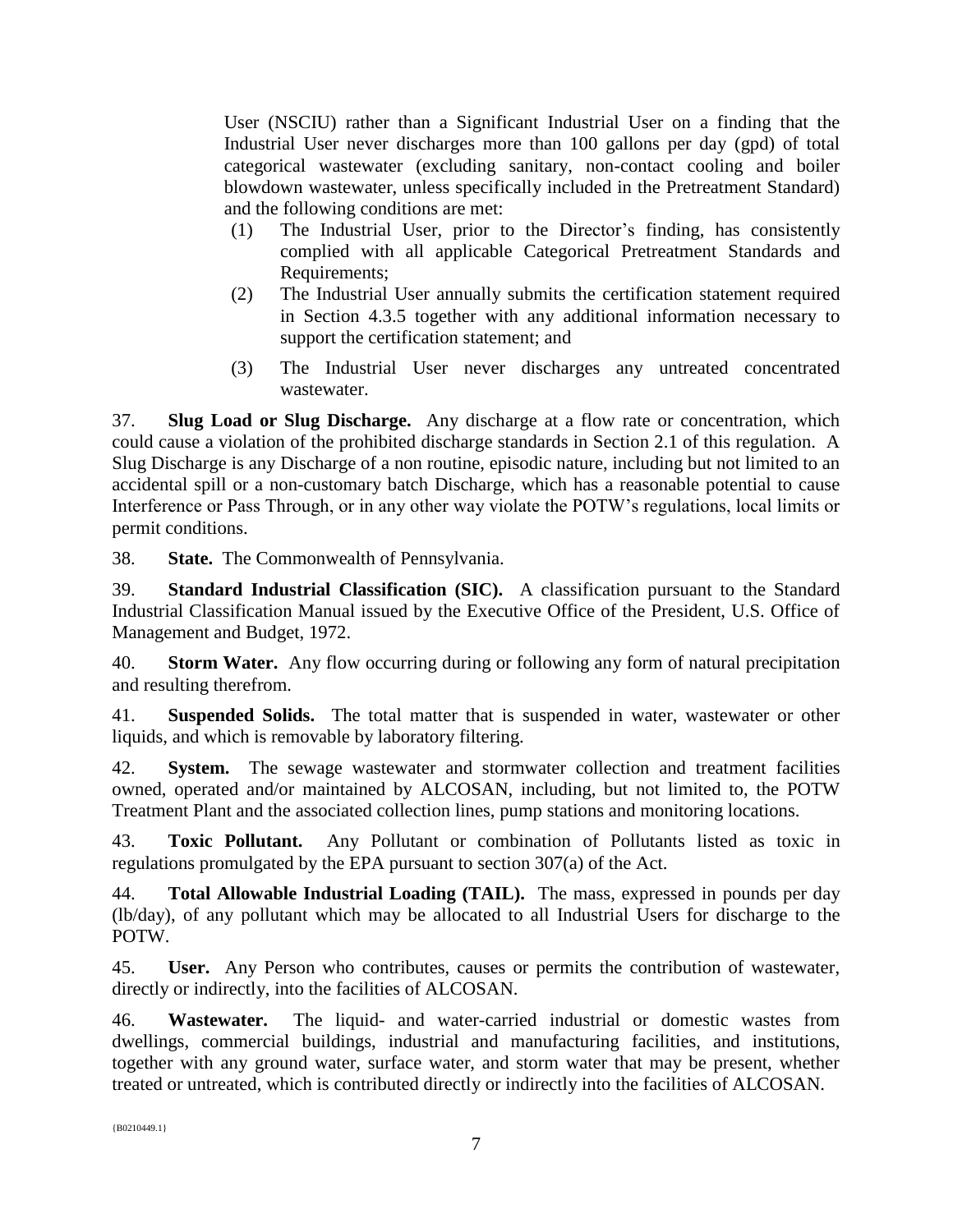47. **Waters of the Commonwealth of Pennsylvania.** All streams, lakes, ponds, marshes, watercourses, waterways, wells, springs, reservoirs, aquifers, irrigation systems, drainage systems and other bodies or accumulations of water, surface or underground, natural or artificial, public or private, which are contained within, flow through, or border upon the Commonwealth or Pennsylvania or any portion thereof.

#### <span id="page-10-0"></span>**1.4 Abbreviations**

The following abbreviations shall have the designated meanings:

| <b>BMP</b>   | <b>Best Management Practices</b>                  |
|--------------|---------------------------------------------------|
| <b>BOD</b>   | Biochemical Oxygen Demand                         |
| CAS          | <b>Chemical Abstracts Registry</b>                |
| <b>CFR</b>   | Code of Federal Regulations                       |
| <b>CWA</b>   | Clean Water Act                                   |
| EPA          | <b>Environmental Protection Agency</b>            |
| gpd          | Gallons per Day                                   |
| 1            | Liter                                             |
| lb/day       | Pounds per Day                                    |
| mg           | Milligrams                                        |
| mg/1         | Milligrams per Liter                              |
| N.D.         | Non-Detect                                        |
| <b>NPDES</b> | National Pollutant Discharge Elimination System   |
| <b>NSCIU</b> | Non-Significant Categorical Industrial User       |
| O&M          | <b>Operations and Maintenance</b>                 |
| <b>POTW</b>  | <b>Publicly Owned Treatment Works</b>             |
| <b>RCRA</b>  | Resource Conservation and Recovery Act            |
| <b>SIC</b>   | <b>Standard Industrial Classification</b>         |
| <b>SIU</b>   | Significant Industrial User                       |
| SWDA         | Solid Waste Disposal Act, 42 U.S.C. 6901, et seq. |
| <b>TAIL</b>  | <b>Total Allowable Industrial Loading</b>         |
| Ug/l         | Micrograms per Liter                              |
| <b>USC</b>   | <b>United States Code</b>                         |

# <span id="page-10-1"></span>**SECTION 2 – DISCHARGE STANDARDS AND REQUIREMENTS**

#### <span id="page-10-2"></span>**2.1 General Discharge Prohibitions**

No User shall introduce or cause to be introduced, directly or indirectly, into the POTW any Pollutant or Wastewater which causes Pass Through or Interference or adversely affects the operation or performance of the POTW, or causes or contributes to a violation of any requirement of ALCOSAN's NPDES permit, or adversely affects the use or disposal of the POTW's sludge.

No User shall introduce or cause to be introduced into the POTW any of the following substances: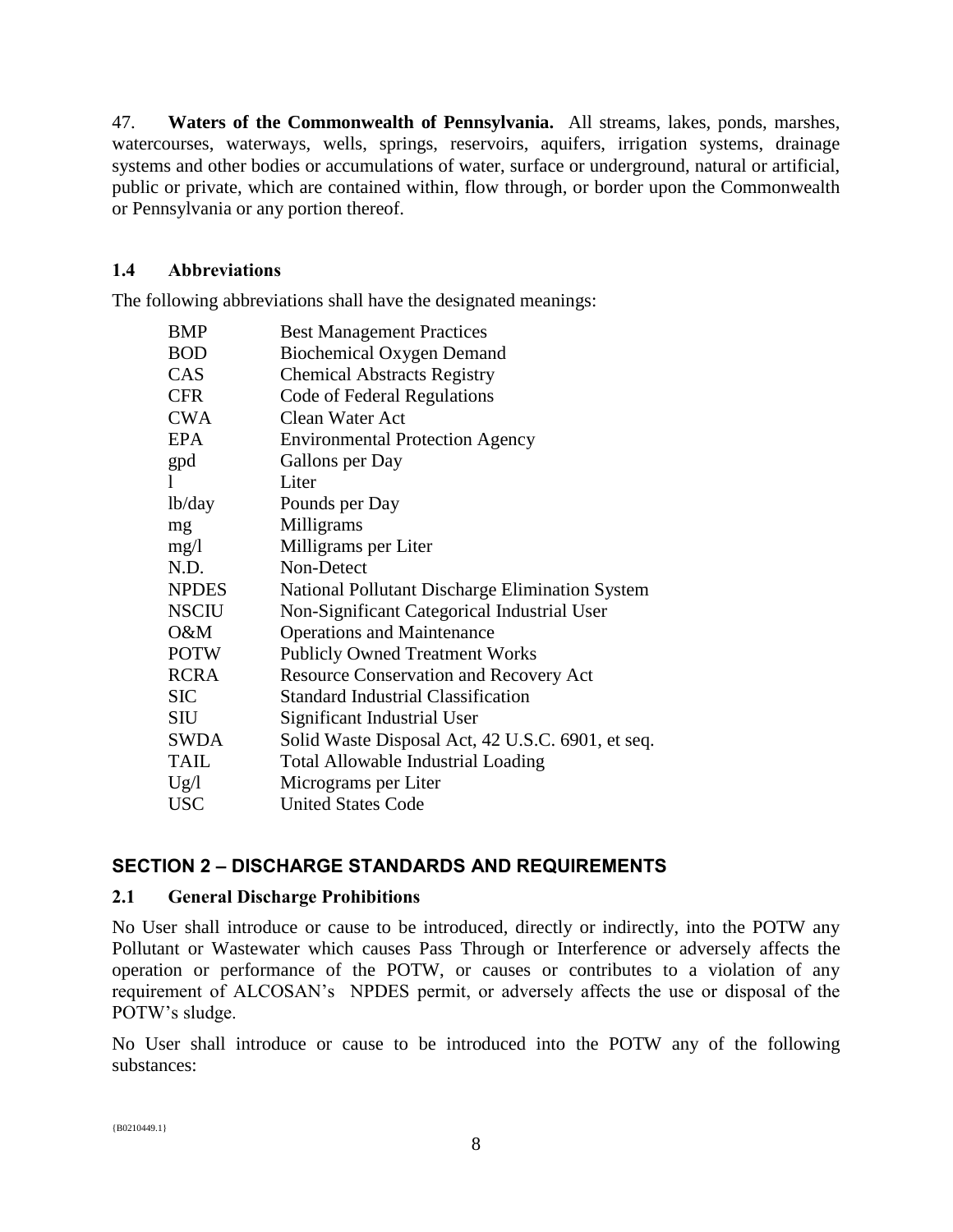- a) **Ignitable Waste.** Any substance which can create a fire hazard in the POTW, including, but not limited to, any substance that has any of the following properties:
	- (1) It is a liquid with a flash point less than  $60^{\circ}$  C (140 $^{\circ}$  F) using the test methods specified in 40 CFR 261.21.
	- (2) It is an oxidizer as defined in 49 CFR 173.151.
- b) **Reactive/Explosive Waste.** Any substance which can create an explosion hazard in the POTW, including, but not limited to, any substance that has any of the following properties
	- (1) It is normally unstable and readily undergoes violent change without detonating.
	- (2) It reacts violently with water.
	- (3) It forms potentially explosive mixtures with water.
	- (4) When mixed with water, it generates toxic gases, vapors, or fumes in a quantity sufficient to present a danger to human health or the environment.
	- (5) It is a cyanide or sulfide bearing waste which can general toxic gases, vapors, or fumes in a quantity sufficient to present a danger to human health or the environment.
	- (6) It is capable of detonation or explosion reaction if it is subjected to a strong initiating source or if heated under confinement.
	- (7) It is readily capable of detonation, explosive decomposition or reaction at standard temperature and pressure.
	- (8) It is a forbidden explosive as defined in 49 CFR 173.51, or a Class A explosive as defined in 49 CFR 173.53 or a Class B explosive as defined in 49 CFR 173.99.
- c) **Corrosive Waste.** Any substance which can cause corrosive structural damage, to the POTW or equipment, including, but not limited to, any substance that has any of the following properties:
	- (1) It is aqueous and has a pH less than or equal to 5.0 or greater than or equal to 10.0, as determined by a pH meter (instantaneous limit).
	- (2) It is a liquid and corrodes steel (SAE 1020) at a rate greater than 7.35 mm (0.250 inch) per year at a test temperature of 55° (130°F).
- d) **Hazardous Waste.** All wastes that are defined as hazardous under the regulations enacted pursuant to RCRA as specified in 40 CFR 261 or under the regulations promulgated pursuant to the Pennsylvania Solid Waste Management Act as specified in 25 PA Code 261, except as provided for in these regulations.
- e) **Thermal Waste.** Any Wastewater with a temperature greater than 60<sup>°</sup> C (140<sup>°</sup>) F). Also, heat in the amounts which will inhibit biological activity in the POTW resulting in Interference, but in no case heat in such quantities or at such a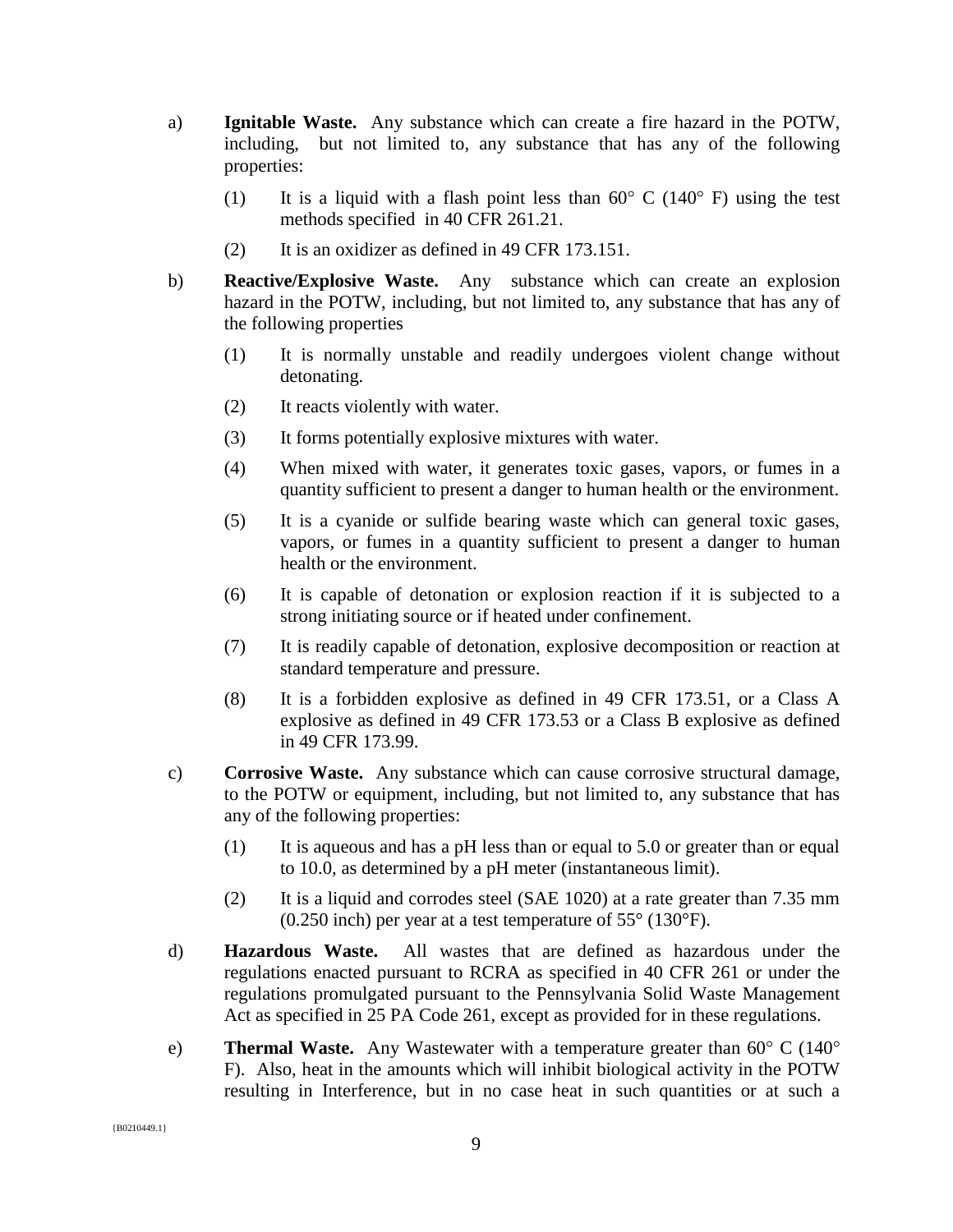temperature that the temperature at the POTW treatment plant exceeds  $27^{\circ}$  C (80 $^{\circ}$ ) F).

- f) **Radioactive Waste.** Any substance which exceeds the naturally occurring background levels for either alpha, beta, or gamma radiation and/or any wastewater containing any radioactive wastes or isotopes of such halflife or concentration not in compliance with applicable state or Federal regulations.
- g) **Solid or Viscous Substances.** Any solid or viscous substance capable of causing or contributing to an obstruction to the flow in sewers or other interferences with the proper operation of ALCOSAN's facilities or facilities discharging into ALCOSAN's System.
- h) **Malodorous/Noxious Substances.** Any substances or noxious or malodorous liquids, gases, or solids which either alone or by interaction with other substances:
	- (1) result in the presence of toxic gases, vapors, or fumes in a quantity that may cause acute worker health and safety problems; or
	- (2) are sufficient to create a public nuisance or hazard to life or are sufficient to prevent entry into the sewers for maintenance and repair.
- i) Any substance, including oxygen demanding pollutants (BOD, etc.) released in a discharge at a flow rate and/or concentration which will cause (either alone or by interaction with other substances) Interference with the POTW.
- j) Any substance which will cause the POTW's effluent or any other product of the POTW such as residues, sludges, or scums, to be unsuitable for reclamation processes, including any substance which will cause the POTW to be in noncompliance with sludge use or disposal criteria, guidelines, or regulations developed under Section 405 of the Act, any criteria, guidelines, or regulations promulgated pursuant to the Solid Waste Disposal Act, the Clean Air Act, the Toxic Substances Control Act or state laws or regulations applicable to the treatment or disposal of such effluent or such product.
- k) Petroleum oil, nonbiodegradable cutting oil, or products of mineral oil in origin in amounts that will cause Interference or Pass Through, notwithstanding the provisions of Section 2.4 of these regulations relating to oil and grease.
- l) Stormwater, surface water, groundwater, roof runoff, surface and subsurface drainage, swimming pool drainage, condensate, deionized water, noncontact cooling water and unpolluted wastewater, unless specifically authorized by the Director.
- m) Medical wastes, except as specifically authorized by the Director in an individual wastewater discharge permit.

# <span id="page-12-0"></span>**2.2 National Categorical Pretreatment Standards**

{B0210449.1} Certain Industrial users are now or hereafter shall become subject to National Categorical Pretreatment Standards promulgated by the EPA specifying quantities or concentrations of Pollutants or Pollutant properties which may be discharged into the POTW. Each Industrial User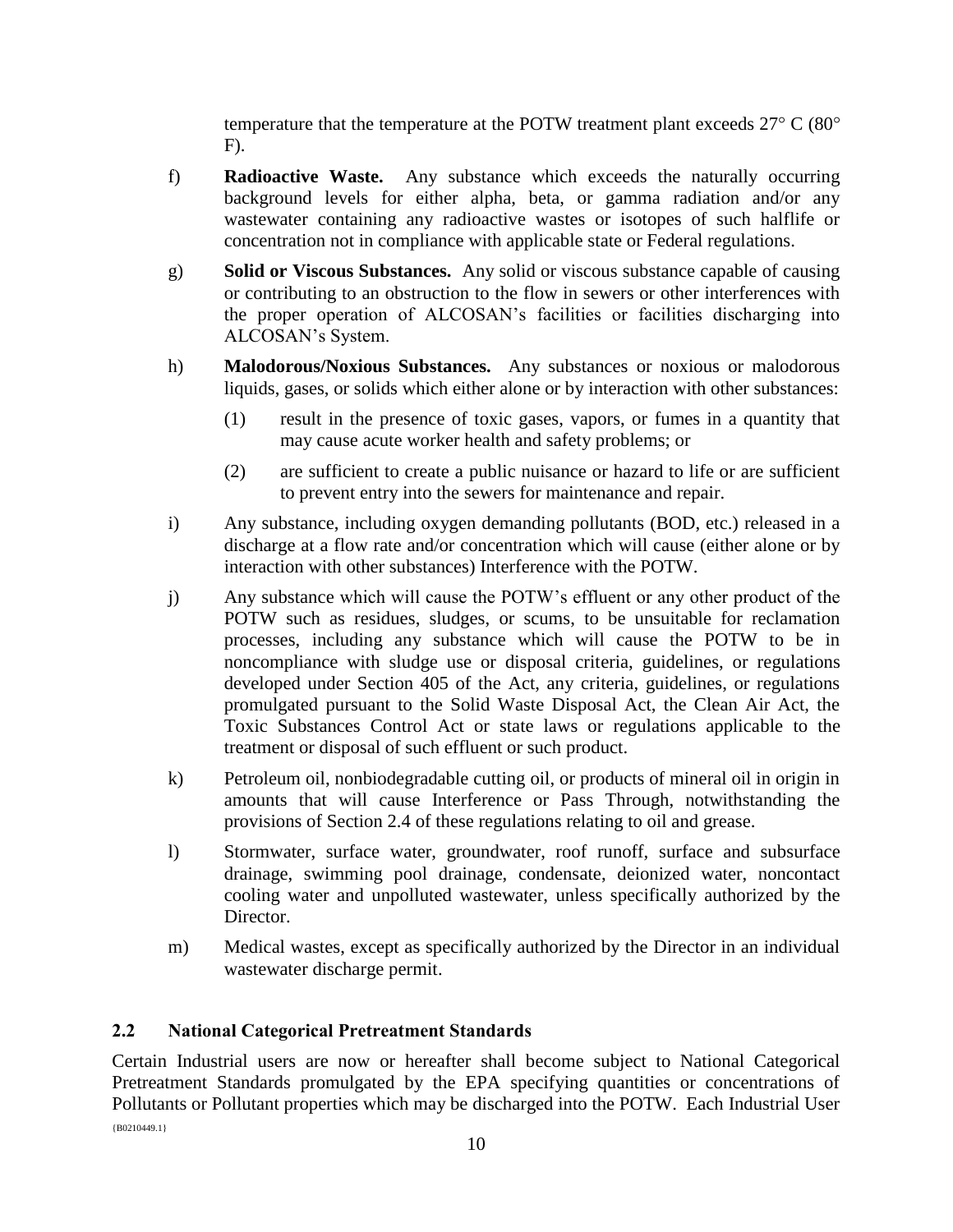subject to a National Categorical Pretreatment Standard shall comply with all requirements of such standard, and shall also comply with any additional or more stringent limitations contained in these regulations unless modified pursuant to these regulations. Compliance with National Categorical Pretreatment Standards for Existing Sources subject to such standards or for Existing Sources which hereafter become subject to such standards shall be with three (3) years following promulgation of such standards, unless a shorter compliance time is specified in the standard. Compliance with National Categorical Pretreatment Standards for New Sources shall be upon promulgation of the standard. Compliance with National Categorical Pretreatment Standards is required whether or not the Industrial User has been issued a permit or that permit has been revised pursuant to section 4.2.4 of these regulations. For the purpose of implementing and enforcing the provisions of this section, the National Categorical Standards, found in 40 CFR Parts 405-471, are hereby incorporated into these regulations and made a part hereof.

#### <span id="page-13-0"></span>**2.3 Notice of National Categorical Pretreatment Standards and Other Requirements**

Upon the promulgation of National Categorical Pretreatment Standards for a particular industrial subcategory, the Director shall notify all affected Users of such promulgation and of the applicable reporting requirements under 40 CFR 403.12. National Categorical Pretreatment Standards apply to all affected Users, and the Authority can enforce the standards even in the absence of the notification. The Director shall also notify affected Users of any other applicable standards or requirements under sections 204(b) and 405 of the Act and subtitles C and D of RCRA.

#### <span id="page-13-1"></span>**2.4 Specific Pollutant Limits**

The Executive Director is authorized to establish local limits pursuant to 40 CFR 403.5(c). No User shall discharge Wastewater containing concentrations of pollutants in excess of those contained in the standards listed below unless (1) an exception has been granted to the User under the provisions of Section 5 of these regulations or (2) the wastewater permit issued to such User pursuant to Section 4 *infra* provides, as a special permit condition, a higher interim concentration level in conjunction with a requirement that such User construct a pretreatment facility or institute changes in operation and maintenance procedures to reduce the concentrations of Pollutants to levels not exceeding the standards set forth in the table within a fixed period of time. Interim limits shall be established in accordance with the requirements of section 5 of these regulations pertaining to Modifications to Standards and Requirements.

The specific pollutant limitations are divided into the following 5 classifications:

- **Metals;**
- **Organics;**
- **Restricted Pollutants;**
- **Pass Through Protection Level; and**
- **Miscellaneous.**

{B0210449.1}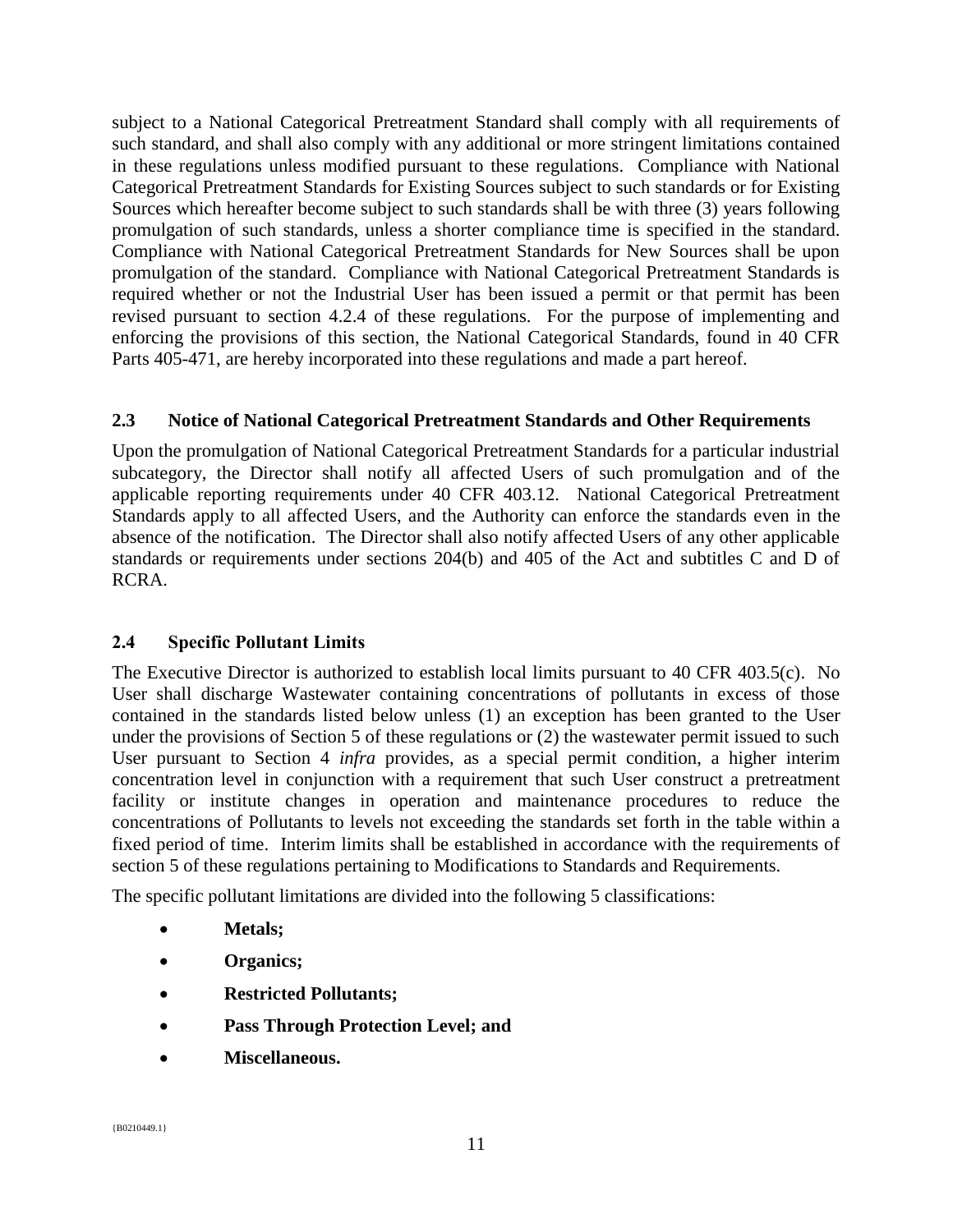The Limitations represent a maximum daily average concentration, except where otherwise noted. Periodically, the specific pollutant concentration limitations may be changed because of new health effects studies, water quality reports, other adjustments to federal or state criteria or regulations or routine reevaluation of the limits by the Authority.

#### **SPECIFIC POLLUTANT LIMITATIONS**

| <b>METALS</b>                                                             |                                 |                                       |                  |
|---------------------------------------------------------------------------|---------------------------------|---------------------------------------|------------------|
| Priority Pollutant                                                        | Concentration Limitation (mg/l) |                                       | TAIL.            |
| Cadmium (Total)                                                           | 0.11                            |                                       | (lb/day)<br>4.3  |
| Chromium (Total)                                                          | 2.60                            |                                       | 99.2             |
| Copper (Total)                                                            | 7.00                            |                                       | 264.2            |
| Lead (Total)                                                              | 2.30                            |                                       | 85.7             |
| Nickel (Total)                                                            | 1.40                            |                                       | 54.3             |
| Zinc (Total)                                                              | 11.70                           |                                       | 442.0            |
| Antimony (Total)                                                          | 0.21                            |                                       | 7.7              |
| Arsenic (Total)                                                           | 0.19                            |                                       | 7.4              |
| Beryllium (Total)                                                         | 0.030                           |                                       | 3.1              |
| Mercury (Total)                                                           | 0.05                            |                                       | 1.8              |
| Selenium (Total)                                                          | 0.40                            |                                       | 14.9             |
| Silver (Total)                                                            | 0.49                            |                                       | 18.5             |
| Thallium (Total)                                                          | 1.60                            |                                       | 61.4             |
| Molybdenum (Total)                                                        | 1.00                            |                                       | 37.8             |
| PASS THROUGH PROTECTION LEVEL<br>Cyanide (Total)<br>(Instantaneous Limit) | 3.9                             |                                       | 147.6            |
| <b>MISCELLANEOUS</b><br>Oil and Grease (Instantaneous                     | 200                             |                                       |                  |
| Limit)<br><b>TOXIC ORGANICS</b>                                           |                                 |                                       |                  |
| Compound                                                                  | CAS Number                      | Concentration<br>Limitation<br>(mg/l) | TAIL<br>(lb/day) |
| Bis (2-Ethylhexyl)<br>Phthalate                                           | 117-81-7                        | 5.6                                   | 213.1            |
| <b>Butyl Benzyl Phthalate</b>                                             | 85-68-7                         | 45.0                                  | 1,698.8          |
| Dibromochloromethane                                                      | 124-48-1                        | 0.48                                  | 18.2             |
| Chloroform                                                                | $67 - 66 - 3$                   | 8.7                                   | 328.2            |
|                                                                           |                                 |                                       |                  |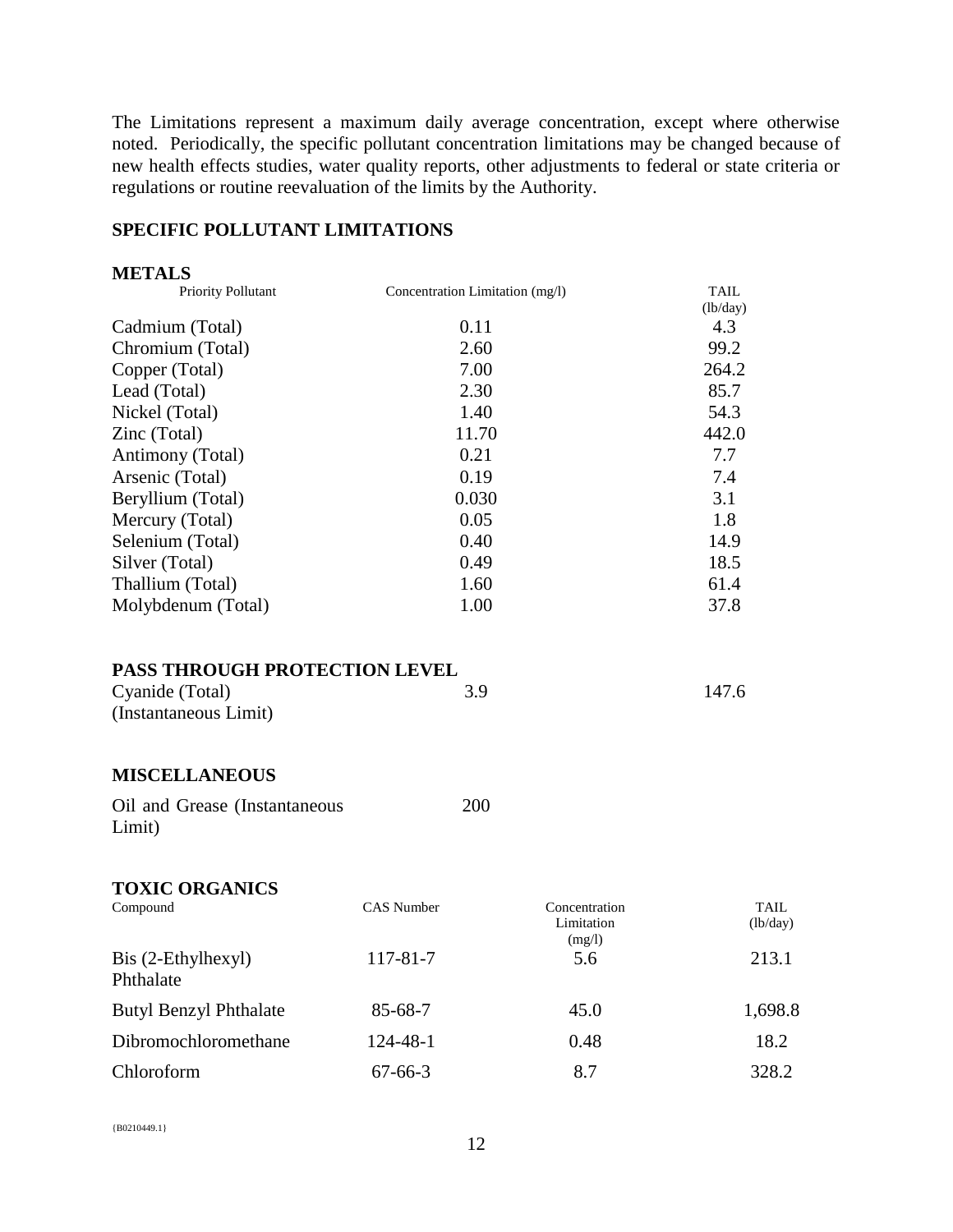| Di-n-butyl Phthalate | $84 - 74 - 2$                                | 24.7 | 931.2   |
|----------------------|----------------------------------------------|------|---------|
| Bromodichloromethane | $75 - 27 - 4$                                | 0.35 | 13.1    |
| Methylene Chloride   | $75-09-2$                                    | 15.9 | 600.6   |
| Tetrachloroethene    | $127 - 18 - 4$                               | 1.8  | 68.4    |
| Trichloroethene      | $79-01-6$                                    | 4.7  | 177.1   |
| Benzene              | $71 - 43 - 2$                                | 2.0  | 73.6    |
| Xylenes              | $108-38-3,$<br>$106-42-3$ ,<br>$95 - 47 - 6$ | 89.4 | 3,373.6 |

# **RESTRICTED POLLUTANT**

| <b>Priority Pollutant</b>               | Concentration<br>Limitation<br>(mg/l) |
|-----------------------------------------|---------------------------------------|
| Aldrin                                  | <b>ND</b>                             |
| Alpha-BHC                               | <b>ND</b>                             |
| Beta-BHC                                | <b>ND</b>                             |
| Benzidine                               | <b>ND</b>                             |
| Delta-BHC                               | <b>ND</b>                             |
| Gamma-BHC (Lindane)                     | <b>ND</b>                             |
| Chlordane                               | <b>ND</b>                             |
| $4,4'$ -DDD $(p,p'TDE)$                 | <b>ND</b>                             |
| $4,4'$ -DDE $(p,p'DDX)$                 | <b>ND</b>                             |
| $4,4'$ -DDT                             | <b>ND</b>                             |
| Dieldrin                                | <b>ND</b>                             |
| Alpha-endosulfan                        | <b>ND</b>                             |
| Beta-endosulfan                         | <b>ND</b>                             |
| Endosulfan Sulfate                      | <b>ND</b>                             |
| Endrin                                  | <b>ND</b>                             |
| Endrin Aldehyde                         | <b>ND</b>                             |
| Heptachlor                              | <b>ND</b>                             |
| Heptachlor Epoxide                      | <b>ND</b>                             |
| Polychlorinated Biphenyls<br>(PCB)      | <b>ND</b>                             |
| 2,3,7,8 Tetrachlorodibenzo-p-<br>dioxin | <b>ND</b>                             |

TAIL (lb/day)

{B0210449.1}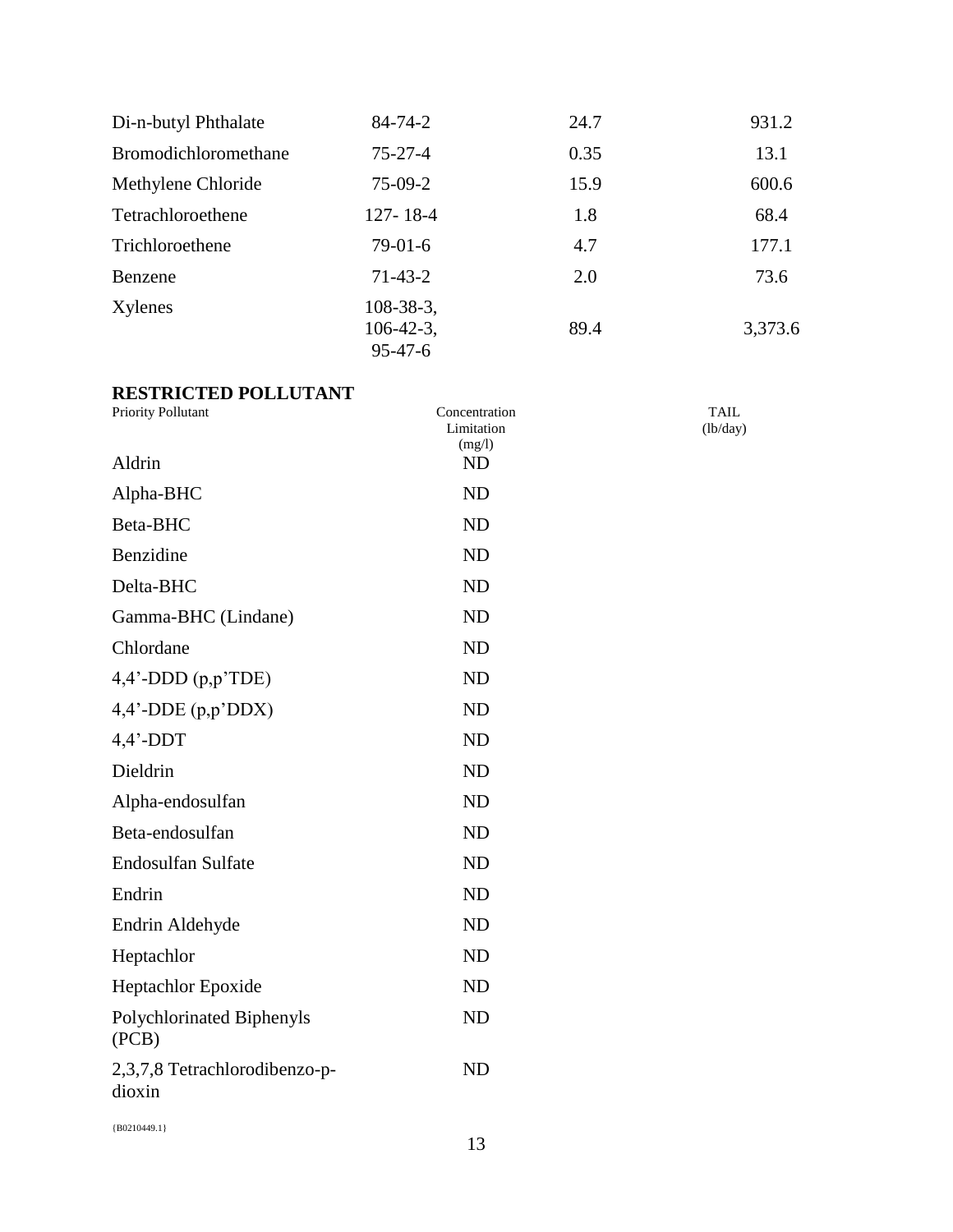Toxaphene ND  $ND<sup>1</sup> - Non-Detectable$ 

### <span id="page-16-0"></span>**2.5 Federal and State Requirements**

All Users shall fully comply with applicable state and Federal laws and regulations.

The General Pretreatment Regulations for Existing and New Sources of Pollution set forth in 40 CFR Part 403 are hereby incorporated by reference into these regulations and made a part hereof, except to the extent such Federal regulations are less stringent than those set forth in these regulations, in which case these regulations shall apply.

State requirements and limitations on discharges shall apply in any case where they are more stringent than Federal Requirements and limitations or those in these regulations.

#### <span id="page-16-1"></span>**2.6 New or Changed Discharges**

No User shall discharge new waste streams, discharge new pollutants in existing waste streams, substantially increase the quantity of pollutants currently discharged, or otherwise substantially change the volume or character of a Discharge without obtaining prior written approval from the Pretreatment Coordinator. A written request to make such changes must be submitted to the Coordinator at least thirty (30) days prior to the implementation of any such change or the implementation of any process change which would result in a substantial change in the quantity or quality of the existing discharge or the creation of a new wastewater discharge. Failure to apply for an obtain written authorization as herein provided may result in enforcement actions pursuant to Section 6 of these regulations, including but not limited to the revocation of any existing discharge permits issued to the User.

#### <span id="page-16-2"></span>**2.7 Excessive Discharge**

 $\overline{a}$ 

No User shall increase the use of process water or, in any way, attempt to dilute a discharge as a partial or complete substitute for adequate treatment to achieve compliance with the limitations contained in the National Categorical Pretreatment Standards, or any other pollutant-specific limitation developed by ALCOSAN, or the State, unless specifically authorized to do so in writing by the authority which promulgated the applicable standard.

#### <span id="page-16-3"></span>**2.8 Accidental Discharges/Slug Discharges**

a) Each User shall provide protection from accidental discharge, slug discharge of any substance in violation of these regulations or applicable state or Federal laws or regulations. Facilities to prevent such accidental discharge, slug discharge shall be provided and maintained at the User's cost and expense.

<sup>{</sup>B0210449.1} <sup>1</sup> ND to be determined based on the lowest method detection limit, as defined by 40 CFR Part 136, for the approved analytical method.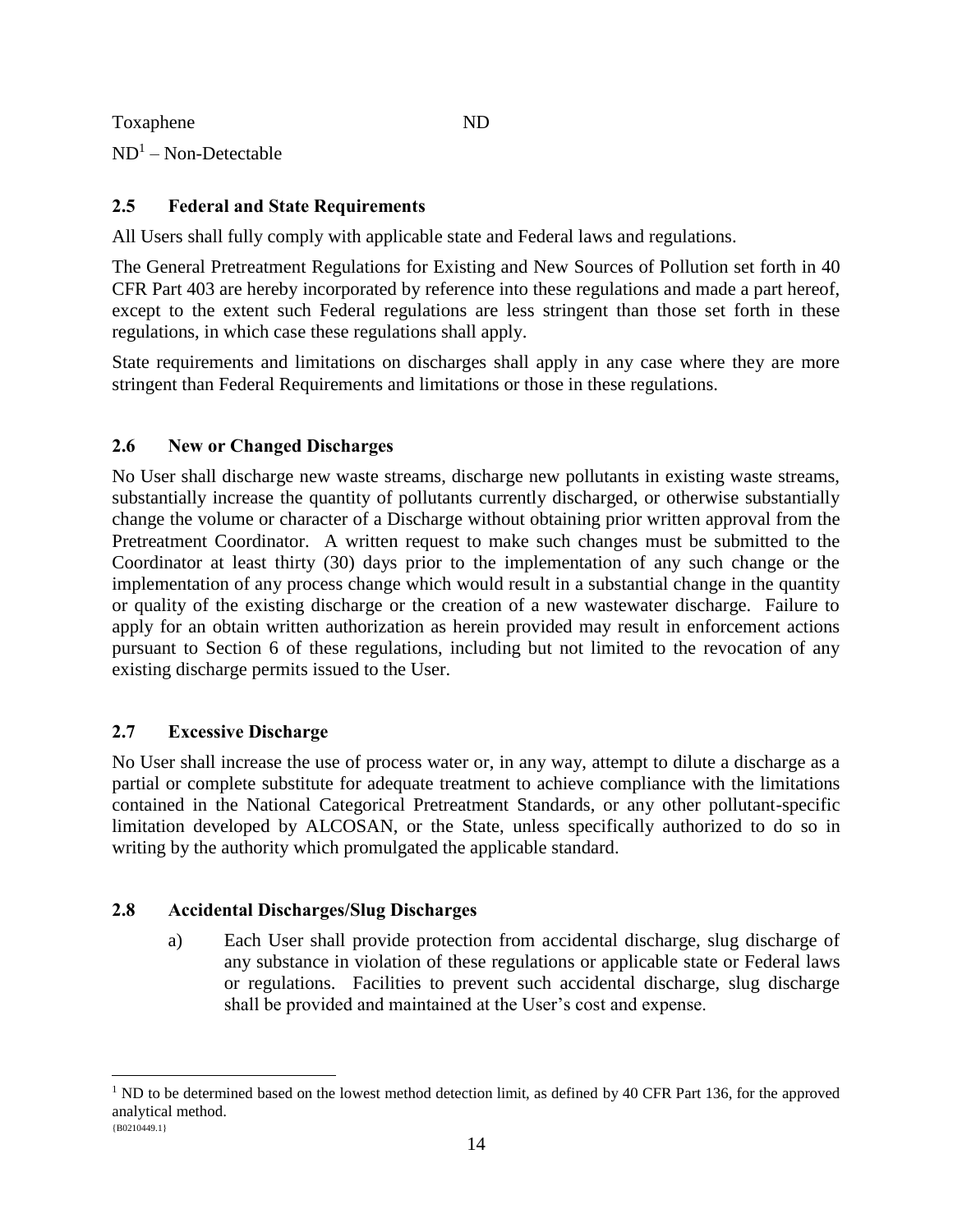- b) In the case of an accidental discharge, slug discharge or any other discharge that could cause problems to ALCOSAN or any facility changes that may affect the potential for a spill or slug discharge, the User shall immediately notify ALCOSAN by telephone of the incident. The notification shall include location of discharge, type of waste, concentration and volume and corrective actions taken. A notice shall be permanently posted on the User's bulletin board or other prominent place advising employees whom to call in the event of an accidental discharge or slug discharge. Users shall insure that all employees who may have knowledge that such accidental discharge has occurred are advised of the notification procedure. Within five (5) days following such discharge, the User shall submit to ALCOSAN a detailed written report describing the cause of such discharge and the measures to be taken by the User to prevent similar future occurrences. Such notification shall not relieve the User of any expense, loss, damage, penalty, fine or other liability which may be imposed pursuant to these regulations or other applicable law.
- c) For the purposes of this section, a slug discharge is any discharge of a nonroutine episodic nature, including but not limited to an accidental spill or a noncustomary batch discharge and may consist of, but is not limited to, any of the prohibited pollutants listed at Section 2.1 of these regulations or 40 CFR 403.5(b), or any discharges which could cause problems to the POTW.
- d) The Coordinator may at his discretion, require any User to develop, submit for approval and implement a slug control plan or other such action necessary to control slug discharges. A slug control plan shall contain, at a minimum, the following elements:
	- (1) Description of discharge practices, including nonroutine batch discharges;
	- (2) Description of stored chemicals;
	- (3) Procedures for immediately notifying the POTW of slug discharges, including any discharge that would violate a prohibition under Section 2.1 or 40 CFR 403.5(b), with procedures for followup written notification with five days;
	- (4) Procedures to prevent adverse impact from accidental spills or slug discharges, including inspection and maintenance of storage areas, handling and transfer of materials, loading and unloading operations, control of plant site runoff, worker training, building of containment structures or equipment, measures for containing toxic organic pollutants (including solvents), and/or measures and equipment for emergency response.

#### <span id="page-17-0"></span>**2.9 Septic Tank Pumping, Hauling and Discharge**

{B0210449.1} No Person owning or operating vacuum or cess pool pump trucks or other liquid waste transport trucks shall discharge directly or indirectly such waste into the POTW, unless such Person shall first have applied for and received a Truck Discharge Operation Permit from the Coordinator. Each applicant for a Truck Discharge Operation Permit shall provide such information or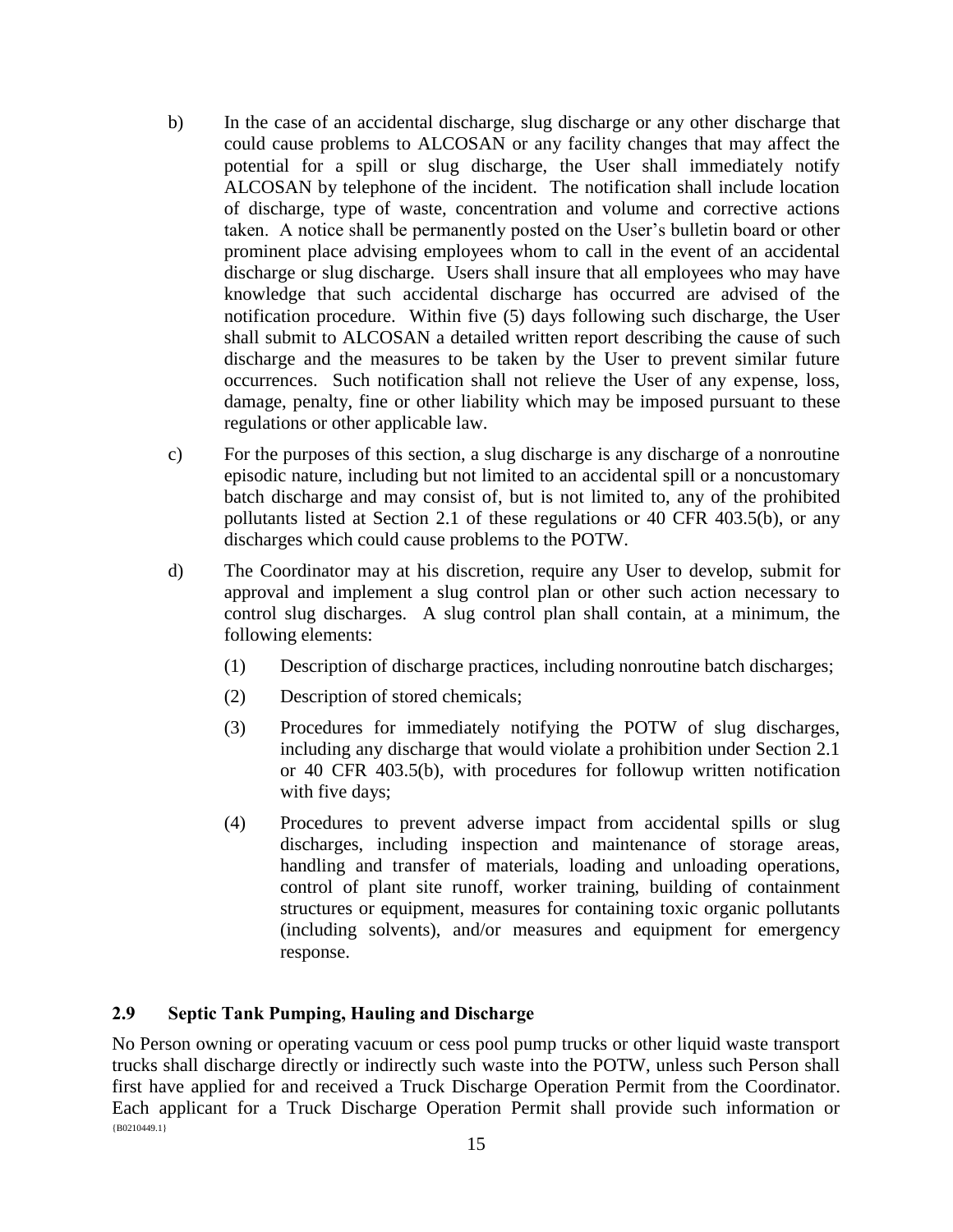complete such forms as required by the Coordinator, pay appropriate fees, and agree in writing to abide by the provisions of this article and any special conditions or regulations established by ALCOSAN. The owners of such vehicles shall affix and display the permit number on the side of each vehicle used for such purposes. Such permits shall be valid for the duration of the calendar year in which they are issued, provided that such permits shall be subject to revocation by the Coordinator for violation of any provision of these regulations. Such permits shall be limited to the discharge of domestic sewage waste containing no industrial waste. No discharge from any truck to the POTW shall violate the discharge prohibitions and/or pollutant limits set forth in Section 2 of these regulations. The Director shall designate the locations and times where such trucks may be discharged, and may, in his absolute discretion, refuse to accept any truckload or waste where it appears that the waste could interfere with the effective operation of the treatment works or any sewer line or appurtenance thereto.

#### <span id="page-18-0"></span>**2.10 Removal Credits**

The Director may, but is not required to, apply for and grant removal credits to Industrial Users, pursuant to 40 CFR 403.7.

#### <span id="page-18-1"></span>**SECTION 3 – FEES**

All fees for treatment of Wastewater and other material by ALCOSAN shall be set exclusively by resolution of ALCOSAN, pursuant to the agreements among ALCOSAN, the City of Pittsburgh and the municipalities served by ALCOSAN and pursuant to the agreements among ALCOSAN, the City of Pittsburgh and the Industrial Users served by ALCOSAN.

#### <span id="page-18-2"></span>**SECTION 4 - ADMINISTRATION**

#### <span id="page-18-3"></span>**4.1 Wastewater Discharges**

- a) No Person shall discharge, directly or indirectly, into the system of ALCOSAN, any wastewater in violation of the provisions of these regulations and/or applicable Federal or state statutes or regulations.
- b) When requested by the Director, a User must submit information on the nature, characteristics and quantity of its wastewater, in accordance with the request.

#### <span id="page-18-4"></span>**4.2 Wastewater Contribution Permits**

#### **4.2.1 General Permits**

a) Each Significant Industrial User (SIU) proposing to connect to or to contribute directly or indirectly to the ALCOSAN system shall obtain a Wastewater Contribution Permit before connecting to or contributing to the POTW. Each existing SIU connected to or contributing to the POTW shall obtain a Wastewater

{B0210449.1}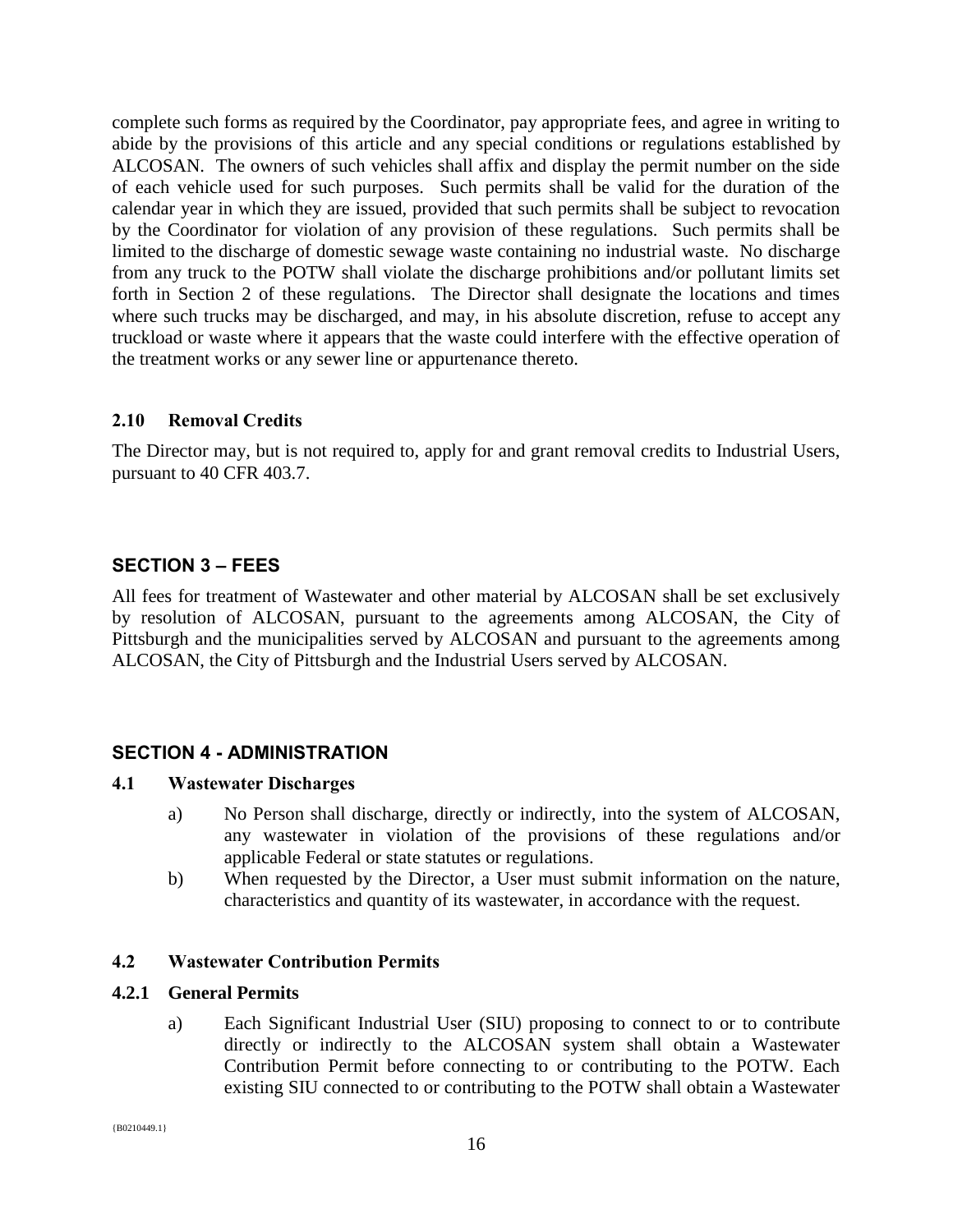Contribution Permit within one year of notification to submit a permit application but, in any case, no later than October 1, 1986.

- b) Any other User may be required to obtain a Wastewater Contribution Permit where such User, singly or in combination with other Users, has a reasonable potential for affecting the POTW's operations or for violating any Pretreatment Standard or Requirement.
- c) For proper cause, ALCOSAN may grant reasonable extension to the time limitations contained in this subsection.

#### **4.2.2 Permit Application**

Each User required to obtain a Wastewater Contribution Permit shall complete and file with the Pretreatment Coordinator, an application in the form prescribed by the Coordinator, and accompanied by a fee payable to ALCOSAN. At a minimum, the application must provide the following information:

- a) The name and address of the facility, including the name of the operator and owner;
- b) Contact information;
- c) Description of activities, facilities, and plant production processes on the premises;
- d) A list of any environmental control permits held by or for the facility;
- e) Facility SIC number;
- f) General facility layout diagrams to show pertinent facility characteristics, operations and flows, including property boundaries, process areas, waste storage areas, material storage areas, loading/unloading areas, drainage areas and flow directions;
- g) A brief description of the nature and average and peak rates of waste production, including a schematic process diagram, which indicates piping, flow rates, tanks and capacities, pretreatment systems and points of discharge to the POTW from the regulated processes;
- h) A list of all raw materials and chemicals used or stored at the facility which are, or could accidentally or intentionally be, discharged to the POTW;
- i) Number of employees and hours and days of operation;
- j) A list of plans and reports previously submitted to ALCOSAN;
- k) The location for monitoring all wastes covered by the permit;
- l) Average daily and maximum daily flows, in gallons per day, to the POTW from regulated process streams and other streams;
- m) The Categorical Pretreatment Standards applicable to each regulated process and any new categorically regulated processes for Existing Sources;

{B0210449.1}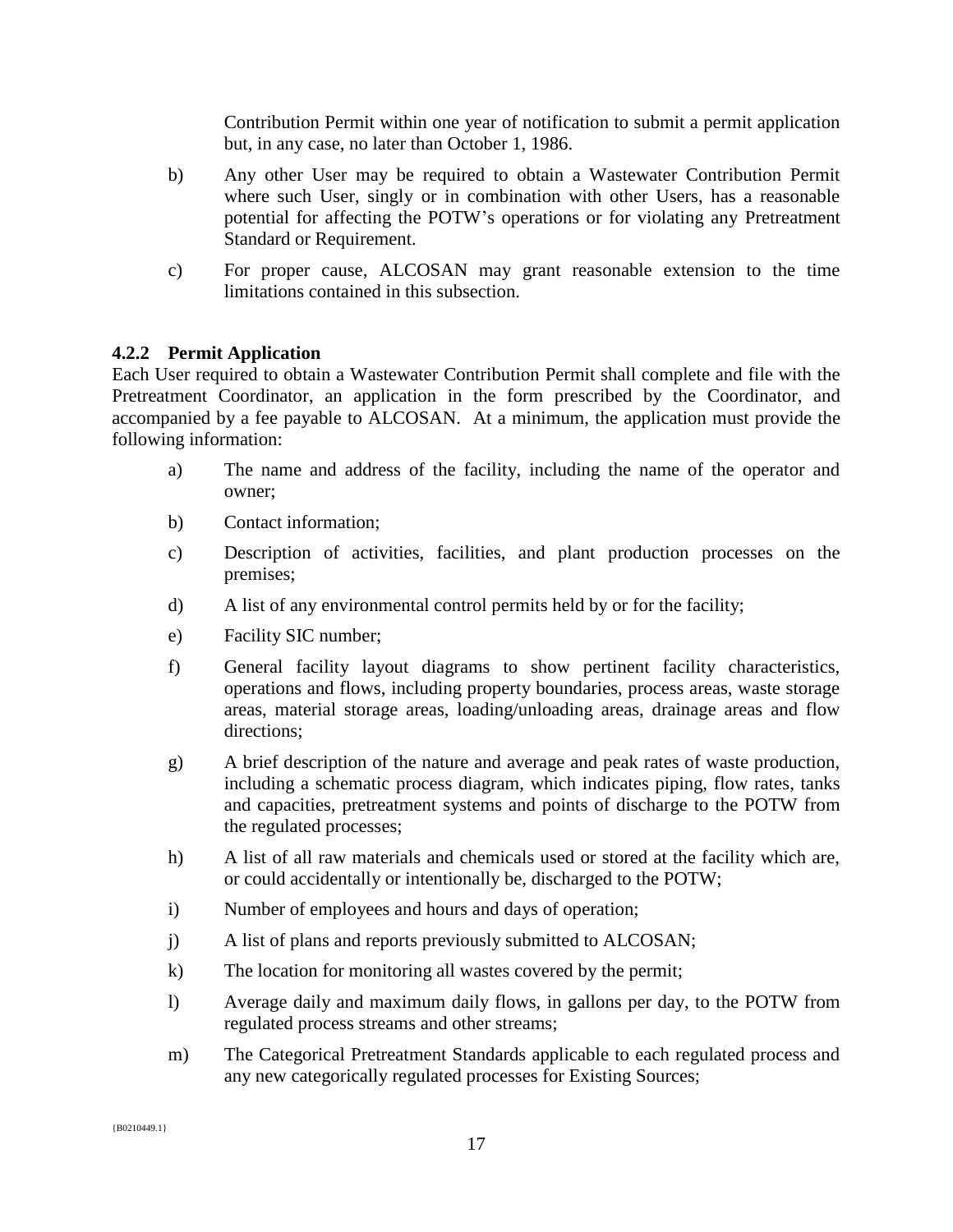- n) The results of sampling and analysis identifying the nature and concentration and/or mass of regulated pollutants in the discharge from each regulated process. Instantaneous, daily maximum, and long-term average concentrations, or mass, where required, shall be reported;
- o) Information regarding spills or slug discharges, including details of such events and spill/slug discharge control equipment and procedures;
- p) Any other information as may be deemed necessary by Director to evaluate the permit application.

Existing Users shall apply for a Wastewater Contribution Permit within 90 days of notification to submit a permit application, and proposed new Users required to obtain a Wastewater Contribution Permit shall apply at least 90 days prior to connecting to or contributing to the POTW. In support of the application, the User shall submit a Baseline Monitoring Report, in units and terms appropriate for evaluation, containing the following information:

- a) Name, address, and location (if different from the address) of the facility including the name of the operator and owners;
- b) SIC number;
- c) Wastewater constituents and characteristics, known or suspected to be present in the discharge, including, but not limited to, those described in Section 2 of these regulations, as determined by a reliable analytical laboratory;
- d) Time and duration of contribution;
- e) Average daily and 3-minute peak wastewater flow rates, including daily, monthly and seasonal variations, if any, from each regulated process stream;
- f) Site plans, floor plans, mechanical and plumbing plans, and details to show all sewer connections, appurtenances by the size, location and elevation and monitoring locations for all Wastewater covered by the permit; such plans shall include or be supplemented by schematic process diagrams which indicate points of discharge to the POTW from the regulated processes;
- g) Description of activities, facilities and plant processes on the premises including all materials which are or could be discharged;
- h) A determination of applicable National Categorical Pretreatment Standards;
- i) The results of sampling and analysis identifying the nature and concentration (or mass, where required by the Categorical Pretreatment Standard or POTW) of regulated Pollutants in the Discharge from each regulated process. Instantaneous, daily maximum and average concentration (or mass, where required) shall be reported, where available. The sample shall be representative of daily operations. Sampling shall be conducted in the manner prescribed in the following subsections:
	- (1) All Users must use a minimum of four (4) grab samples for pH, cyanide, total phenols, oil and grease, sulfide, and volatile organics. For all other pollutants, 24-hour composite samples must be obtained through flow-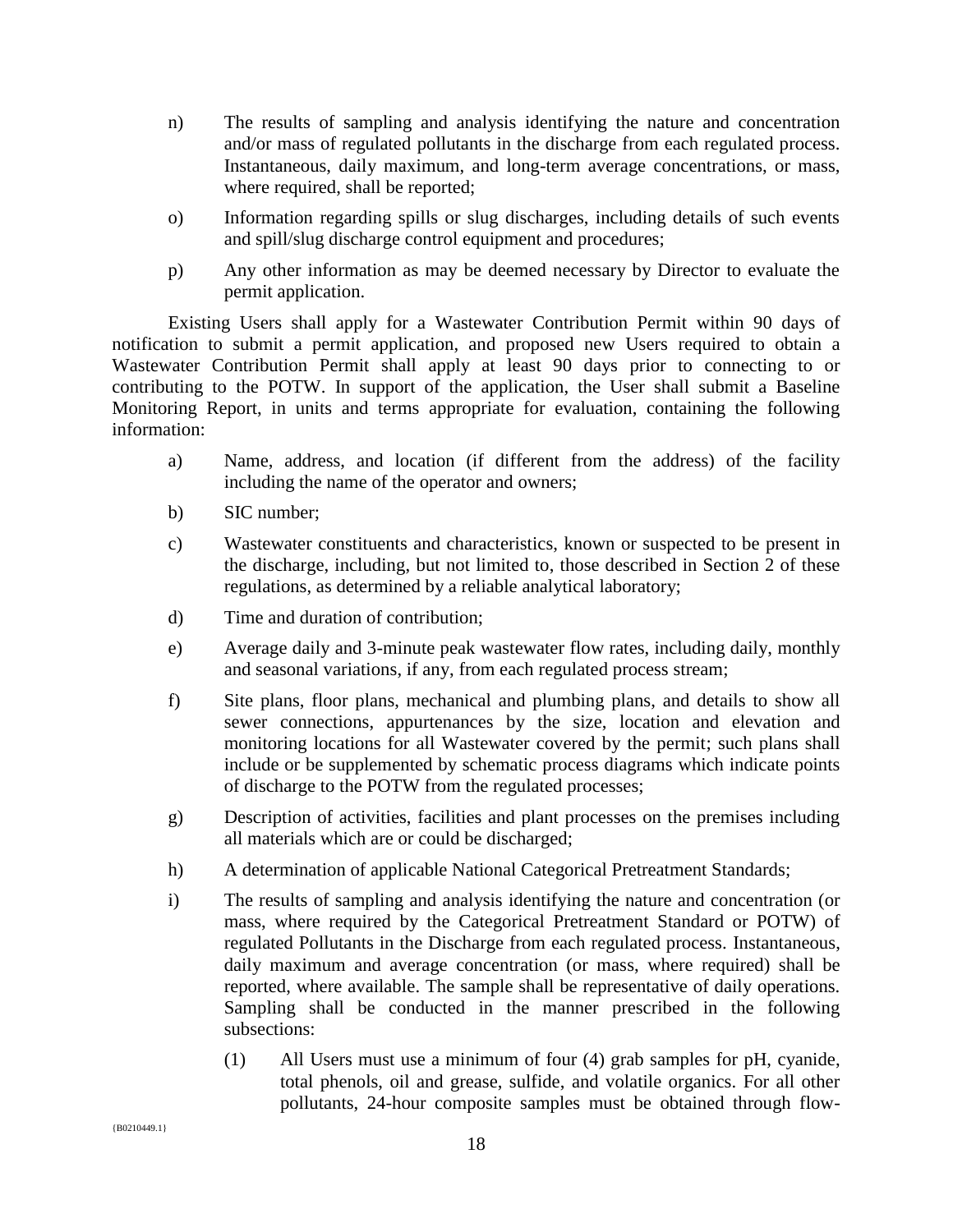proportional composite sampling techniques where feasible. The POTW may waive flow-proportional composite sampling for any Industrial User that demonstrates that flow-proportional sampling is infeasible. In such cases, samples may be obtained through time-proportional composite sampling or through a minimum of four (4) grab samples where the User demonstrates that this will provide a representative sample of the effluent being discharged.

- (2) Unless otherwise noted in this section, the User shall take a minimum of one representative sample to compile that data necessary to comply with the requirements of this paragraph.
- (3) Samples should be taken immediately downstream from pre-treatment facilities if such exist or immediately downstream from the regulated process if no pretreatment exists. If other wastewaters are mixed with the regulated wastewater prior to pretreatment, the User must measure the flows and concentrations necessary to allow use of the combined wastestream formula of 40 CFR 403.6(e) in order to evaluate compliance with the Pretreatment Standards. Where an alternate concentration or mass limit has been calculated in accordance with section 403.6(e) this adjusted limit along with supporting data shall be submitted to ALCOSAN.
- (4) Sampling and analysis shall be performed in accordance with Section 4.3 of these regulations.
- (5) ALCOSAN may allow the submission of a Baseline Monitoring Report which utilizes only historical data so long as the data provides information sufficient to determine the need for industrial pretreatment measures.
- (6) The baseline report shall indicate:
	- (i) The exact place, date, and time of sampling or measurements;
	- (ii) The Persons who performed the sampling or measurements;
	- (iii) The dates the analyses were performed;
	- (iv) The Persons who performed the analyses;
	- (v) The analytical techniques or methods used;
	- (vi) The results of such analyses; and
	- (vii) Information needed to demonstrate compliance with BMPs

and shall certify that such sampling and analysis is representative of normal work cycles and expected Pollutant discharges to the POTW.

j) A certification statement reviewed by an Authorized Representative of the User and certified by a qualified professional indicating whether or not such Pretreatment Standards or Requirements are being met on a consistent basis and, if not, whether additional operation and maintenance  $(O & M)$  and/or additional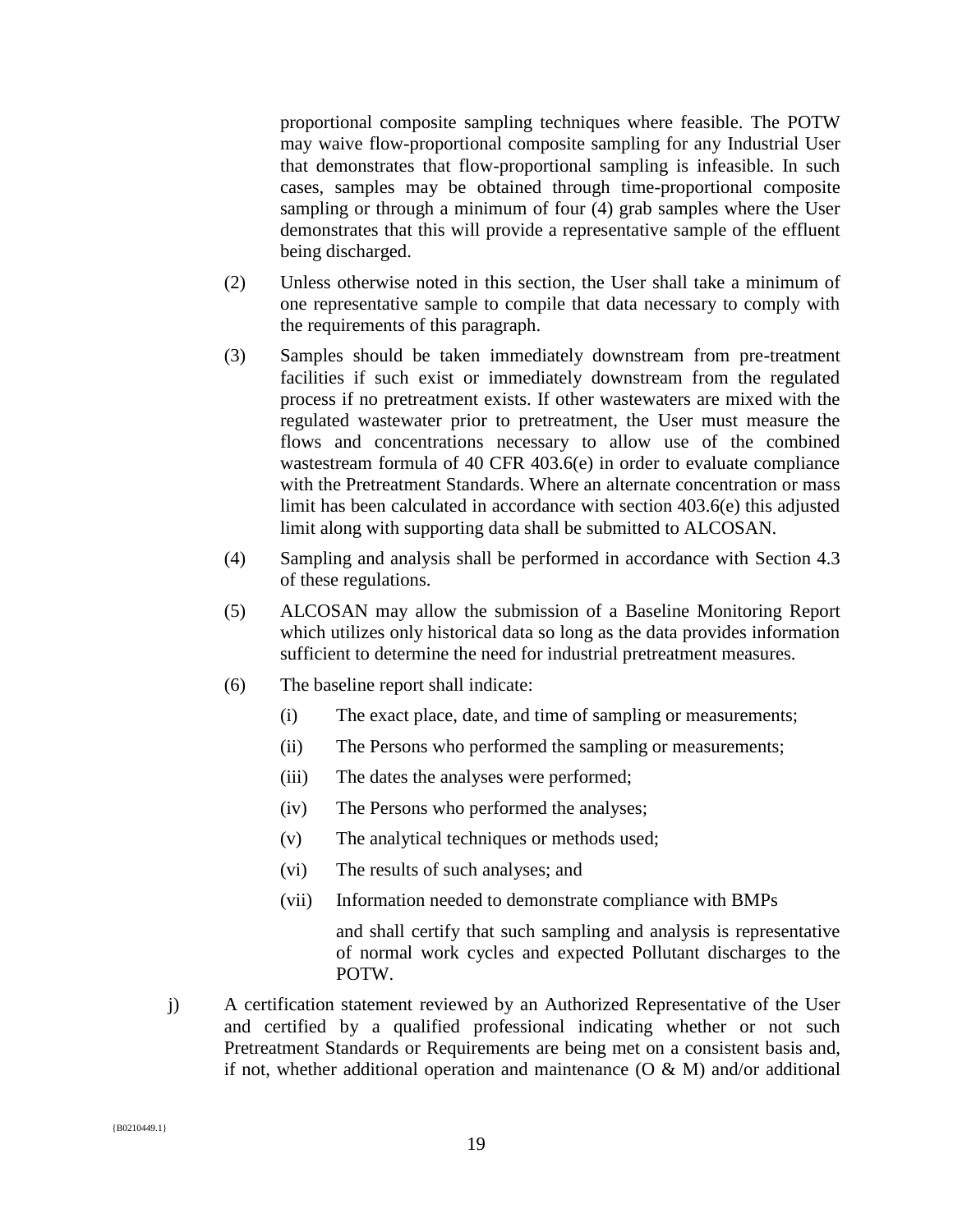Pretreatment is required for the User to meet applicable Pretreatment Standards and Requirements;

- k) If additional Pretreatment and/or  $O \& M$  will be required to meet applicable Pretreatment Standards and Requirements, a schedule, pursuant to which the User will provide such additional Pretreatment and/or O & M. Such schedule shall comply with the requirements of 40 CFR 403.12(b)(7) and (c);
- l) Each product produced, described by type, amount, process or processes. Each User subject to Categorical Standards shall also include its rate of production when its Categorical Standard is based on units produced;
- m) The type and amount of raw materials processed (average and maximum per day);
- n) Types of wastes generated, and a list of all raw materials and chemicals used or stored at the facility, which are, or could accidentally or intentionally be, discharged to the POTW.
- o) Any requests for a monitoring waiver pursuant to 40 CFR 403.12(e)(2).
- p) The number and type of employees, and hours of operation of the plant and proposed or actual hours of operation of the pretreatment system;
- q) A list of any environmental control permits held by or for the facility;
- r) Any other information as may be deemed by the Pretreatment Coordinator to be necessary to evaluate the permit application.

#### **4.2.3 Issuance of Permits**

The Pretreatment Coordinator shall review the data furnished by the User and may require additional information. Upon receipt of a completed application, the Coordinator shall issue a proposed Wastewater Contribution Permit to acceptable discharges, subject to such terms and conditions as deemed advisable, pursuant to these regulations. The applicant shall have 45 days from the date of the Coordinator's issuance of a proposed Permit to review the same and file written objections with the Coordinator concerning the proposed permit. After evaluation of any written objections filed, the Coordinator shall issue a final Wastewater Contribution Permit. If the proposed discharge is unacceptable, the Pretreatment Coordinator may deny the issuance of a permit.

#### **4.2.4 Permit Revisions**

As soon as practical following the promulgation of a National Categorical Pretreatment Standard, the Wastewater Contribution Permit of each Industrial User subject to such standard shall be revised to require compliance with such standard within the time frame prescribed by such standard. If a User which is subject to a National Categorical Pretreatment Standard has not previously submitted an application for a Wastewater Contribution Permit as required by Section 4.2.2, the User shall apply for a Wastewater Contribution Permit within 180 days after promulgation of an applicable National Categorical Pretreatment Standard. In addition, a User with an existing Wastewater Contribution Permit shall submit to the Pretreatment Coordinator within 180 days after the promulgation of an applicable National Categorical Pretreatment Standard, the information required by Section 4.2.2. Failure of the Pretreatment Coordinator to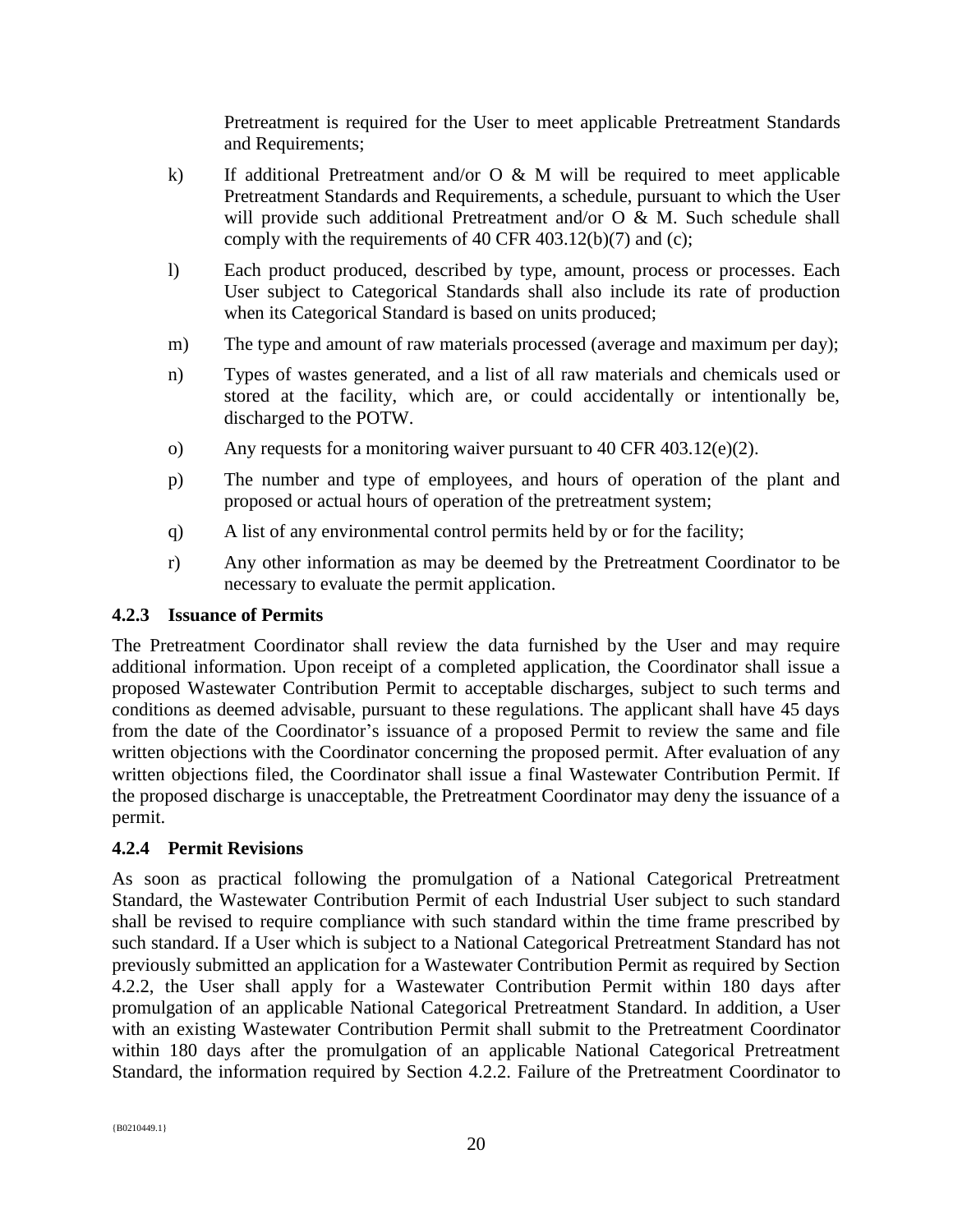revise a User's Wastewater Contribution Permit shall not excuse a User from complying with applicable National Categorical Pretreatment Standards.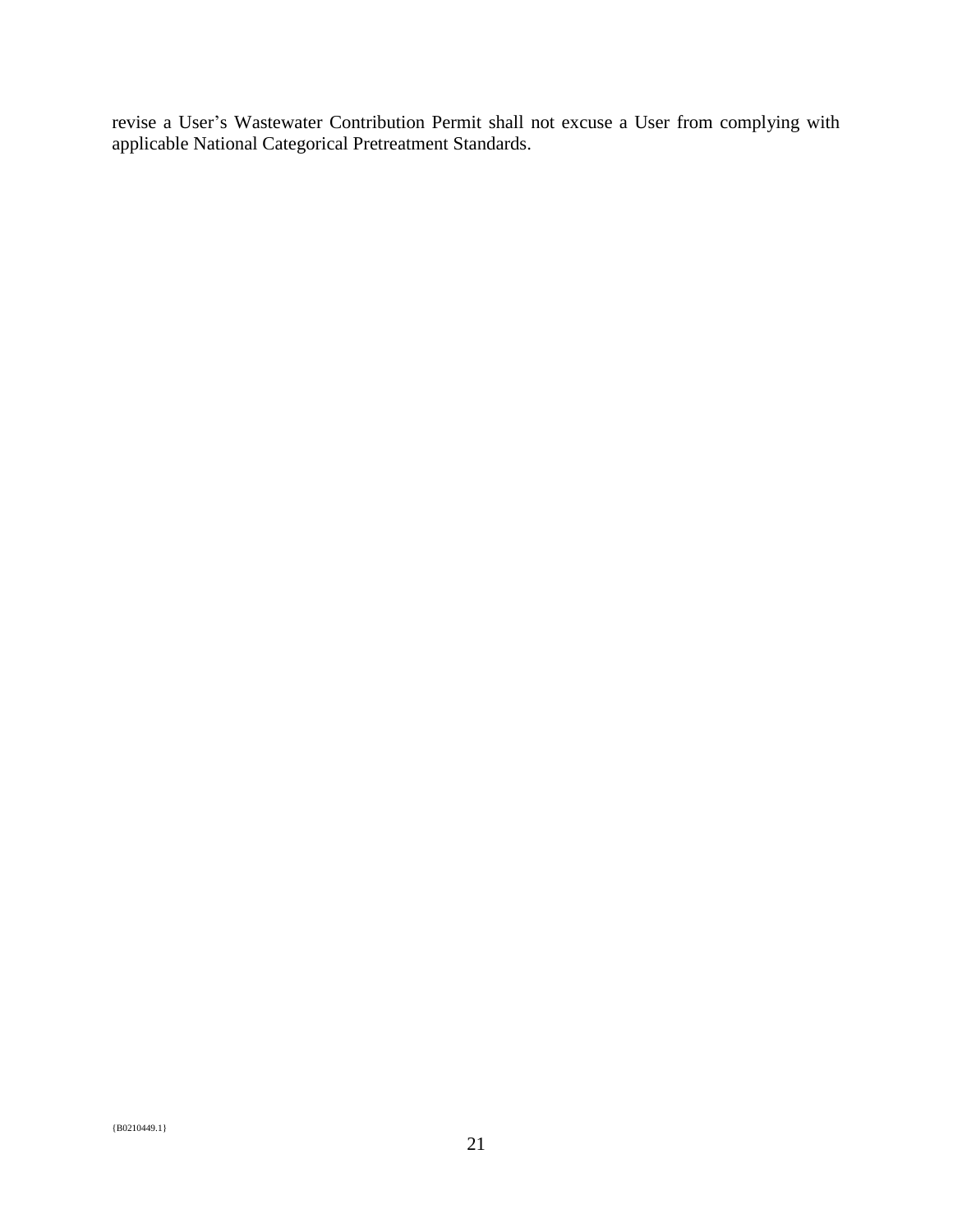#### **4.2.5 Permit Conditions**

Wastewater Contribution Permits shall be expressly subject to all provisions of these regulations and all other applicable regulations established by ALCOSAN. Permits may contain the following:

- a) Limits on the instantaneous, average and maximum Wastewater constituents and characteristics;
- b) Limits on instantaneous, average and maximum rate and time of Discharge or requirements for flow regulations and equalization;
- c) Requirements for installation and maintenance of inspection and sampling facilities, pretreatment technology or pollution control devices;
- d) Requirements for the development and implementation of spill control plans, waste minimization plans, or other special conditions to minimize unanticipated discharges to the POTW and reduce the amount of Pollutants discharged to the POTW;
- e) Specifications for monitoring programs which may include sampling locations, frequency of sampling, number, types and standards for tests and a reporting schedule;
- f) Compliance schedules and requirements for implementation of BMPs and reporting of information on compliance with BMPs;
- g) Requirements for submission of technical reports or discharge reports, as required in Section 4.3, *infra*;
- h) Requirements for maintaining and retaining plant records relating to wastewater discharge as specified by the Pretreatment Coordinator, and affording the Coordinator access thereto;
- i) Requirements for notification of the Pretreatment Coordinator of any new introduction of wastewater constituents being introduced into the wastewater treatment system;
- j) Requirements for notification of slug discharges, development and implementation of slug control measures and notification of any changes at its facility that may affect the potential for a spill or slug discharge;
- k) A statement of applicable penalties including civil penalties of up to \$25,000 per violation per day and/or criminal penalties of not more than \$1,000 per violation and/or imprisonment of not more than 90 days per violation per day;
- l) Requirements to store wastewater to the maximum extent possible during wet weather unless doing so endangers human health or the environment.
- m) Notification that ALCOSAN encourages Pollution Prevention as the preferred strategy (over end-of-pipe controls) for reducing pollutants in wastewater. Pollution Prevention occurs when raw materials, water, energy and other resources are utilized more efficiently within production processes; when less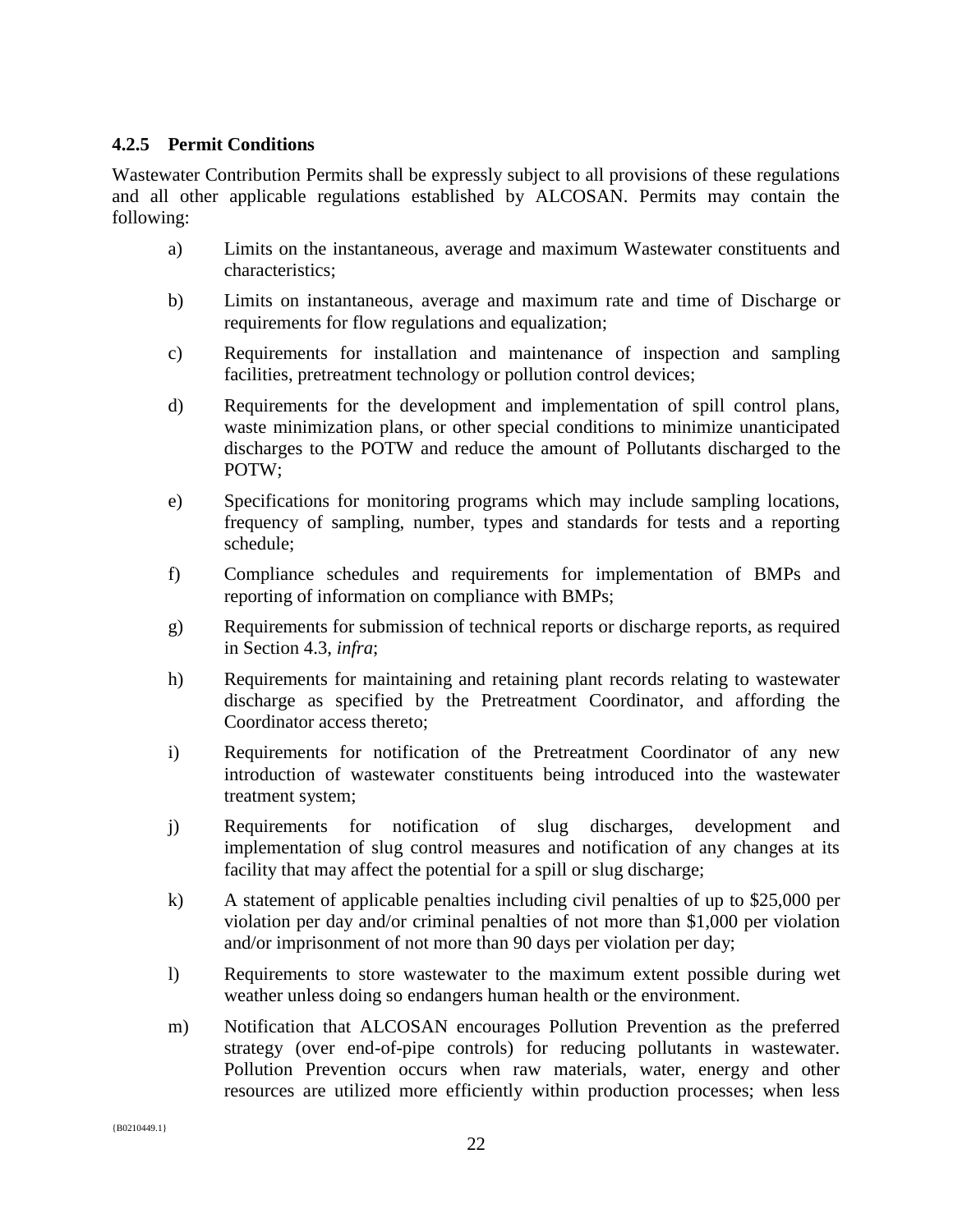harmful substances are substituted for hazardous materials; and when toxic substances are eliminated from use. Pollution Prevention initiatives may be considered good cause for modifying a permit as outlined in Modifications in Permits (4.2.7) of the Regulations. Pollution Prevention initiatives may, at the discretion of the Coordinator, be used as a compliance activity to address violations and may be incorporated into a compliance schedule.

- n) The process for seeking a waiver from monitoring for a Pollutant pursuant to 40 CFR 403.12(e)(2).
- o) Other conditions as deemed appropriate by the Pretreatment Coordinator to ensure compliance with these regulations.

#### **4.2.6 Duration of Permits**

Permits shall be issued for a specified time period, not to exceed five (5) years. A permit may be issued for a period less than 5 years and will state the permit's issuance date, expiration date and effective date. The User shall apply for reissuance of its permit a minimum of 180 days prior to the expiration of the User's existing permit.

#### **4.2.7 Modifications of Permits**

The terms and conditions of a permit may be subject to modification by the Pretreatment Coordinator during the term of the permit as limitations or requirements identified in these Regulations are modified or if other good cause exists. The issuance of modified permits by the Coordinator shall be done in accordance with the procedures prescribed in these regulations. Any such modifications in the permit shall include a reasonable time schedule for compliance.

#### **4.2.8 Permit Transfer**

A wastewater discharge permit shall be issued to a specific User for a specific operation. A Wastewater Contribution Permit shall not be reassigned, transferred or sold to a new owner or new User, or used for different premises or for a new or changed operation, without the approval of the Pretreatment Coordinator and the providing of a copy of the existing permit to the new owner or operator. The request to transfer the permit must include a written certification by the new owner or operator which:

- a) States that the new owner and/or operator has no immediate intent to change the facility's operations and processes;
- b) Identifies the specific date on which the transfer is to occur; and
- c) Acknowledges full responsibility for complying with the existing permit.

This notice must be provided at least 30 days in advance of the requested transfer date. Failure to provide advance notice of a transfer renders the wastewater discharge permit void as of the date of facility transfer.

#### <span id="page-25-0"></span>**4.3 Sampling and Reporting Requirements for Users**

**4.3.1** All Industrial Users shall comply with the reporting requirements of Sections 204(b), 307 and 308 of the Clean Water Act and any regulations adopted thereunder and the Clean Streams Law and any regulations adopted thereunder.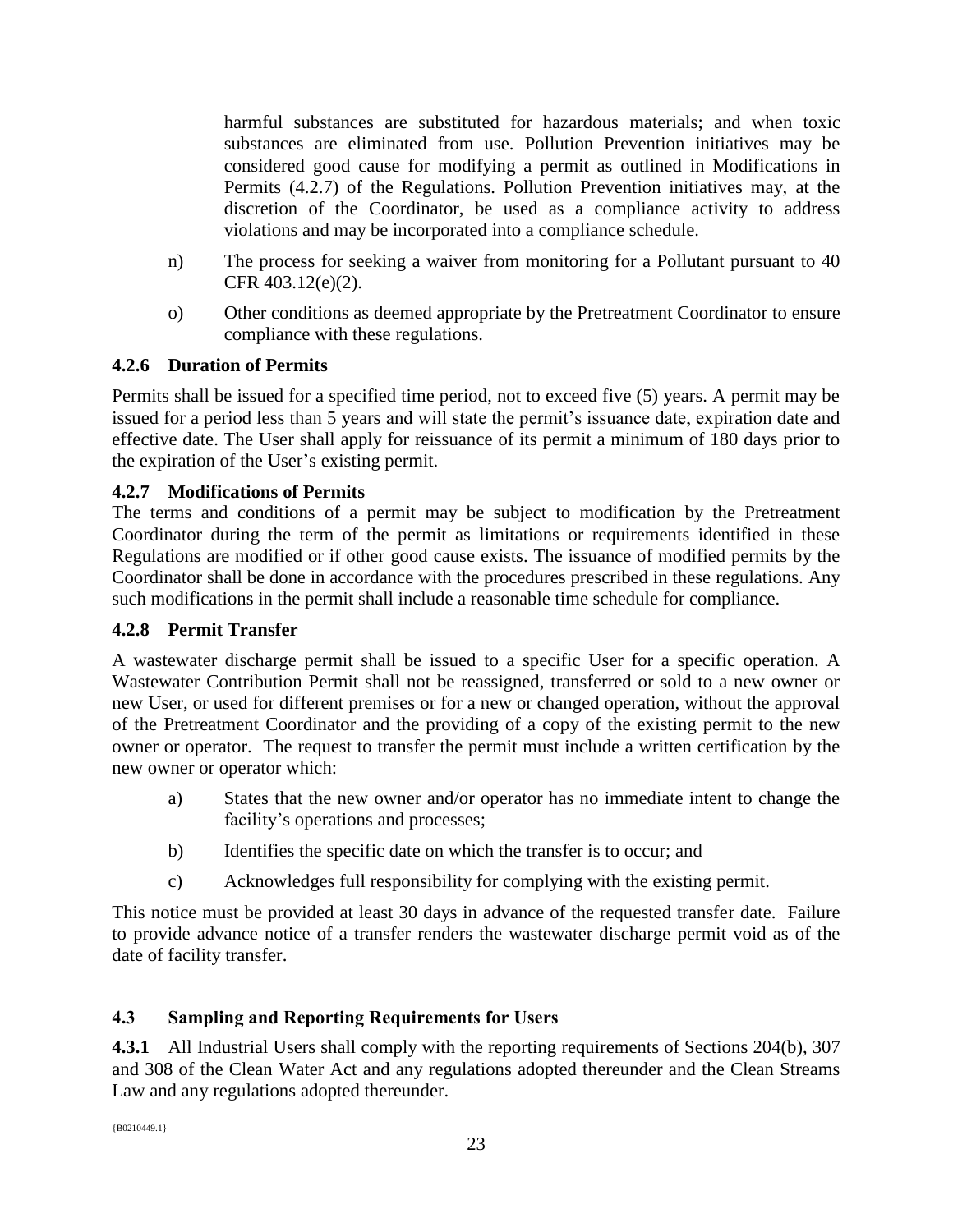#### **4.3.2 Sampling and Analyses**

- a) All data reported by a User shall be obtained through appropriate sampling and analysis and shall be representative of conditions occurring during the reporting period. The appropriate number and type of sample (*i.e.*, grab or composite) shall be collected pursuant to 40 CFR 403.12(g) and these regulations.
- b) All analyses shall be performed in accordance with procedures established by the EPA pursuant to section 304 of the Act and contained in 40 CFR 136 and amendments thereto or with any other test procedures approved by the EPA. Where 40 CFR Part 136 does not contain sampling or analytical techniques for the pollutant in question, or where the EPA determines that the Part 136 sampling and analytical techniques are inappropriate for the Pollutant in question, sampling and analysis shall be performed by using validated analytical methods or any other applicable sampling and analytical procedures, including procedures suggested by ALCOSAN or other parties, approved by the EPA. Unless otherwise specified by the Coordinator, all analyses for reporting purposes shall be performed by a Pennsylvania accredited laboratory.
- c) Wastewater monitoring and flow management facilities must be properly operated, kept clean and maintained in good working order at all times. The failure of a User to keep its facility in good working order shall not be grounds for the User to claim that sample results are unrepresentative of the discharge.

#### **4.3.3 Compliance Date Report**

Within 90 days following the date for final compliance with applicable pretreatment standards and requirements or, in the case of a New Source, following commencement of the introduction of wastewater into the POTW, any User subject to National Categorical Pretreatment requirements shall submit to the Pretreatment Coordinator a report indicating the nature and concentration of all Pollutants in the Discharge from any regulated process, which Pollutants are limited by such pretreatment standards or requirements and average and maximum daily flow for those process units in the User's facility which are limited by such pretreatment standards or requirements. The report shall state whether the sampling was representative of normal operating conditions and whether the applicable National Categorical Pretreatment Standards or other pretreatment requirements are being met on a consistent basis and, if not, what additional operation and maintenance and/or pretreatment is necessary to bring the User into compliance with such applicable standards or requirements. This statement shall be reviewed by an Authorized Representative of the User and certified to by a qualified professional. The report shall contain such information as is required to be submitted by 40 CFR 403.12(d) and these regulations and needed to demonstrate compliance with BMPs.

#### **4.3.4 Periodic Compliance Reports**

a) Any User subject to any National Categorical Pretreatment Standard, after the compliance date of such Pretreatment Standard or Requirement, or, in the case of a New Source, after commencement of the Discharge into the POTW, shall submit to the Pretreatment Coordinator, during the months of June and December, unless required more frequently in such Pretreatment Standard or Requirement or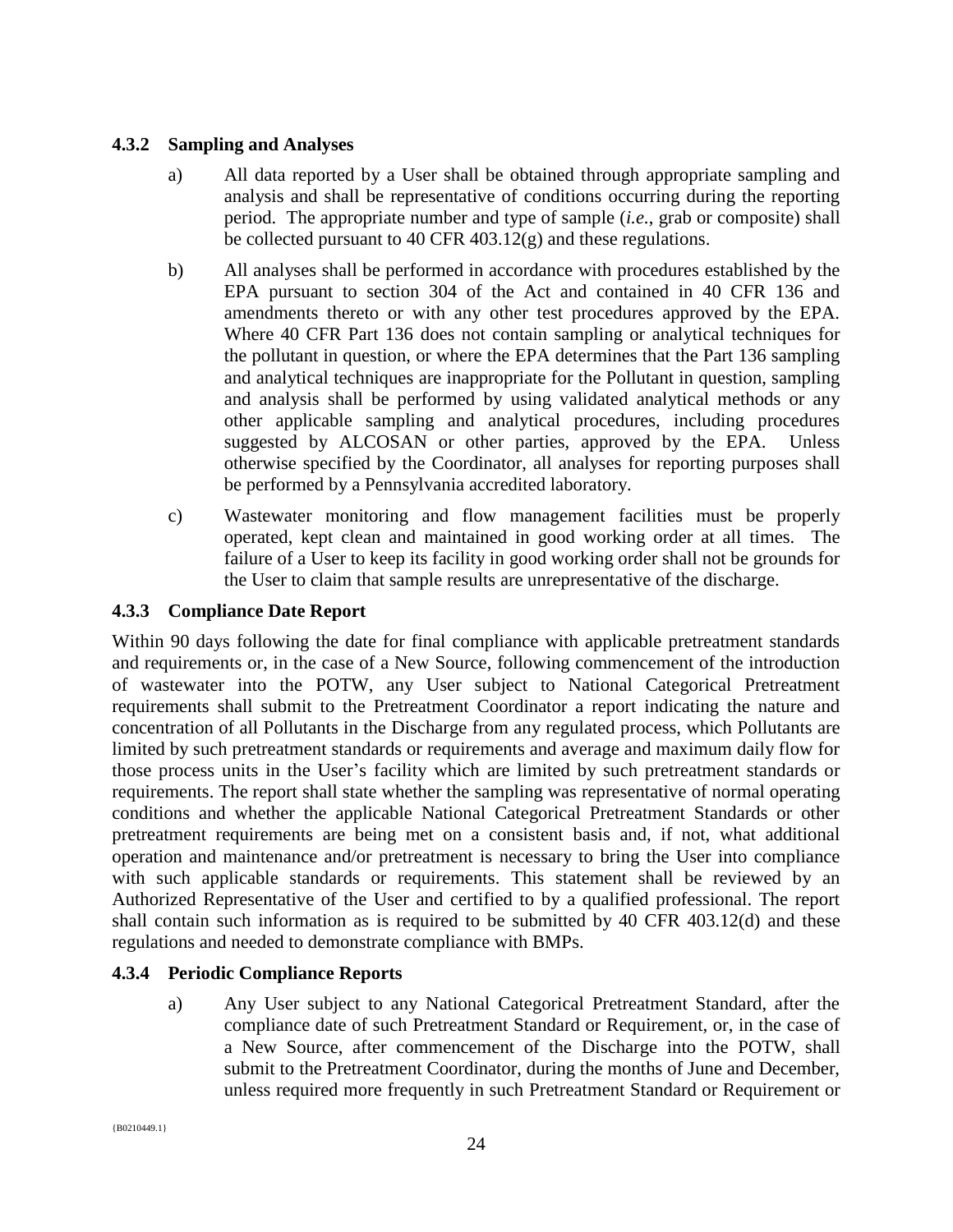by the User's permit, a report indicating the nature and concentration of Pollutants in the effluent which are limited by such Pretreatment Standard or Requirement. In addition, this report shall include a record of all daily flows which, during the reporting period, exceeded the average daily flow pursuant to Section 4.2.2(e) of these regulations. Each SIU not subject to National Categorical Pretreatment Standards shall report the same information during the months of June and December, unless required more frequently by the User's permit. At the discretion of the Coordinator and in consideration of such factors as local high or low flow rates, holidays, budget cycles, etc., the Coordinator may alter the months during which the above reports are to be submitted.

- b) Compliance reporting submitted pursuant to this section shall include the results of all discharge analyses performed during the reporting period. Each analysis shall be accompanied by a certification that sampling was representative of normal operating conditions.
- c) Any sampling that occurs during abnormal conditions must be reported with a description of the abnormal condition.
- d) Users subject to any National Categorical Pretreatment Standard and subject to BMPs requirements must submit information on their compliance with applicable requirements even if their permit does not require such reports.
- e) The Director has the discretion to authorize the Industrial User subject to a Categorical Pretreatment Standard to forego sampling of a Pollutant regulated by a Categorical Pretreatment Standard if the Industrial User has demonstrated through sampling and other technical factors that the Pollutant is neither present nor expected to be present in the Discharge, or is present only at background levels from intake water and without any increase in the Pollutant due to activities of the Industrial User. This authorization is subject to the following conditions:
	- (i) The Director may authorize a waiver where a Pollutant is determined to be present solely due to sanitary wastewater discharged from the facility provided that the sanitary wastewater is not regulated by an applicable Categorical Pretreatment Standard and otherwise includes no process wastewater.
	- (ii) The monitoring waiver is valid only for the duration of the effective period of the permit or other equivalent individual control mechanism, but in no case longer than 5 years. The User must submit a new request for the waiver before the waiver can be granted for each subsequent control mechanism.
	- (iii) In making a demonstration that a pollutant is not present, the Industrial User must provide data from at least one sampling of the facility's process wastewater prior to any treatment present at the facility that is representative of all wastewater from all processes. The request for a monitoring waiver must be signed by an Authorized Representative and include the certification statement in 40 CFR  $403.6(a)(2)(ii)$ . Nondetectable sample results may only be used as a demonstration that a Pollutant is not present if the EPA approved method from 40 CFR Part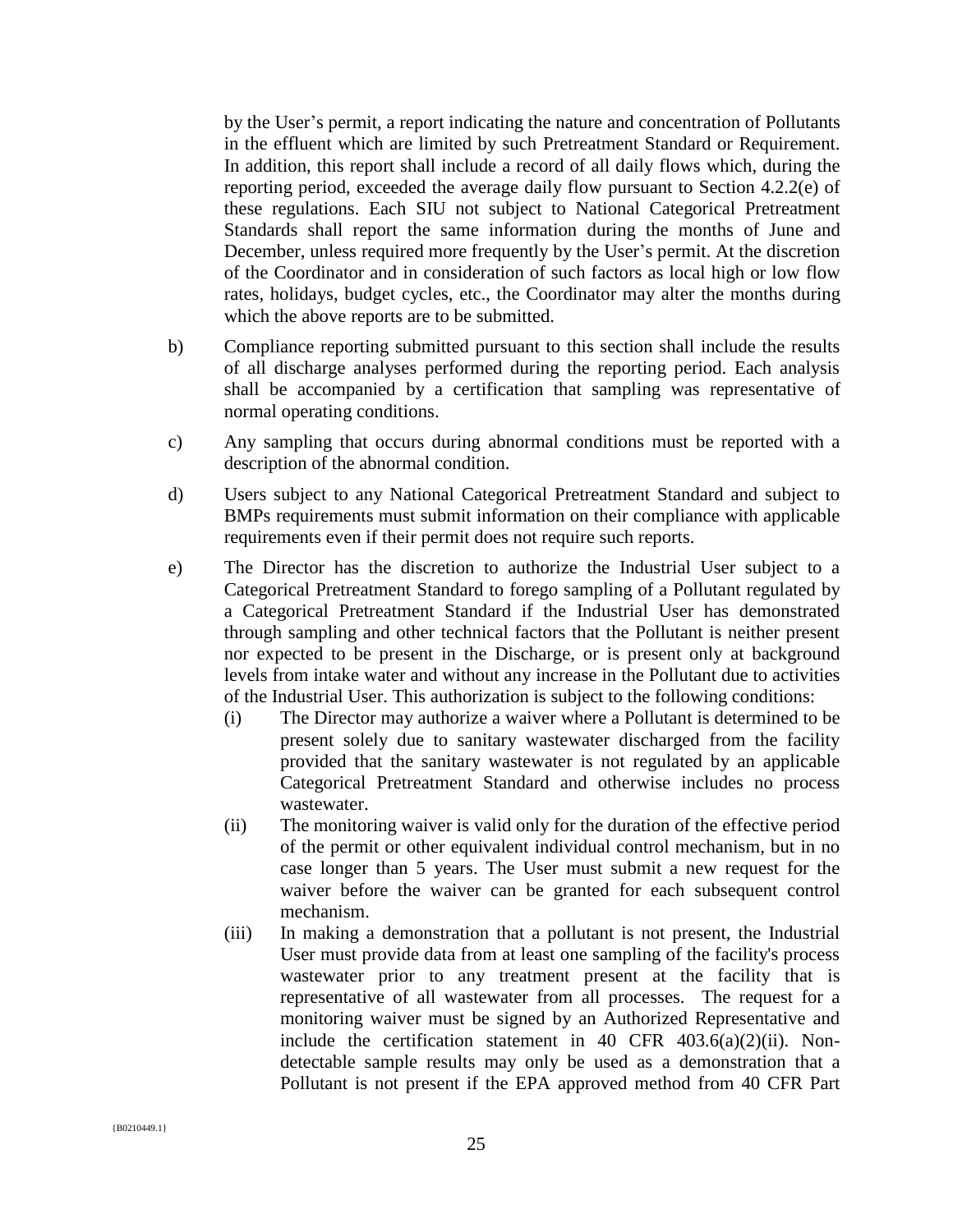136 with the lowest minimum detection level for that Pollutant was used in the analysis.

- (iv) Any grant of the monitoring waiver by the Director must be included as a condition in the User's control mechanism. The reasons supporting the waiver and any information submitted by the User in its request for the waiver will be maintained by the Director for 3 years after expiration of the waiver.
- (v) Upon approval of the monitoring waiver and revision of the User's control mechanism by the Director, the Industrial User must certify on each report with the statement below, that there has been no increase in the pollutant in its wastestream due to activities of the Industrial User:

Based on my inquiry of the person or persons directly responsible for managing compliance with the Pretreatment Standard for 40 CFR ------

-------- [specify applicable National Pretreatment Standard part(s)], I certify that, to the best of my knowledge and belief, there has been no increase in the level of  $------$  [list pollutant(s)] in the wastewaters due to the activities at the facility since filing of the last periodic report under 40 CFR 403.12(e)(1).

- (vi) In the event that a waived pollutant is found to be present or is expected to be present based on changes that occur in the User's operations, the User must immediately: Comply with the monitoring requirements of Section 4.3 or other more frequent monitoring requirements imposed by the Director; and notify the Director.
- (vii) This provision does not supersede certification processes and requirements established in National Categorical Pretreatment Standards, except as otherwise specified in the National Categorical Pretreatment Standard.
- f) The Director may reduce the monitoring requirement in Section 4.3 to a requirement to report no less frequently than once a year, unless required more frequently in the Pretreatment Standard or by the Approval Authority, where the Industrial User subject to a Categorical Pretreatment Standard meets all of the following conditions:
	- (i) The Industrial User's total categorical wastewater flow does not exceed any of the following:
		- (A) 0.01 percent of the design dry weather hydraulic capacity of the POTW, or 5,000 gallons per day, whichever is smaller, as measured by a continuous effluent flow monitoring device unless the Industrial User discharges in batches;
		- (B) 0.01 percent of the design dry weather organic treatment capacity of the POTW; and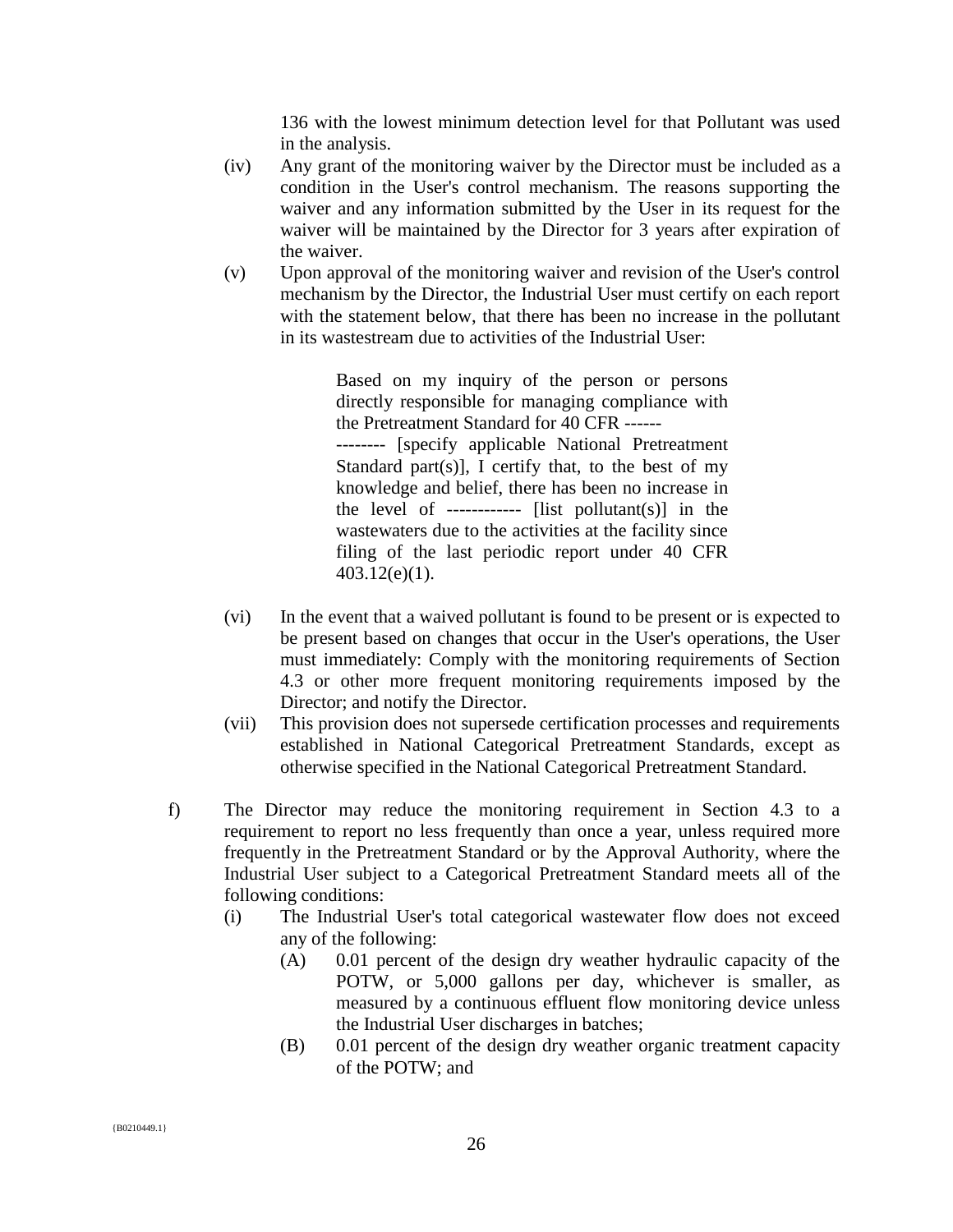- (C) 0.01 percent of the maximum allowable headworks loading for any Pollutant regulated by the applicable Categorical Pretreatment Standard for which approved local limits were developed by a POTW in accordance with 40 CFR 403.5(c) and this section;
- (ii) The Industrial User has not been in significant noncompliance, as defined in 40 CFR 403.8(f)(2)(viii), for any time in the past two years;
- (iii) The Industrial User does not have daily flow rates, production levels, or pollutant levels that vary so significantly that decreasing the reporting requirement for this Industrial User would result in data that are not representative of conditions occurring during the reporting period pursuant to Section 4.3;
- (iv) The Industrial User must notify the Director immediately of any changes at its facility causing it to no longer meet conditions of paragraphs (f)(i) or (f)(ii) of this section. Upon notification, the Industrial User must immediately begin complying with the minimum reporting in Section 4.3.4(a); and
- (v) The Director will retain documentation to support the Director's determination that a specific Industrial User qualifies for reduced reporting requirements under Section 4.3 for a period of 3 years after the expiration of the term of the control mechanism.

#### **4.3.5 Non-Significant Categorical Industrial User.**

Non-Significant Categorical Industrial Users are not subject to the reporting requirements set forth in Section 4.3.4, provided that such NSCIUs annually submit the following certification statement, signed by an Authorized Representative of the User. This certification must accompany any alternative report required by the Control Authority:

> Based on my inquiry of the person or persons directly responsible for managing compliance with the categorical Pretreatment Standards under 40 CFR --------, I certify that, to the best of my knowledge and belief that during the period from ---------------- ---- ----, to ----------------, -------- [month, days, year]:

> (a) The facility described as ---------------- [facility name] met the definition of a non-significant categorical Industrial User as described in 40 CFR 403.3(v)(2); (b) the facility complied with all applicable Pretreatment Standards and requirements during this reporting period; and (c) the facility never discharged more than 100 gallons of total categorical wastewater on any given day during this reporting period. This compliance certification is based upon the following information:

#### **4.3.6 Compliance Schedule Reporting**

In the event that a compliance schedule is required pursuant to Section 4.2.2 of these regulations or to implement correction of a violation of any Pretreatment requirement or National Categorical Standard, the following conditions shall apply:

\_\_\_\_\_\_\_\_\_\_\_\_\_\_\_\_\_\_\_\_\_\_\_\_\_\_\_\_\_\_\_\_\_\_\_\_\_\_\_\_\_\_\_\_\_\_\_\_\_\_\_\_\_\_ \_\_\_\_\_\_\_\_\_\_\_\_\_\_\_\_\_\_\_\_\_\_\_\_\_\_\_\_\_\_\_\_\_\_\_\_\_\_\_\_\_\_\_\_\_\_\_\_\_\_\_\_

{B0210449.1}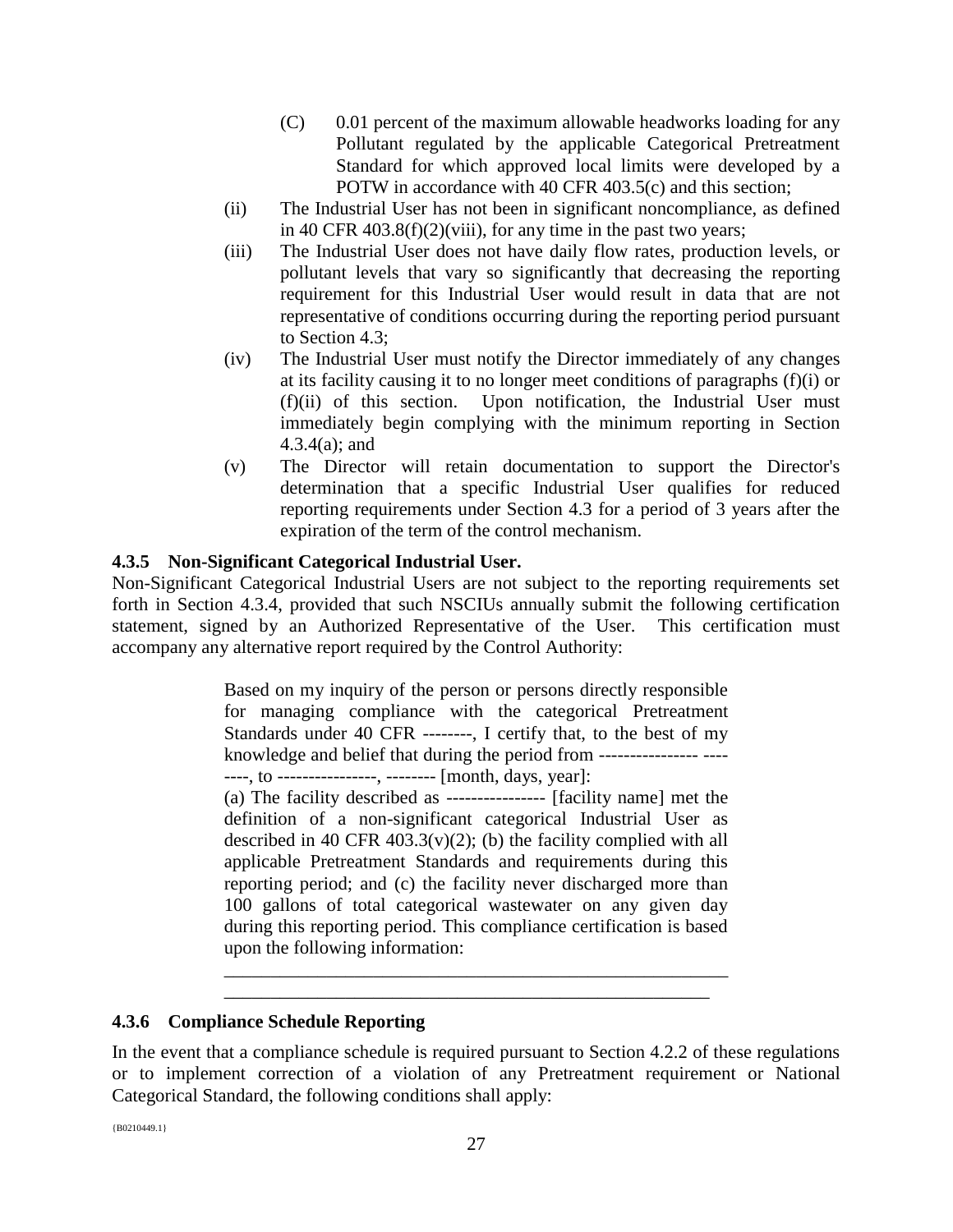- a) The schedule shall contain increments of progress in the form of dates for the commencement and completion of major events leading to the construction and operation of additional pretreatment or O & M changes required for the User to meet the applicable Pretreatment requirements or National Categorical Standards;
- b) No increment referred to in this section shall exceed 9 months;
- c) Not later than 14 days following each date in the schedule and the final date for compliance, the User shall submit a progress report to the Pretreatment Coordinator, including, at a minimum, whether or not it complied with the increment of progress to be met on such date and, if not, the date on which it expects to comply with this increment of progress, the reason for delay, and the steps being taken by the User to return to the schedule established. In no event shall more than 9 months elapse between such progress reports to the Coordinator.

#### **4.3.7 Violation Reporting**

If sampling performed by a User indicates a violation of these regulations, the User's wastewater discharge permit or applicable laws or regulations, the User shall notify the Pretreatment Coordinator within 24 hours of becoming aware of the violation. The User shall also repeat the sampling and analysis and submit the results of the repeat analysis to the Coordinator within 30 days after becoming aware of the violation.

#### **4.3.8 Notice of Hazardous Waste Discharge**

- a) All Industrial Users shall notify the POTW, the EPA Regional Waste Management Division Director and the hazardous waste authorities of the Commonwealth of Pennsylvania in writing of any discharge into the POTW of a substance, which, if otherwise disposed of, would be a hazardous waste under 40 CFR Part 261. Such notification shall contain the information and be submitted with the frequency required by the provisions of 40 CFR Part  $403.12(p)(1)$ . Notification is not required for those pollutants already reported under the selfmonitoring requirements of these regulations and of 40 CFR Part 403.12(b), (d) and (e).
- b) Dischargers are exempt from the requirements of paragraph (a) of this section during a calendar month in which they discharge no more than fifteen kilograms of hazardous wastes, unless the wastes are acute hazardous wastes as specified in 40 CFR 261.30(d) and 261.33(e). Discharge of more than fifteen kilograms of nonacute hazardous wastes in a calendar month, or of any quantity of acute hazardous wastes as specified in 40 CFR 261.30(d) and 261.33(e), requires a onetime notification. Subsequent months during which the Industrial User discharges more than such quantities of any hazardous waste do not require additional notification.
- c) In the case of any new regulations under section 3001 of RCRA identifying additional characteristics of hazardous waste or listing any additional substance as a hazardous waste, the Industrial User must notify the POTW, the EPA Regional Waste Management Division Director, and the hazardous waste authorities of the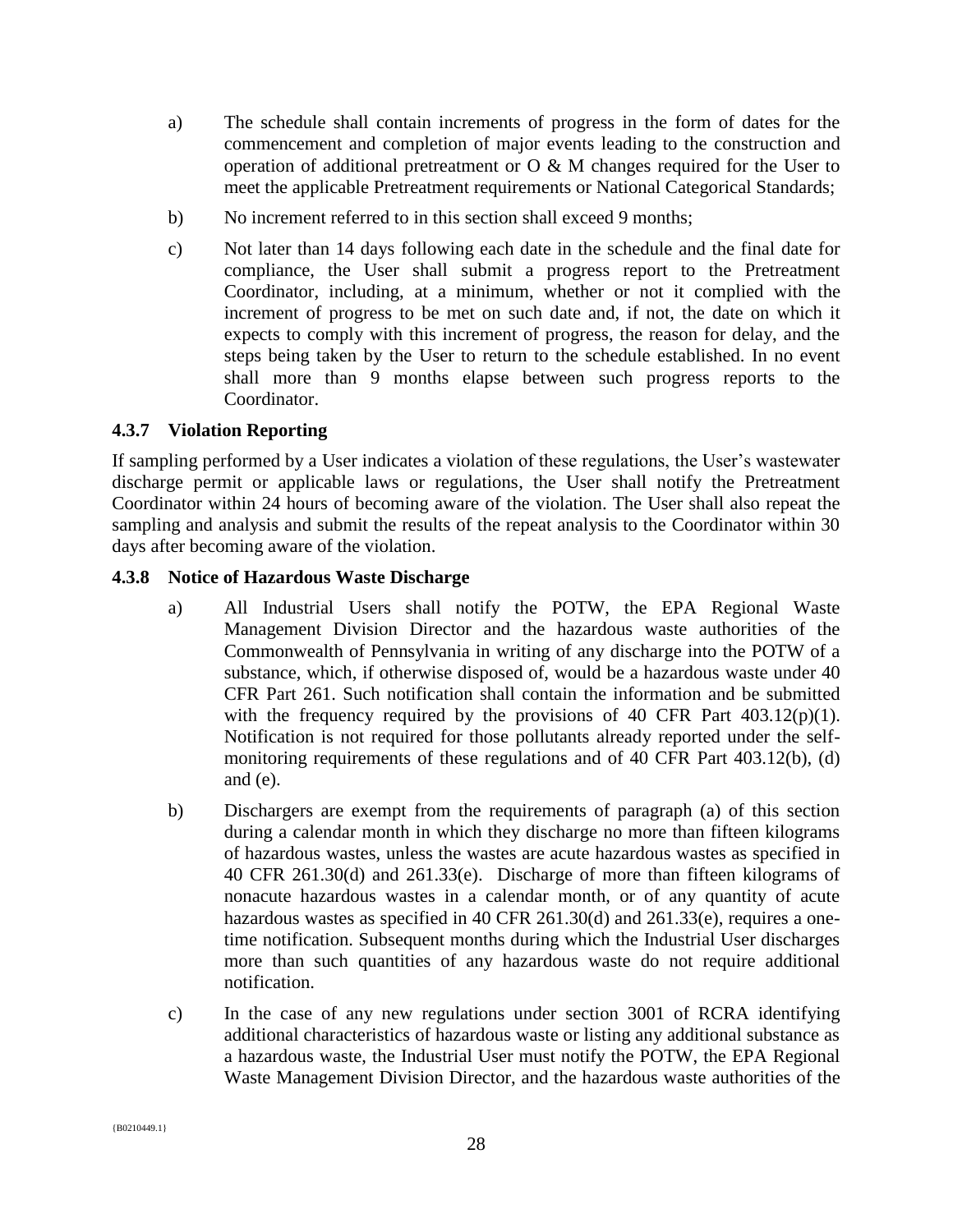Commonwealth of Pennsylvania of the discharge of the substance within 90 days of the effective date of such regulations.

d) In the case of any notification made under this section, the Industrial User shall certify that it has a program in place to reduce the volume and toxicity of hazardous wastes generated to the degree it has determined to be economically practical.

#### **4.3.9 Certification Requirement**

Any applications, reports, or other submissions required by these regulations shall, in addition to any other signatory requirements prescribed herein, contain the following certification signed by the Authorized Representative of the User:

**I certify under penalty of law that this document and all attachments were prepared under my direction or supervision in accordance with a system designed to assure that qualified personnel properly gather and evaluate the information submitted. Based on my inquiry of the person or persons who manage the system, or those persons directly responsible for gathering the information, the information submitted is, to the best of my knowledge and belief, true, accurate, and complete. I am aware that there are significant penalties for submitting false information, including the possibility of fine and imprisonment for knowing violations.**

#### **4.3.10 Record Keeping Requirements**

- a) Any User subject to reporting requirements established in this section shall maintain and make available for inspection and copying all records of all information resulting from any monitoring activities required by this section, any additional records of information obtained pursuant to monitoring activities undertaken by the User independent of such requirements, and any records necessary to demonstrate compliance with applicable BMPs. Such records shall include for all samples:
	- (1) The date, exact place, method, and time of sampling and the names of the Person or Persons taking the samples;
	- (2) The dates analyses were performed;
	- (3) Who performed the analyses;
	- (4) The analytical techniques/methods used; and
	- (5) The results of such analyses.
- b) Any User subject to the reporting requirements established in this section shall be required to retain for a minimum of 3 years any such records of monitoring activities, including any records necessary to demonstrate compliance with any applicable BMP and results (whether or not such monitoring activities are required by this section) and shall make such records available for inspection and copying by the EPA, DEP, and the POTW. This period of retention shall be extended during the course of any unresolved litigation regarding the User or when requested by the EPA, DEP, or POTW.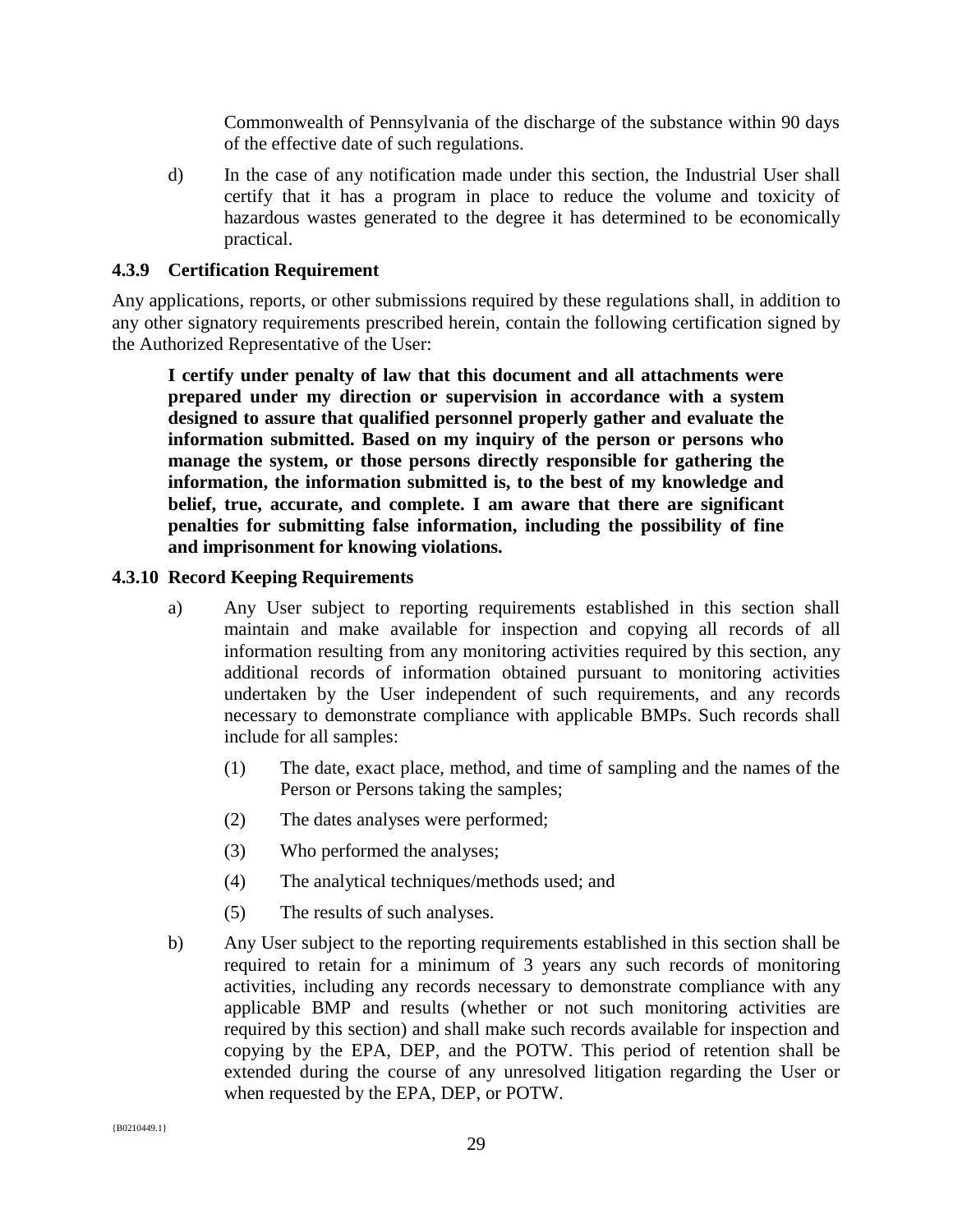#### **4.3.11 Grab/Composite Sampling Requirements**

- a) Whenever grab sampling is required, a minimum of one (1) grab sample (representative of normal operating conditions) must be collected for routine monitoring during a 24-hour period for pollutant(s). A grab sample is a sample which is taken from a waste steam without regard to flow in the waste stream and over a period of time not to exceed fifteen minutes. Grab samples must be taken for pH, cyanide, total phenols, oil and grease, sulfide and volatile organics. If multiple grab samples are taken (or required), they must be composited as outlined in the following subsections and must be representative of the discharge.
	- (i) Multiple grab samples collected during a 24-hour period may be composited prior to the analysis as follows:
		- a) For cyanide, total phenols and sulfides, the samples may be composited in the laboratory or the field;
		- b) For volatile organics, and oil and grease, the samples may be composited in the laboratory.
		- c) Composite samples for other parameters unaffected by the compositing procedures, as documented in approved EPA methodologies may be authorized by the Pretreatment Coordinator, as appropriate.
	- (ii) pH samples must be analyzed immediately in the field and may not be composited.
- b) The User must collect wastewater samples using 24-hour flow-proportional composite sampling techniques, unless time-proportional composite sampling or grab sampling is authorized by the Pretreatment Coordinator. Where time proportional composite sampling or grab sampling is authorized by the Pretreatment Coordinator, the samples must be representative of the discharge and the reason must be documented on a case-by-case basis on the appropriate sample type for each discharge. Sampling must be representative of normal conditions, taken within a 24-hour period and during the period in which the Industrial User is discharging.
- c) For variable, intermittent and batch discharges, sampling shall be scheduled to coincide with these discharges.

#### <span id="page-32-0"></span>**4.4 Monitoring Facilities**

Each Industrial User shall provide, at its own expense, monitoring facilities to allow inspection, sampling, and flow measurement of the connecting sewer, building sewer and/or internal drainage systems. The monitoring facility shall be situated on the Industrial User's premises, provided, however, that the Pretreatment Coordinator may, when such a location would be impractical or cause undue hardship to the User, allow the facility to be constructed in the public street or sidewalk area and located so that the public street and sidewalk area will not be obstructed. There shall be ample room in or near such sampling manhole or facility to allow accurate sampling and preparation of samples for analysis. The facility, sampling, and measuring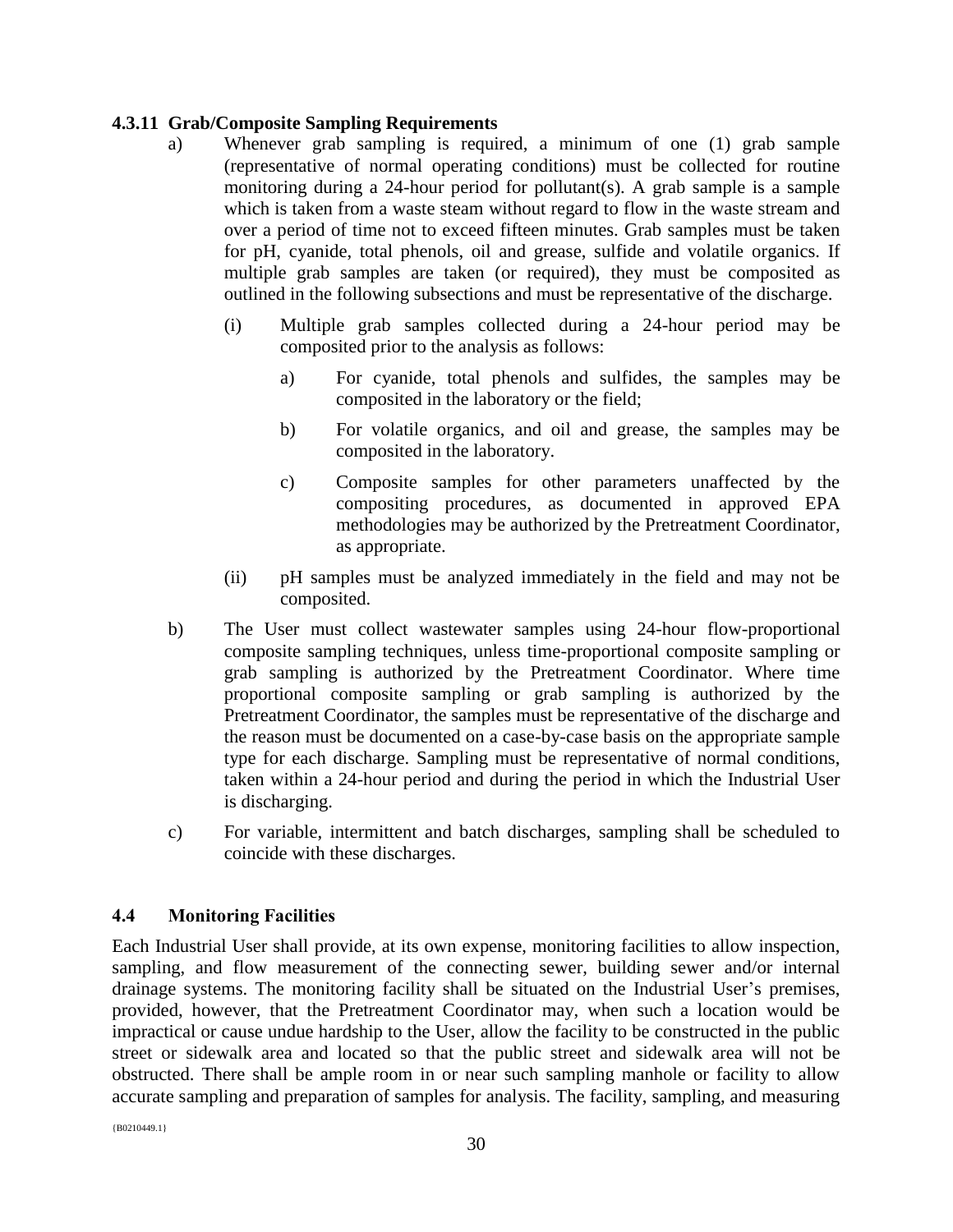equipment shall be maintained at all times in a safe and proper operating condition at the expense of the Industrial User. Whether constructed on public or private property, the sampling and monitoring facilities shall be provided in accordance with the Director's requirements and all applicable local construction standards and specifications. Construction of a facility required under this subsection shall be completed within 90 days following written notification by the Coordinator to the Industrial User of the need for such facility.

#### <span id="page-33-0"></span>**4.5 Inspection and Sampling**

- a) The Pretreatment Coordinator may inspect the facilities of and sample the Discharge from any User to ascertain whether the requirements contained in these regulations or any applicable permits, laws or regulations are being met. Users or other occupants of premises that are connected to the System shall allow the Pretreatment Coordinator ready access at all reasonable times to all parts of the premises for the purposes of inspection, sampling, records examination and copying or other performance of their duties. The Coordinator shall have the right to set up on the User's property, or to require the installation of, such devices as are necessary to conduct sampling, inspection, compliance monitoring and/or metering operations. Where a User has security measures in force which would require proper identification and clearance before entry upon the said User's premises, the User shall make necessary arrangements with its security guards so that upon presentation of suitable identification, representatives of the Coordinator shall be permitted to enter, without delay, for the purposes of performing their specific responsibilities.
- b) The Pretreatment Coordinator may require the User to install monitoring equipment as necessary.
- c) Unreasonable delays in allowing access to the User's premises shall be a violation of this regulation.
- d) ALCOSAN representatives will inspect and sample the effluent from each Significant Industrial User at least once a year, except as otherwise specified below:
	- (i) Where the POTW has authorized the Industrial User subject to a Categorical Pretreatment Standard to forego sampling of a pollutant regulated by a Categorical Pretreatment Standard, the POTW will sample for the waived pollutant(s) at least once during the term of the Categorical Industrial User's control mechanism. In the event that the POTW subsequently determines that a waived Pollutant is present or is expected to be present in the Industrial User's wastewater based on changes that occur in the User's operations, the POTW will immediately begin at least annual effluent monitoring of the User's Discharge and inspection.
	- (ii) Where the POTW has determined that an Industrial User meets the criteria for classification as a Non-Significant Categorical Industrial User, the POTW will evaluate, at least once per year, whether an Industrial User continues to meet the criteria of a NSCIU.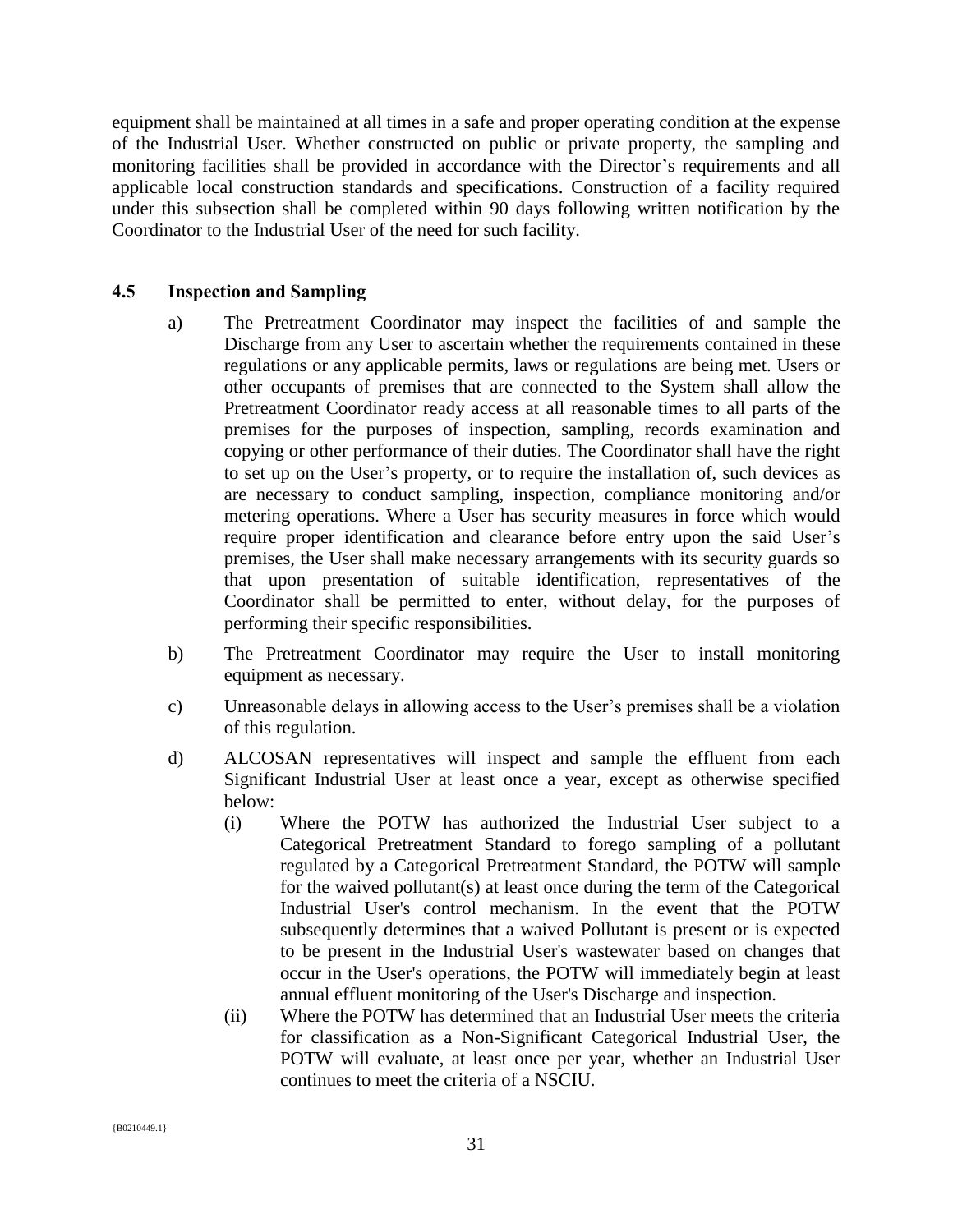(iii) In the case of Industrial Users subject to reduced reporting requirements under Section 4.3.4(f), the POTW will randomly sample and analyze the effluent from Industrial Users and conduct inspections at least once every two years. If the Industrial User no longer meets the conditions for reduced reporting, the POTW will immediately begin sampling and inspecting the Industrial User at least once a year.

#### <span id="page-34-0"></span>**4.6 Pretreatment Compliance**

Users shall achieve compliance with all applicable National Categorical Pretreatment Standards and other pretreatment requirements within the applicable time limitations. Any facilities required to pretreat wastewater to a level acceptable under these regulations shall be provided, operated, and maintained at the User's expense. Detailed plans showing the pretreatment facilities and operating procedures shall be submitted to the Pretreatment Coordinator for review, and shall be approved by the Coordinator before construction of such facilities. The review of such plans and operating procedures shall not relieve the User from the responsibility of modifying its pretreatment facilities as necessary to produce the effluent required by these regulations. Any subsequent changes in the pretreatment facilities or method of operation shall be reported to and be approved by the Coordinator prior to the User's initiation of such changes. All records relating to compliance with pretreatment standards shall be made available to the Coordinator, EPA, the DEP or the Allegheny County Health Department upon request.

#### <span id="page-34-1"></span>**4.7 Confidential Information**

<span id="page-34-2"></span>Information and data obtained from reports, questionnaires, permit applications, permits and monitoring programs and from inspections and sampling activities shall be available to the public without restriction unless the User specifically requests and demonstrates to the satisfaction of the Pretreatment Coordinator that the release of such information would divulge information, processes or methods of production entitled to protection as a trade secret of the User and therefore should remain confidential. Any such request must be asserted at the time of submission of the information or data. Information and data which constitute effluent data as defined in 40 CFR 2.302 shall be available to the public without restriction. All other information shall be available to the public at least to the extent provided by 40 CFR 2.302. The portions of a report, which, in the Coordinator's determination, should remain confidential, shall not be made available for inspection by the public but shall be made available upon request to governmental agencies for uses related to these regulations, the NPDES permit and/or the Pretreatment Programs and shall be available for use by local, state or Federal governments in judicial review or enforcement proceedings involving the User furnishing the report. In transmitting confidential information to governmental entities, the Coordinator shall comply with the requirements of 40 CFR 403.14. Wastewater constituents and characteristics shall not be deemed to be confidential information,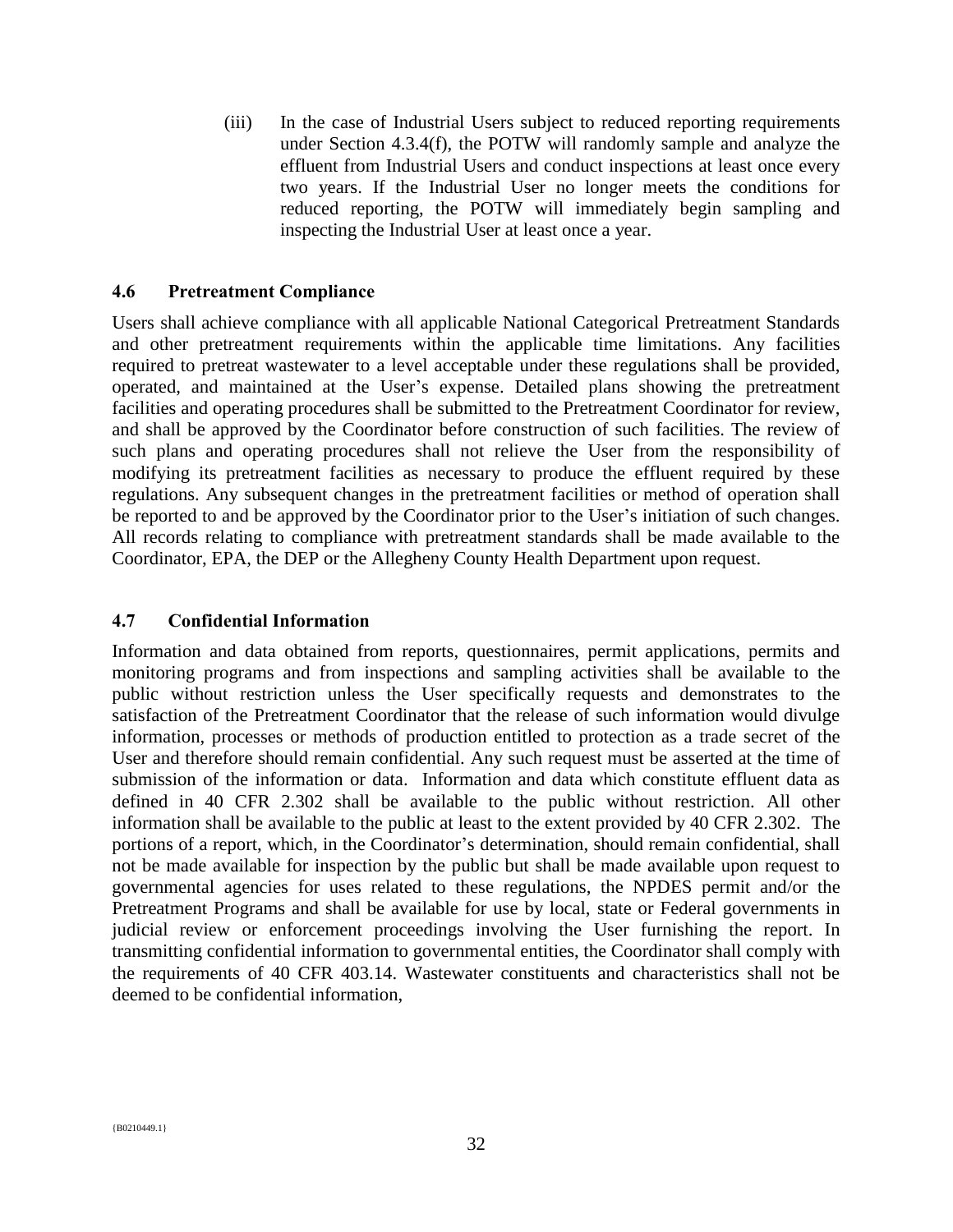#### **4.8 Revocation of Permit**

Any permit issued under the provisions of these regulations is subject to modification, suspension or revocation, in whole or in part, during its term, for cause, including but not limited to the following:

- a) Violation of any terms or conditions of a wastewater discharge permit, these regulations, any Pretreatment Standard or Requirement, or other applicable law or regulation;
- b) Obtaining of a permit by misrepresentation or failure to disclose fully all relevant facts; or
- c) A change in any condition that requires either a temporary or permanent reduction or elimination of the permitted discharge.
- d) Failure to notify ALCOSAN, pursuant to these regulations, of significant changes to the wastewater or discharge conditions;
- e) Falsifying self-monitoring reports and certification statements;
- f) Tampering with monitoring equipment;
- g) Refusing to allow ALCOSAN representatives timely access to the User's facility and records;
- h) Failure to meet effluent limitations;
- i) Failure to meet compliance schedules;
- j) Failure to complete a wastewater survey or the wastewater discharge permit application; or
- k) Failure to provide advance notice of the transfer of business ownership of a permitted facility.

#### <span id="page-35-0"></span>**4.9 Appeals**

Final ALCOSAN decisions regarding permit issuance, denial or revocation pursuant to Section 4, permit modifications pursuant to Section 5 and enforcement actions taken pursuant to Section 6 of these regulations may be appealed by a User. A User shall have thirty (30) days from the date of receipt of notice of ALCOSAN's final decision regarding final permit issuance, denial or revocation, permit modifications, or enforcement action to submit a written notice of appeal. This appeal shall be submitted to the Director. The appeal shall specifically indicate the subject of the appeal and provide a brief explanation of the basis for appeal. The date of filing of the appeal shall be the date received by ALCOSAN.

- a) Failure to submit a timely petition for review shall be deemed to be a waiver of the administrative appeal.
- b) In its petition, the appealing party must indicate the permit provisions objected to, the reasons for this objection, and the alternative condition, if any, it seeks to place in the permit.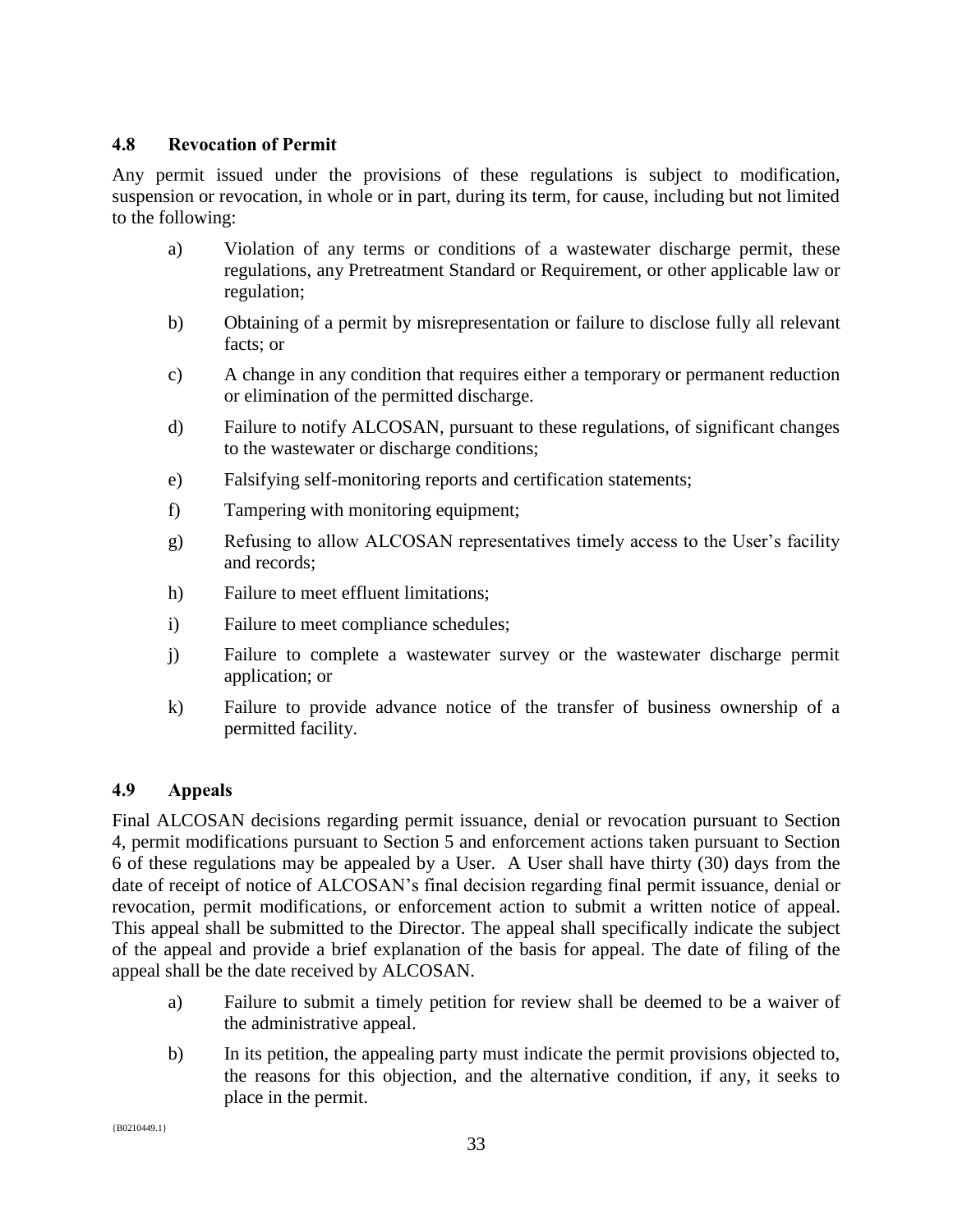- c) The effectiveness of the permit shall not be stayed pending the appeal.
- d) If Director fails to act within sixty (60) days, a request for reconsideration shall be deemed to be denied. Decisions not to reconsider a permit, not to issue a permit, or not to modify a permit shall be considered final administrative actions for purposes of judicial review.

# **4.9.1 Hearing**

Upon receipt of the notice of appeal, the Director shall schedule a hearing before the Appeals Panel (Panel). The Panel shall be composed of the Director and two members of the ALCOSAN Board. Written notice of the time, date, and location of the hearing shall be served upon the User in person or by mail with proof of service. The User shall be entitled to representation by counsel and may present any relevant facts for the Panel's consideration. A full and complete record shall be kept of the proceedings of the hearing. Notice of the findings of the Panel shall be served in writing upon the User and shall clearly state the Panel's decision and the basis for the decision. Service shall be in person or by mail with proof of service. The findings of the Panel shall be final.

# **4.9.2 Obligations Pending Appeal**

Appealing a final permit or permit revocation, permit modifications, or enforcement action shall not relieve a User of a duty to mitigate and/or correct any violation of any federal, state or local Pretreatment Regulation, nor will an appeal relieve a User from a duty to comply with the terms and conditions of the permit or a duty to comply with Federal, state, or local Pretreatment Regulations while the appeal is pending.

#### **4.9.3 Failure to Appeal**

Failure to file an appeal within thirty (30) days of the date of receipt of notice of final permit issuance or revocation, permit modifications, or enforcement action shall preclude any appeal of such final permit or permit revocation, permit modifications, or enforcement action. Failure to appear for an appeal hearing without cause and advance notice shall be considered a failure to appeal.

Any due date for any notice pursuant to this section that falls on a Saturday, Sunday, or holiday shall be due on the next following day that is not a Saturday, Sunday or holiday.

# <span id="page-36-0"></span>**SECTION 5 - MODIFICATIONS TO STANDARDS AND REQUIREMENTS**

#### <span id="page-36-1"></span>**5.1 Applicability**

The Pretreatment Coordinator may grant modifications to Pretreatment Standards and Requirements imposed by these regulations, provided, however, that such modifications shall not conflict with applicable Federal Pretreatment Standards and Requirements, nor shall any such modification affect any National Categorical Pretreatment Standard, except in accordance with Section 2.10 of these Regulations.

<span id="page-36-2"></span>Only those pollutants for which TAIL Limits are listed are available for modification.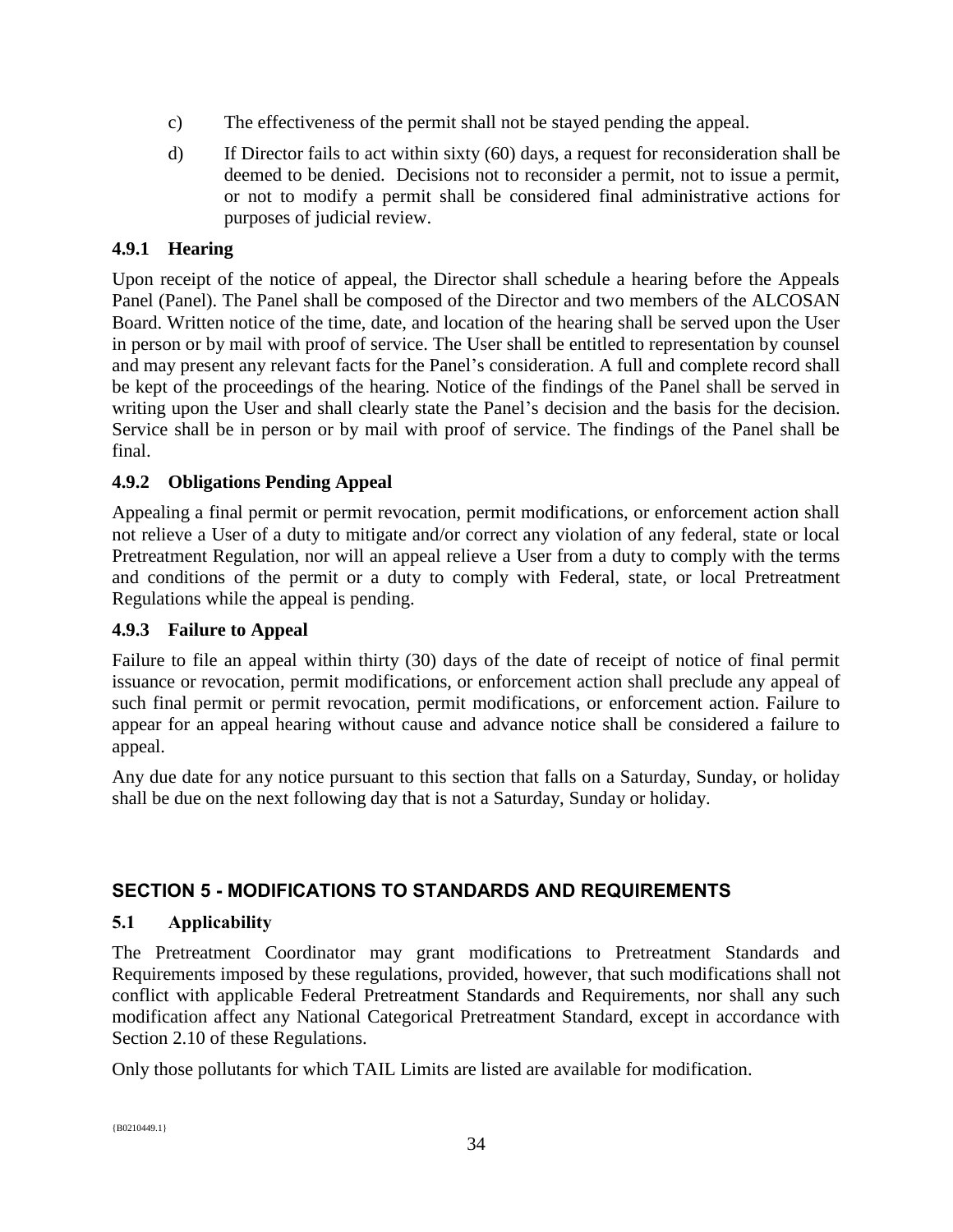#### **5.2 Time of Application**

Applicants for a modification shall apply for same at the time they are required to apply for a Wastewater Contribution Permit or a renewal thereof; provided, however, that the Coordinator may allow applications at any time unless the applicant shall have submitted the same or a substantially similar application within the preceding year and the same shall have been denied.

#### <span id="page-37-0"></span>**5.3 Written Application**

All applications for a modification shall be in writing and shall contain sufficient information for evaluation of each of the factors to be considered by the Coordinator pursuant to Paragraph 5.4 hereof. No variance (modification) is effective until the User's permit has been modified to include the variance (modification).

#### <span id="page-37-1"></span>**5.4 Review by Pretreatment Coordinator**

All applications for a modification shall be reviewed by the Pretreatment Coordinator. If the application does not contain sufficient information for complete evaluation, the Coordinator shall notify the applicant of the deficiencies and request additional information. The applicant shall have thirty (30) days following notification by the Coordinator to correct such deficiencies. This thirty (30) day period may be extended by the Coordinator upon application and for good cause shown. Upon receipt of a complete application, the Coordinator shall review and evaluate all applications for a modification and may take into account any or all of the following factors:

- a) Whether or not the applicant is subject to a National Pretreatment Standard containing discharge limitations more stringent than those in Section 2.4. The Coordinator shall grant a modification only if such modification may be granted within the limitations of applicable Federal regulations;
- b) Whether or not a modification would apply to the discharge of a substance classified as a toxic substance under regulations promulgated by the Environmental Protection Agency under the provisions of Section 307(a) of the Act (33 USC 1317), and then grant a modification only if such exception may be granted within the limitations of applicable federal regulations;
- c) Whether or not the granting of a modification would create conditions that would reduce the effectiveness of the treatment works, taking into consideration the concentration of said Pollutant in the treatment works' influent and the design capability of the treatment works;
- d) Whether or not the granting of a modification might cause the treatment works to violate the limitations in its NPDES permit, taking into consideration the concentration of the Pollutant in the treatment work's influent and the demonstrated ability of the treatment works to consistently remove such Pollutant;
- e) Whether or not the granting of a modification would cause elements or compounds to be present in the sludge of the treatment works which would prevent sludge use or disposal by ALCOSAN or which would cause ALCOSAN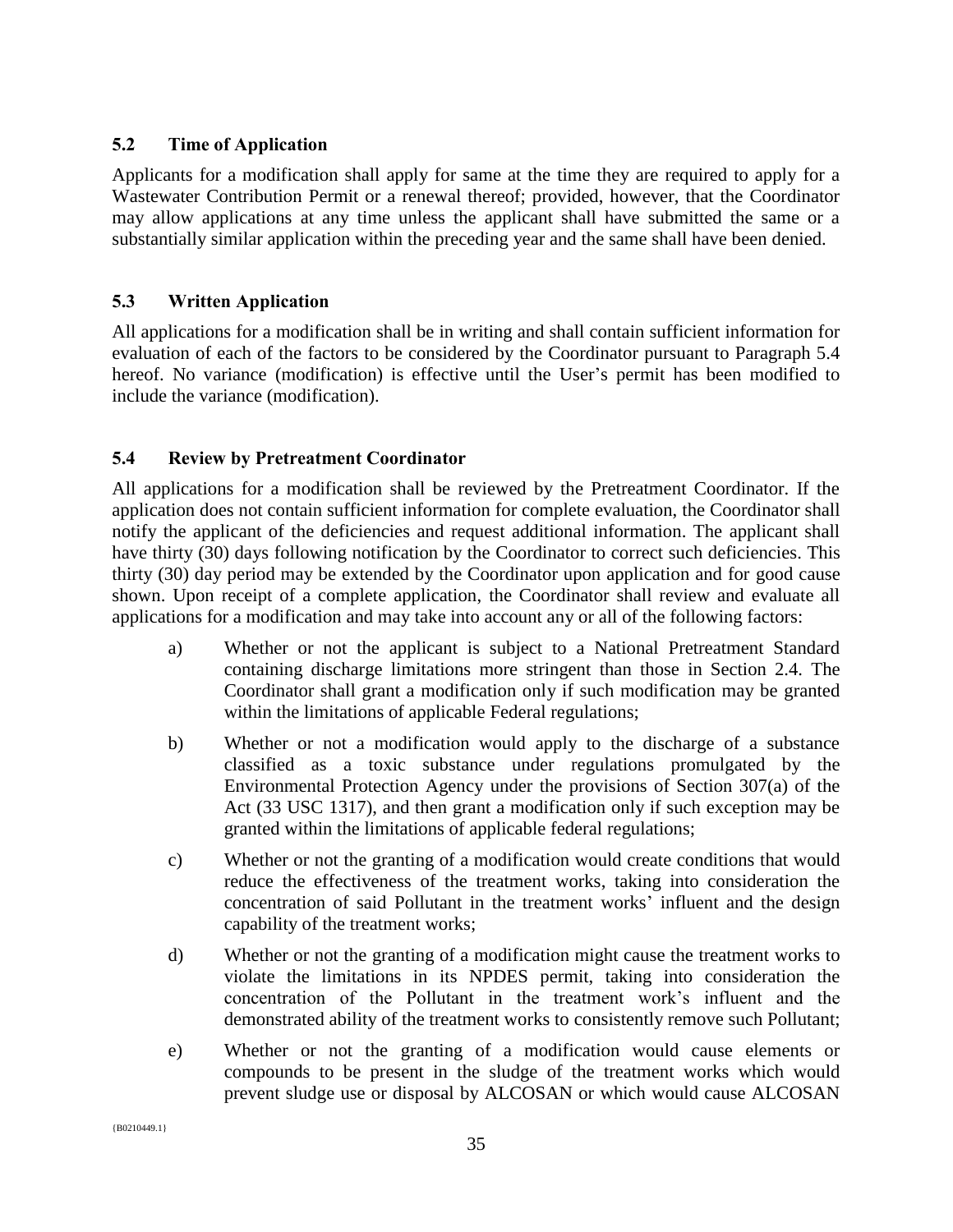to violate any regulation promulgated by EPA under the provisions of Section 405 of the Act (33 U.S.C. 1345);

- f) The cost of Pretreatment or other types of control techniques which would be necessary for the User to achieve effluent reduction, but prohibitive cost alone shall not be the basis for granting a modification;
- g) The age of equipment and industrial facilities involved to the extent that such factors affect the quality or quantity of Wastewater discharge, and, if applicable, the User's program for upgrading or replacement of such equipment and industrial facilities;
- h) The process employed by the User and process changes available which would affect the quality or quantity of the Wastewater discharge;
- i) The engineering aspects of various types of Pretreatment or other control techniques available to the User to improve the quality or quantity of Wastewater discharge;
- j) Such other factors as the Coordinator, in his discretion, may deem relevant.

# <span id="page-38-0"></span>**5.5 Good Management Practices Required**

The Pretreatment Coordinator shall not grant an exception unless the applicant shall demonstrate to the Coordinator that it is utilizing "good management practices" to prevent or reduce its contribution of pollutants to the POTW. Good management practices include but are not limited to preventative operating and maintenance procedures, schedule of activities, process changes, prohibiting of activities, and other management practices to improve the quality or reduce the quantity of effluent discharged and to control plant site runoff, spillage, leaks, and drainage from raw material storage.

# <span id="page-38-1"></span>**5.6 Limits to Modifications**

# **5.6.1 Pass-through and Interference**

Notwithstanding the provisions of this section, modifications to pretreatment standards and requirements imposed by these regulations shall not be granted if such modifications result in discharges which, alone or in conjunction with other discharges, may result in Pass Through or Interference, may cause a violation of the POTW's NPDES permit, or which may adversely affect the use or disposal of the POTW's sludge.

# **5.6.2 Pollutant Loading**

The Pretreatment Coordinator shall not grant modifications to discharge limits for any pollutant which would allow the total loading allocated to all Industrial Users for that Pollutant to exceed the TAIL Limit as listed at Part 2.4 without review and approval by the EPA.

# **5.6.3 Revocation of Modifications**

ALCOSAN reserves the right to change or revoke any modification to a discharge permit limit for cause, including, but not limited to: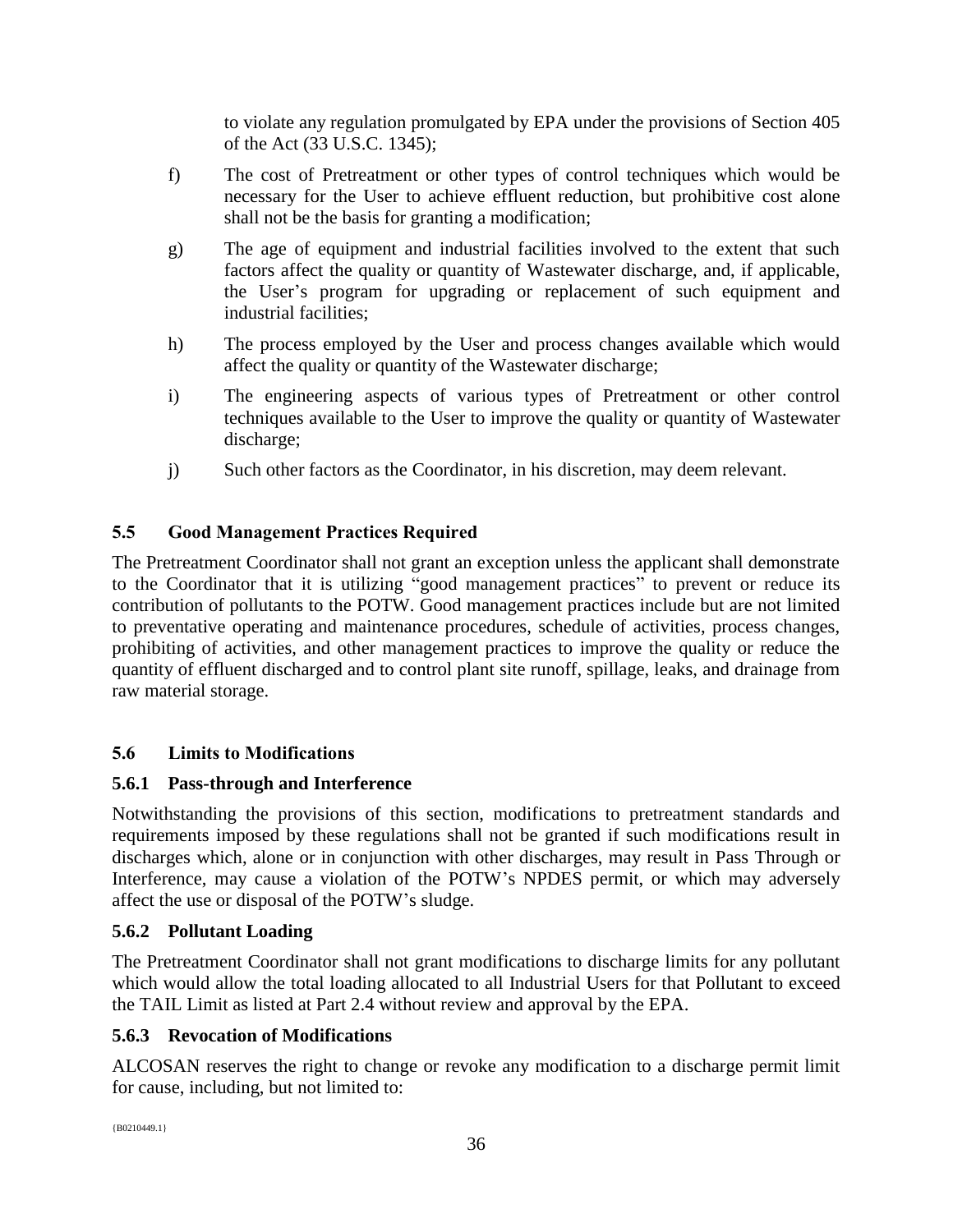- a) Interference or Pass-Through related to the modification;
- b) Change(s) in Federal, State or local regulations related to the modifications;
- c) Violation of any term or condition upon which the modification was granted;
- d) Obtaining the modification through misrepresentation or fraud.

### <span id="page-39-0"></span>**5.7 Permit Modification by ALCOSAN**

The Director may modify an individual wastewater discharge permit for good cause, including, but not limited to, the following reasons:

- a) To incorporate any new or revised Federal, state, or local Pretreatment Standards or Requirements;
- b) To address significant alterations or additions to the User's operation, processes, or wastewater volume or character since the time of the individual wastewater discharge permit issuance;
- c) A change in the POTW that requires either a temporary or permanent reduction or elimination of the authorized discharge;
- d) Information indicating that the permitted discharge poses a threat to the POTW, its personnel, the receiving waters or the POTW's beneficial sludge use;
- e) Violation of any terms or conditions of the individual wastewater discharge permit;
- f) Misrepresentations or failure to fully disclose all relevant facts in the wastewater discharge permit application or in any required reporting;
- g) Revision of or a grant of variance from Categorical Pretreatment Standards pursuant to 40 CFR 403.13;
- h) To correct typographical or other errors in the individual wastewater discharge permit;
- i) To reflect a transfer of the facility ownership or operation to a new owner or operator; or
- j) Information that the permitted discharge is causing or contributing to a violation of ALCOSAN's NPDES permit.

# <span id="page-39-1"></span>**SECTION 6 - ENFORCEMENT**

#### <span id="page-39-2"></span>**6.1 Notice of Violation**

The Pretreatment Coordinator may serve a written Notice of Violation (NOV) upon any User which the Coordinator determines has violated, or continues to violate, any provision of these regulations, a wastewater permit or order issued hereunder, or any other Pretreatment Standard or Requirement. The NOV shall indicate the nature of the violation, what actions (if any) are to

{B0210449.1}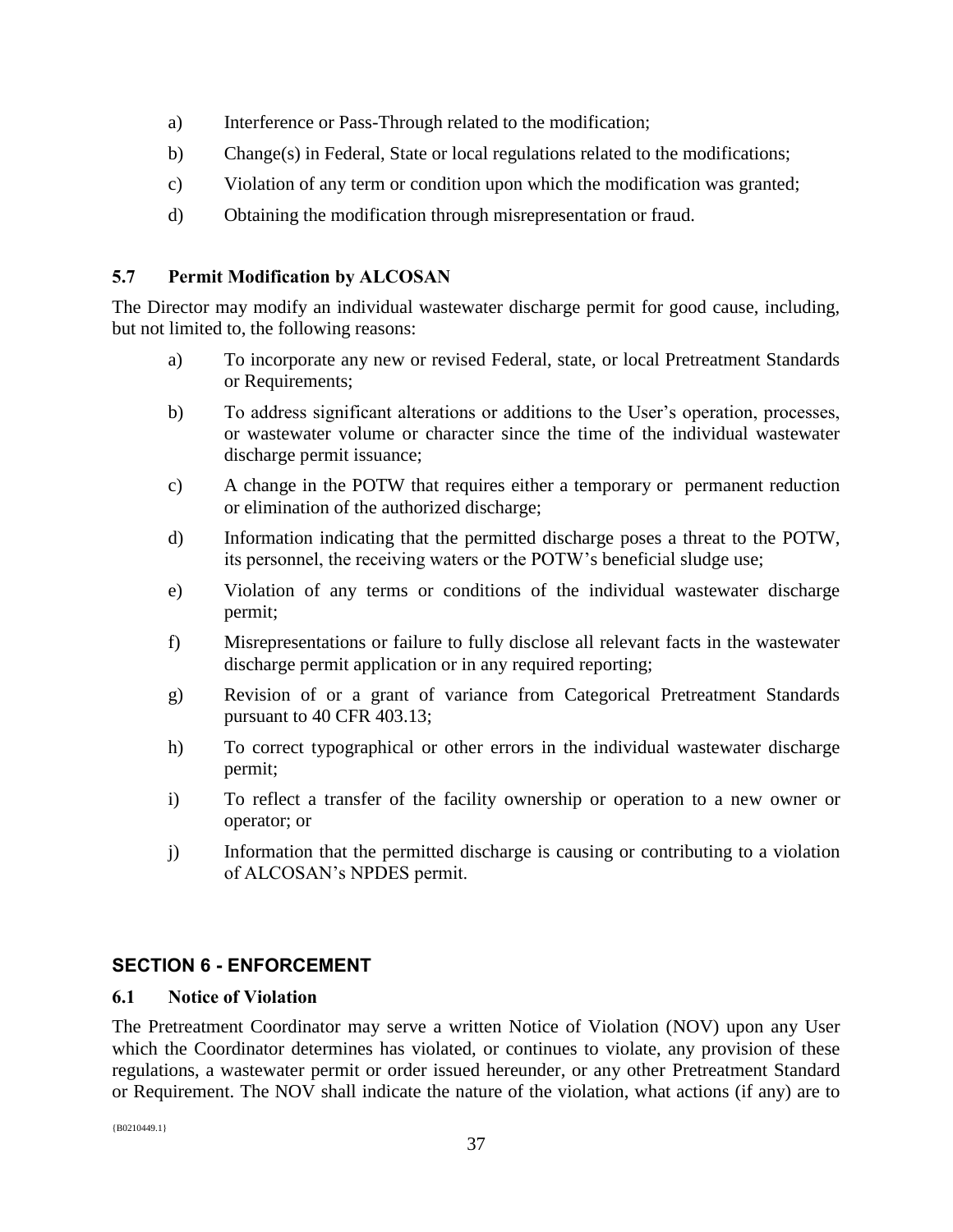be taken by the User, and a time frame within which the User is to respond to the NOV. Response to the NOV in accordance with its terms in no way relieves the User of liability for any violations occurring before or after receipt of the NOV. Nothing in this section shall limit the authority of the Coordinator to take any action, including emergency action or any other enforcement action, without first issuing a NOV.

#### <span id="page-40-0"></span>**6.2 Consent Orders**

The Pretreatment Coordinator may enter into Consent Orders, assurances of voluntary compliance, or other similar documents establishing an agreement with any User responsible for noncompliance. Such documents will include specific action to be taken by the User to correct the noncompliance within a time period specified by the document. Such documents shall have the same force and effect as orders issued pursuant to Sections 6.3 and 6.4 of these regulations and shall be judicially enforceable.

#### <span id="page-40-1"></span>**6.3 Compliance Orders**

Upon determining that a User has violated, or continues to violate, any provision of these regulations, a wastewater permit or order issued hereunder, or any other Pretreatment Standard or Requirement, the Pretreatment Coordinator may issue an order to the User responsible for the violation directing that the User come into compliance within a specified time. The compliance order may require that specific actions be taken by the User to facilitate the User's return to compliance and may specify penalties for failure to comply with the order. A compliance order may not extend the deadline for compliance established for a Pretreatment Standard or Requirement, nor does a compliance order relieve the User of liability for any violation, including any continuing violation. Issuance of a compliance order shall not be a bar against, or a prerequisite for, taking any other action against the User.

#### <span id="page-40-2"></span>**6.4 Cease and Desist Orders**

<span id="page-40-3"></span>Upon determining that a User has violated, or continues to violate, any provisions of these regulations, a wastewater permit or order issued hereunder, or any other Pretreatment Standard or Requirement, or that the User's past violations are likely to recur, the Pretreatment Coordinator may issue an order to the User directing it to cease and desist all such violations. Such orders may direct the User to immediately comply with all requirements and to take such appropriate remedial or preventive action necessary to properly address a continuing or threatened violation, including halting operations and/or terminating the discharge. Such order may direct the User to suspend the activities or discharge causing the violation until corrective actions have been taken by the User. Issuance of a cease and desist order shall not be a bar against, or a prerequisite for, taking any other action against the User.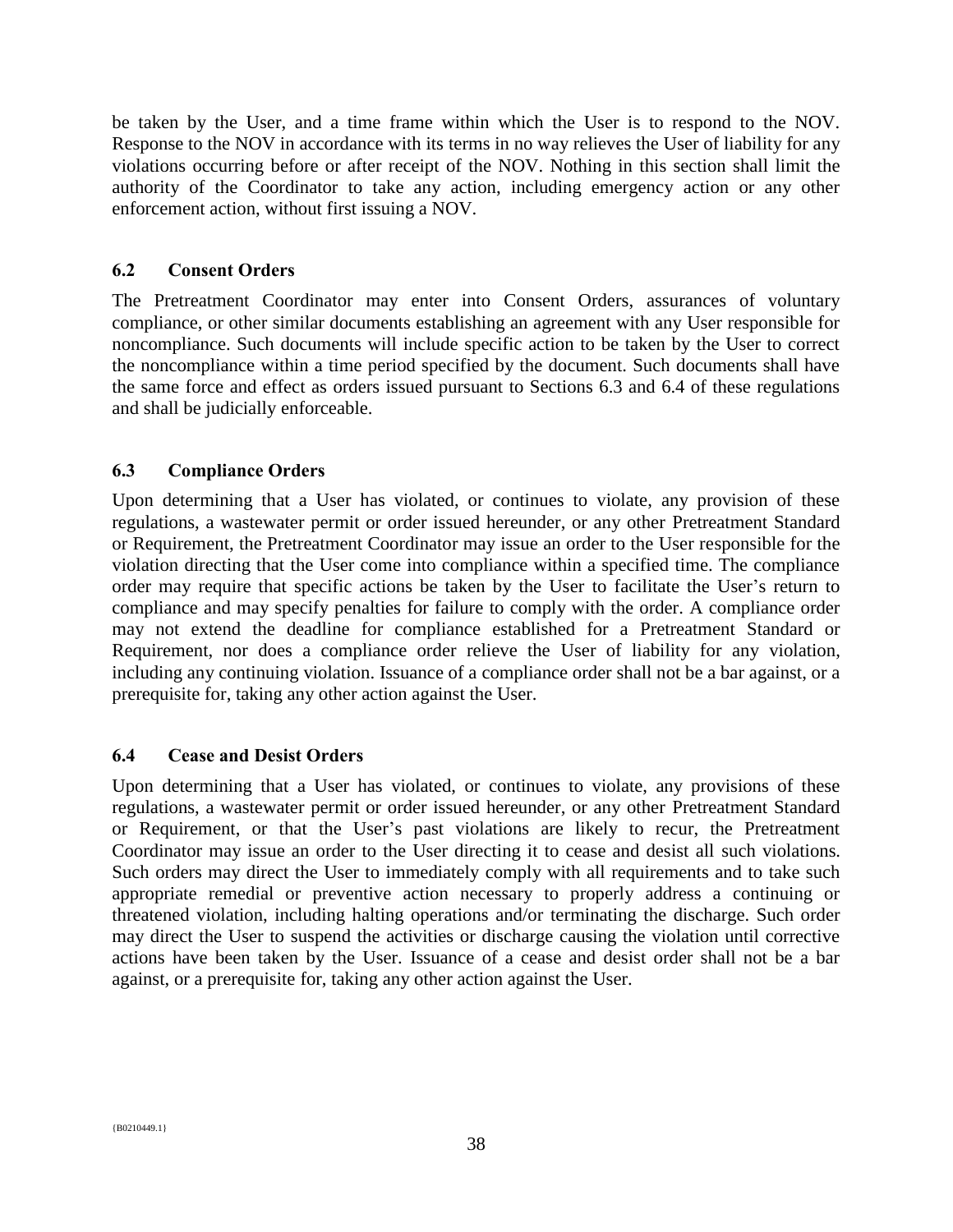#### **6.5 Civil Penalty Assessment**

- a) Pursuant to the provisions of the Publicly Owned Treatment Works Penalty Law of the Commonwealth of Pennsylvania (Penalty Law), the Pretreatment Coordinator may assess a civil penalty in an amount not to exceed \$25,000.00 per violation per day against a User determined to have violated any provision of these regulations, a wastewater permit or order issued hereunder, or any other Pretreatment Standard or Requirement. Such penalty shall be assessed in accordance with the Civil Penalty Assessment policy adopted by the Board of ALCOSAN pursuant to the provisions of the Penalty Law. Such penalties shall be assessed on a per violation per day basis. In the case of monthly or other long term average contribution limits, penalties may be assessed for each day during the period of violation.
- b) Operational Upset Exception

For the purposes of this section, a single operational upset which leads to simultaneous violations of more than one Pretreatment Standard or Requirement shall be treated as a single violation.

- 1. For the purposes of this Section, Upset means an exceptional incident in which there is unintentional and temporary noncompliance with Categorical Pretreatment Standards because of factors beyond the reasonable control of the User. An Upset does not include noncompliance to the extent caused by operational error, improperly designed treatment facilities, inadequate treatment facilities, lack of preventive maintenance, or careless or improper operation.
- 2. An Upset shall constitute an affirmative defense to an action brought for noncompliance with Categorical Pretreatment Standards if the User demonstrates through properly signed, contemporaneous operating logs, or other relevant evidence that:
	- (1) An Upset occurred and the User can identify the cause(s) of the Upset;
	- (2) The facility was at the time being operated in a prudent and workman-like manner and in compliance with applicable operation and maintenance procedures; and
	- (3) The User has submitted the following information to ALCOSAN within twenty-four (24) hours of becoming aware of the Upset [if this information is provided orally, a written submission must be provided within five (5) days]:
		- (a) A description of the indirect discharge and cause of noncompliance;
		- (b) The period of noncompliance, including exact dates and times or, if not corrected, the anticipated time the noncompliance is expected to continue; and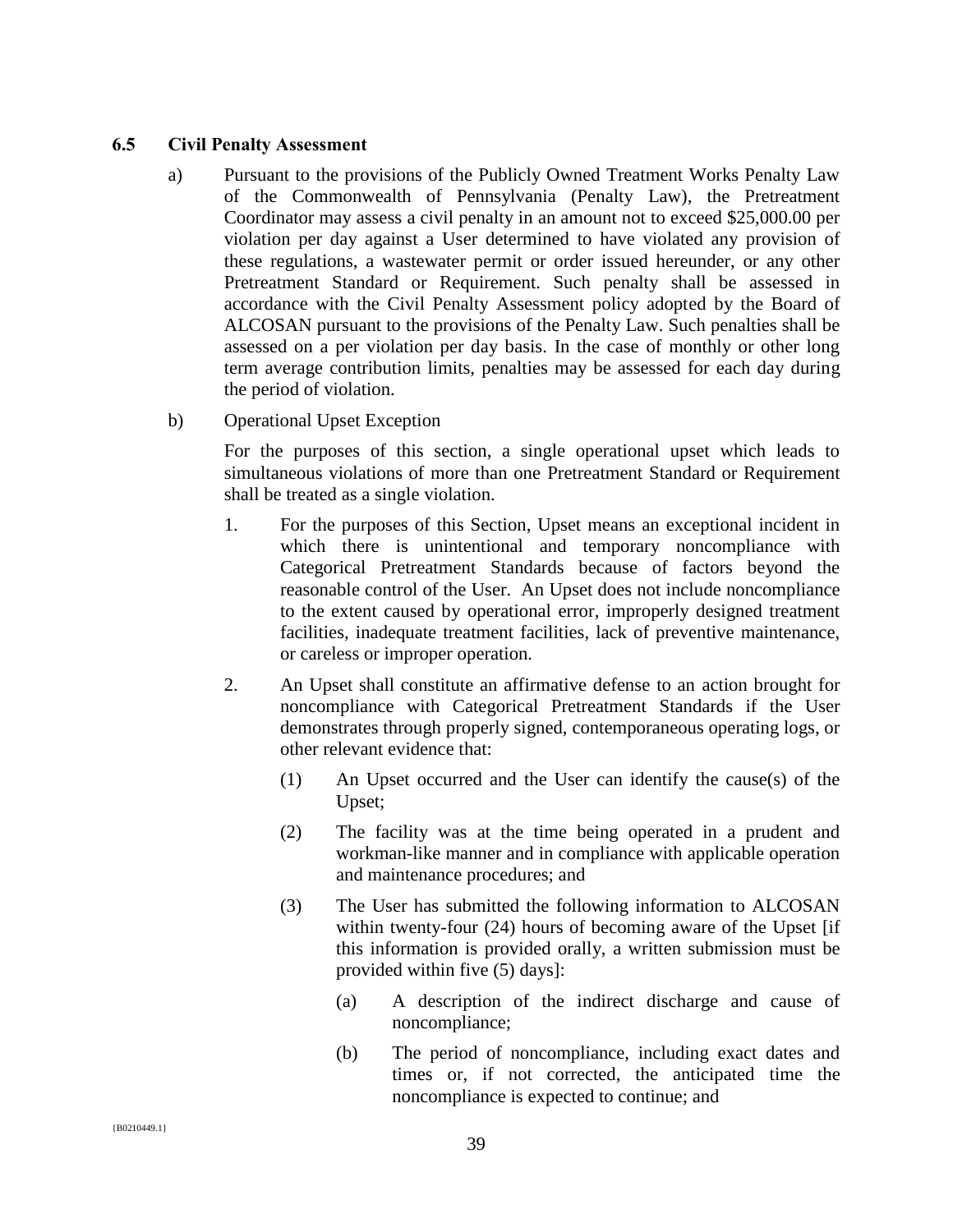- (c) Steps being taken and/or planned to reduce, eliminate, and prevent recurrence of the noncompliance.
- c) Civil penalties assessed under this section shall be served upon the User in writing and include a description of the applicable appeals process to be followed, including the name, address, and telephone number of the person responsible for accepting such an appeal.
- d) Any User desiring to appeal the assessment of a civil penalty must file a written appeal of the penalty within thirty (30) days of the date of issuance of the assessment with the Director.
- e) Assessment of a civil penalty shall not be a bar against, or a prerequisite for, taking any other action against the User.
- f) The Director may recover reasonable attorneys' fees, court costs and other expenses associated with enforcement activities, including sampling and monitoring expenses and the costs of any actual damages incurred by ALCOSAN.

#### <span id="page-42-0"></span>**6.6 Imposition of Criminal Penalties**

Criminal penalties for the violation of these regulations may be imposed in accordance with the ordinances of municipalities which are served by ALCOSAN and with the Rules and Regulations of the Allegheny County Health Department.

#### <span id="page-42-1"></span>**6.7 ALCOSAN May Obtain Injunctive Relief**

- a) ALCOSAN may obtain injunctive relief to enforce compliance with or restrain any violations of any Pretreatment Standard and Requirement. Injunctive relief may be obtained upon, but not be limited to, the occurrence of one or more of the following:
	- (1) A contribution from a User presents an imminent danger or substantial harm to the POTW or the public;
	- (2) A contribution from a User presents an imminent or substantial endangerment to the environment;
	- (3) A contribution from a User causes the POTW to violate any condition of its NPDES permit; or
	- (4) The User has shown a lack of ability or intention to comply with a Pretreatment Standard or Requirement.
- <span id="page-42-2"></span>b) Notwithstanding subparagraph (a), an injunction affecting an industrial operation not directly related to the condition or violation in question, may be obtained if the court determines that other enforcement procedures would not be adequate to effect prompt correction of the condition or violation.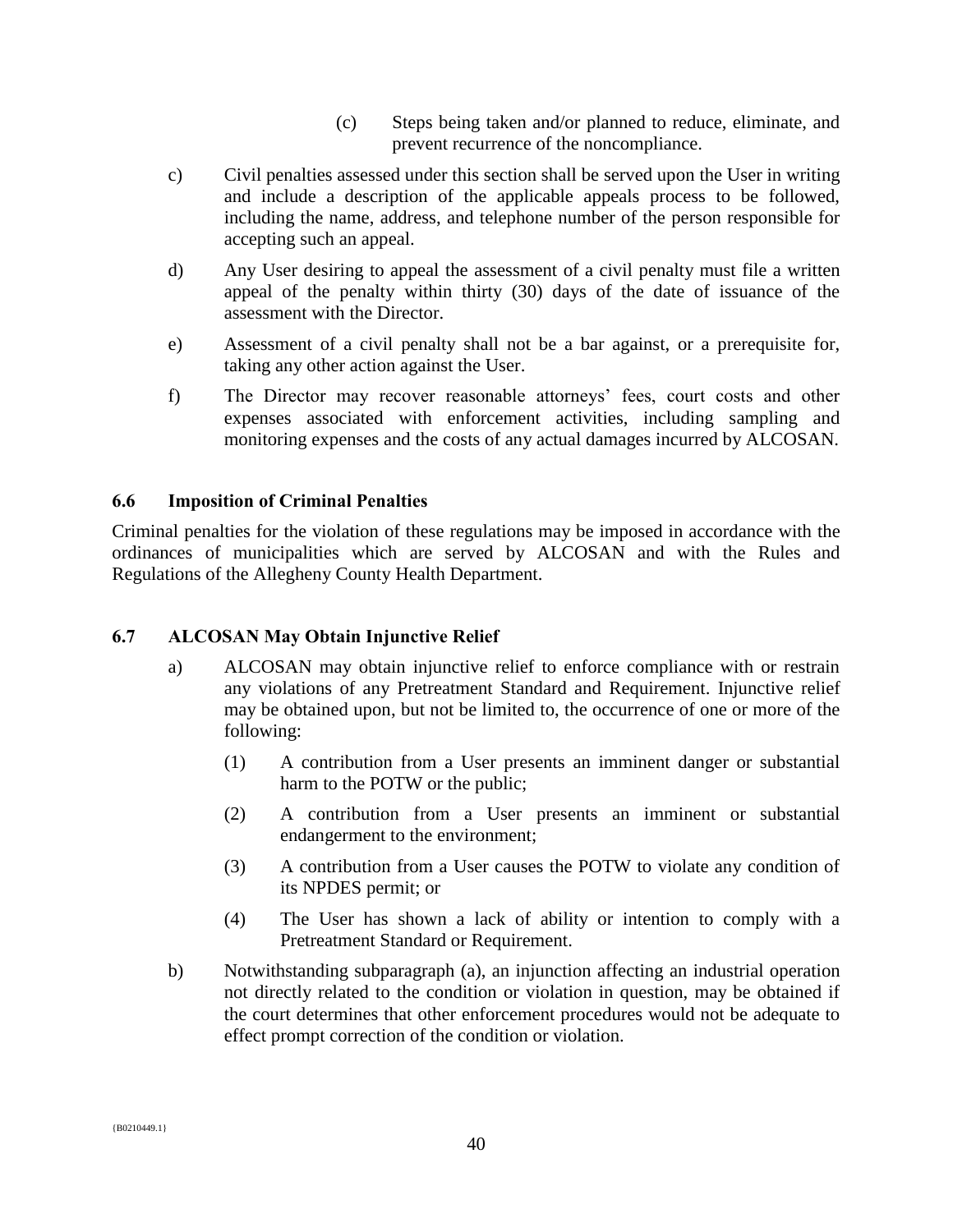#### **6.8 Emergency Cessation of Contribution**

ALCOSAN may order the immediate cessation of the contribution to the POTW of Pollutants by a User, upon verbal notification to the User by the Director, where the Director has determined that the contribution of such pollutants reasonably appears to present an imminent endangerment to the health or welfare of persons. ALCOSAN may also immediately suspend a User's discharge, after notice and opportunity to respond, that threatens to interfere with the operation of the POTW, or which presents, or may present, an endangerment to the environment or which is causing or contributing to a violation of ALCOSAN's NPDES permit. A verbal notification under this section shall be confirmed within five (5) days with a written order to cease such Pollutant contribution. Such orders shall take effect immediately upon verbal notification of the User and shall not be contingent upon receipt by the User of written confirmation. Any User notified of a cessation order shall immediately stop or eliminate its contribution. ALCOSAN may seek a temporary restraining order from a court of competent jurisdiction to enforce such an order to cease discharging. Such restraining order shall be requested in compliance with the laws of the Commonwealth of Pennsylvania regarding proper process and procedure for ex parte actions.

#### <span id="page-43-0"></span>**6.9 Additional Enforcement Remedies**

In addition to other remedies for enforcement provided herein, ALCOSAN may request the district attorney of the appropriate jurisdiction or other appropriate official of the Commonwealth of Pennsylvania or the EPA, to exercise such methods or remedies as shall be available to such government entities to seek criminal or civil penalties, temporary or permanent injunctive relief, or such other remedies as may be provided by applicable federal or state laws or regulations to ensure compliance by Users with applicable Pretreatment Standards or Requirements, to prevent the introduction of Toxic Pollutants or other regulated pollutants into the POTW, or to prevent such other water pollution as may be regulated by state or federal law. In matters involving major enforcement efforts or challenges of federal laws or regulations, ALCOSAN shall request the assistance of EPA.

#### <span id="page-43-1"></span>**6.10 Remedies Nonexclusive**

<span id="page-43-2"></span>The remedies provided for in these regulations are not exclusive. The Director or Pretreatment Coordinator may take any, all, or any combinations of these actions against a noncompliant User. The Director or Coordinator may take any civil or equitable action or any action at law, available to ALCOSAN under the laws of the Commonwealth of Pennsylvania, whether or not herein specified, to enforce these regulations. For any appropriate enforcement action set forth in Section 6, Users may, at their discretion, attempt to assert the affirmative defenses set forth in 40 CFR 403.5(a)(2).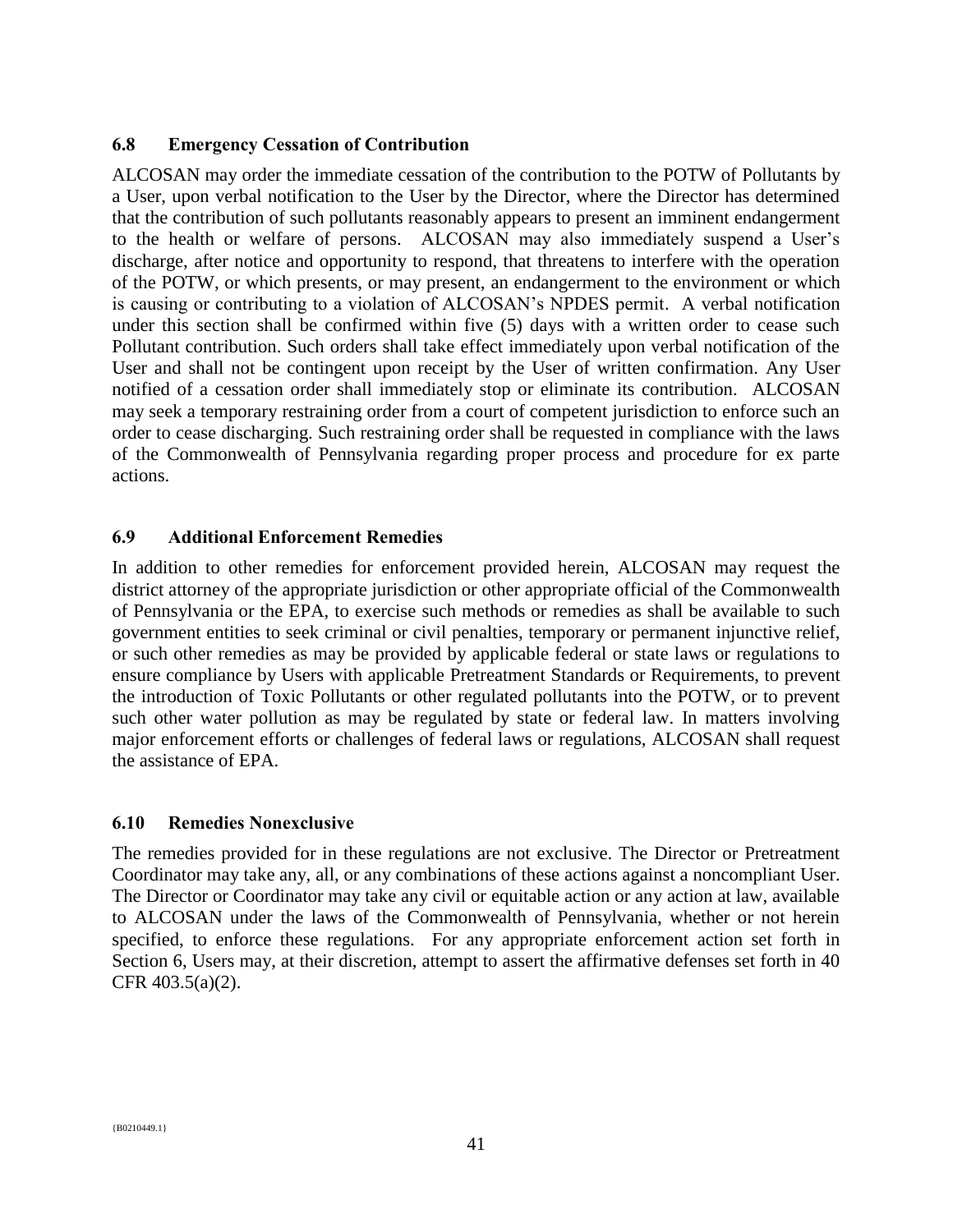# **SECTION 7 - PUBLIC NOTICE OF NON COMPLIANCE**

The Director shall publish annually, in a newspaper of general circulation that provides meaningful public notice within the jurisdiction served by the POTW, a list of Users which, at any time during the previous 12 months, were in Significant Noncompliance with applicable Pretreatment Standards or other pretreatment requirements. Such Users include, but are not limited to, SIUs and Users that have caused Pass Through or Interference, have had a discharge that resulted in the POTW's exercise of its emergency authority to halt or prevent such a Discharge, have caused imminent endangerment to human health, welfare or the environment or have otherwise adversely affected the POTW's ability to operate its pretreatment program. For the purposes of this subsection, a User is in significant noncompliance if its violation meets one or more of the following criteria:

- a) Chronic violations of wastewater contribution limits, defined here as those in which 66% or more of all of the measurements taken for the same parameter during a 6-month period exceed (by any magnitude) a numeric Pretreatment Standard or Requirement including instantaneous limits, as defined by 40 CFR 403.3(l);
- b) Technical Review Criteria (TRC) violations, defined here as those in which 33% or more of all of the measurements taken for the same parameter during a 6 month period equal or exceed the product of the numeric Pretreatment Standard or Requirement including instantaneous limits, as defined by 40 CFR 403.3 (l) multiplied by the applicable TRC (TRC  $= 1.4$  for BOD, total suspended solids (TSS), fats, oil and grease, and 1.2 for all other pollutants except pH);
- c) Any other violation of a Pretreatment Standard or Requirement as defined by 40 CFR 403.3(l) (daily maximum, long-term average, instantaneous limit, or narrative Standard) that the POTW determines has caused, alone or combination with other Discharges, Interference or Pass Through (including endangering the health of POTW personnel or the general public);
- d) Any contribution of a pollutant that has caused imminent endangerment to human health, welfare or to the environment or has resulted in the POTW's exercise of its emergency authority under section 6 of these regulations to halt or prevent such a contribution;
- e) Failure to meet, within 90 days after the scheduled date, a compliance schedule milestone contained in an wastewater contribution permit or enforcement order for starting construction, completing construction or attaining final compliance;
- f) Failure to provide, within 45 days after the due date, required reports such as baseline monitoring reports, 90-day compliance reports, periodic self-monitoring reports, and reports on compliance with compliance schedules;
- g) Failure to accurately report noncompliance;
- h) Any other violation or group of violations, which may include a violation of BMPs, which the POTW determines will adversely affect the operation or implementation of its pretreatment program.